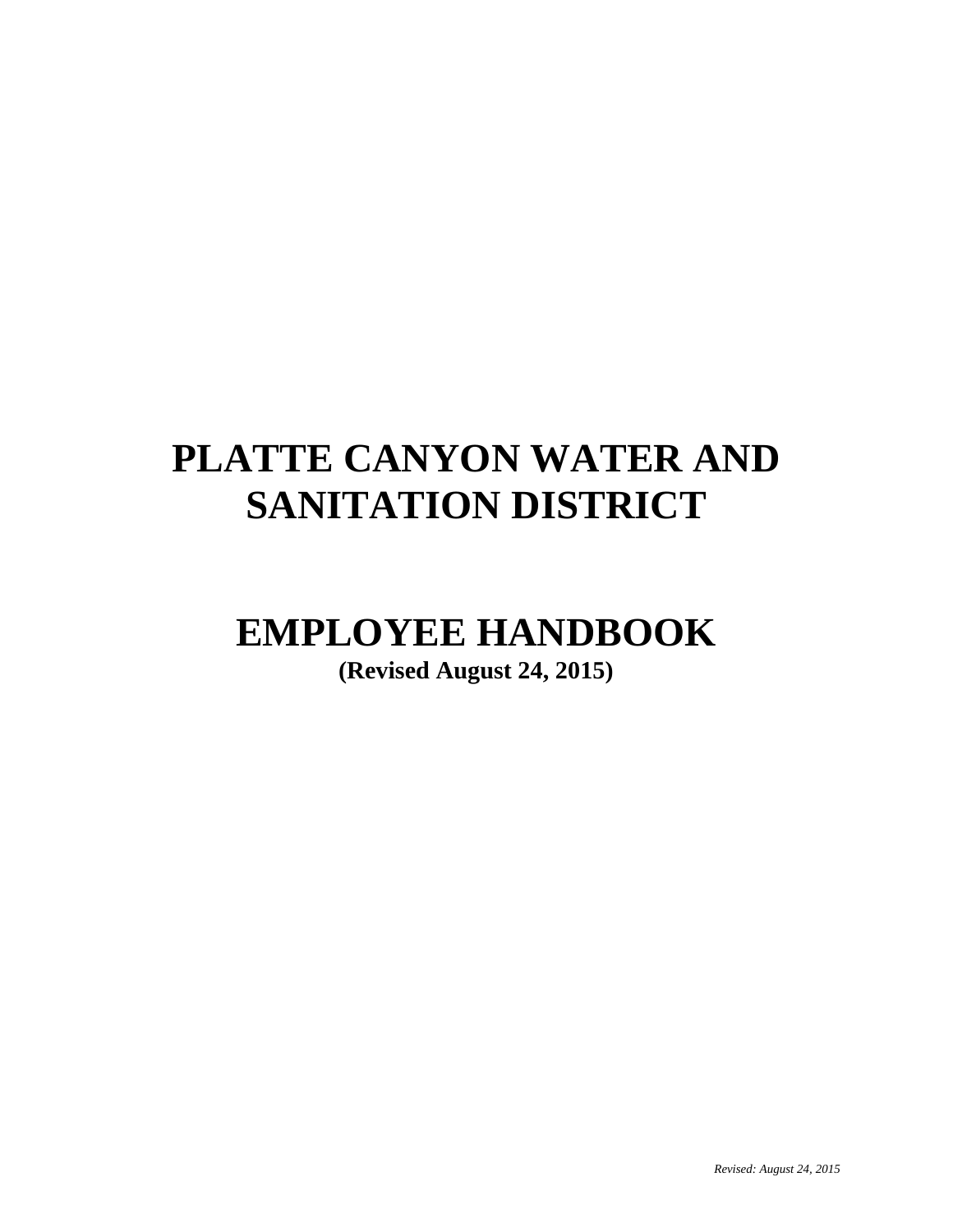## **TABLE OF CONTENTS**

| <b>IMPORTANT</b> |  |
|------------------|--|
|                  |  |

#### **EMPLOYMENT**

#### **EMPLOYEE BENEFITS**

#### **LEAVES OF ABSENCE**

#### YOUR PAY & PROGRESS

#### **GENERAL**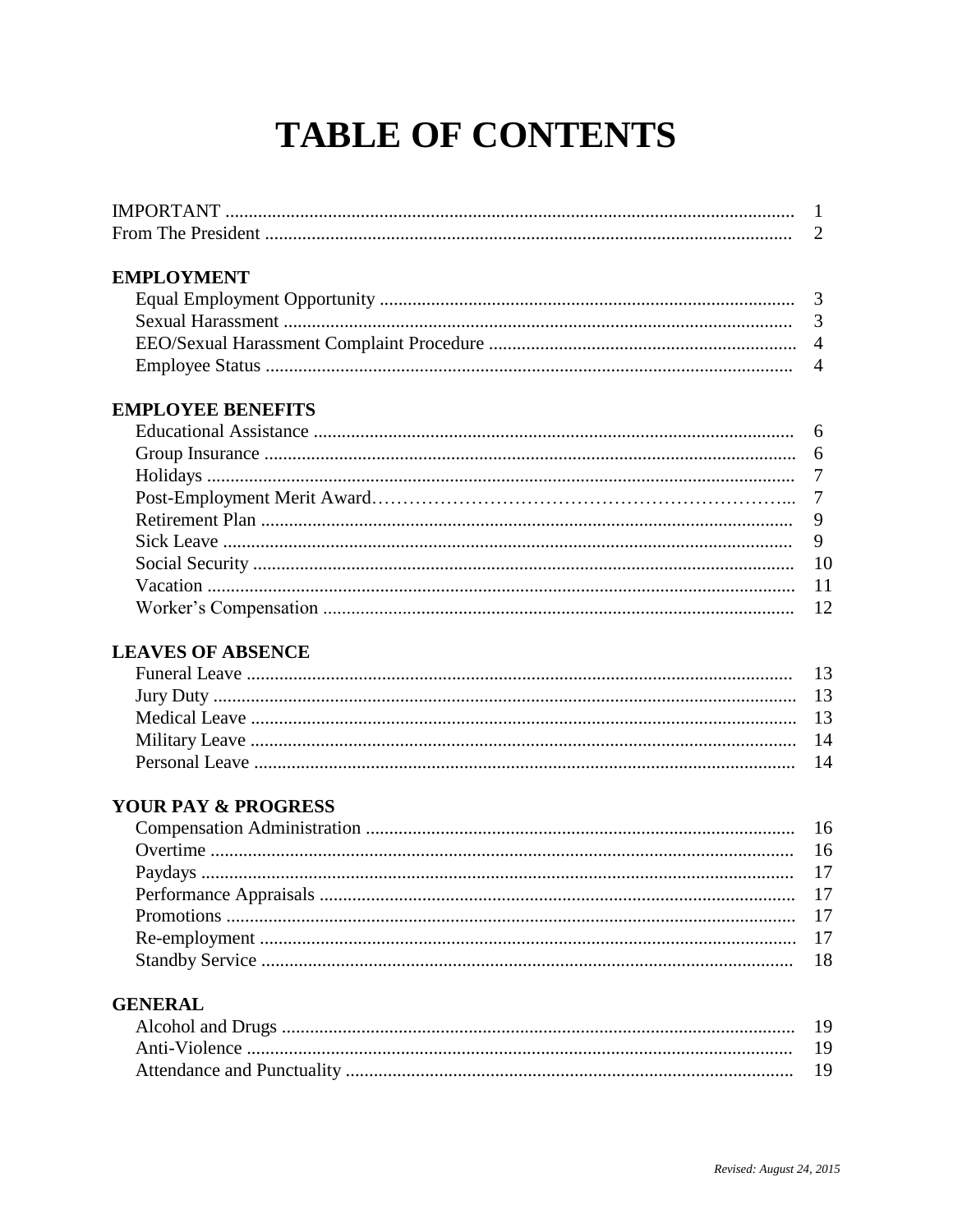### **TABLE OF CONTENTS (continued)**

| <b>GENERAL</b> (cont.) |  |
|------------------------|--|
|                        |  |
|                        |  |
|                        |  |
|                        |  |
|                        |  |
|                        |  |
|                        |  |
|                        |  |
|                        |  |
|                        |  |
|                        |  |
|                        |  |
|                        |  |
|                        |  |
|                        |  |
|                        |  |
|                        |  |
|                        |  |
|                        |  |
|                        |  |
|                        |  |
|                        |  |
|                        |  |
|                        |  |
|                        |  |
|                        |  |
|                        |  |
|                        |  |
|                        |  |
|                        |  |
|                        |  |
|                        |  |
|                        |  |
|                        |  |
|                        |  |
|                        |  |
|                        |  |
|                        |  |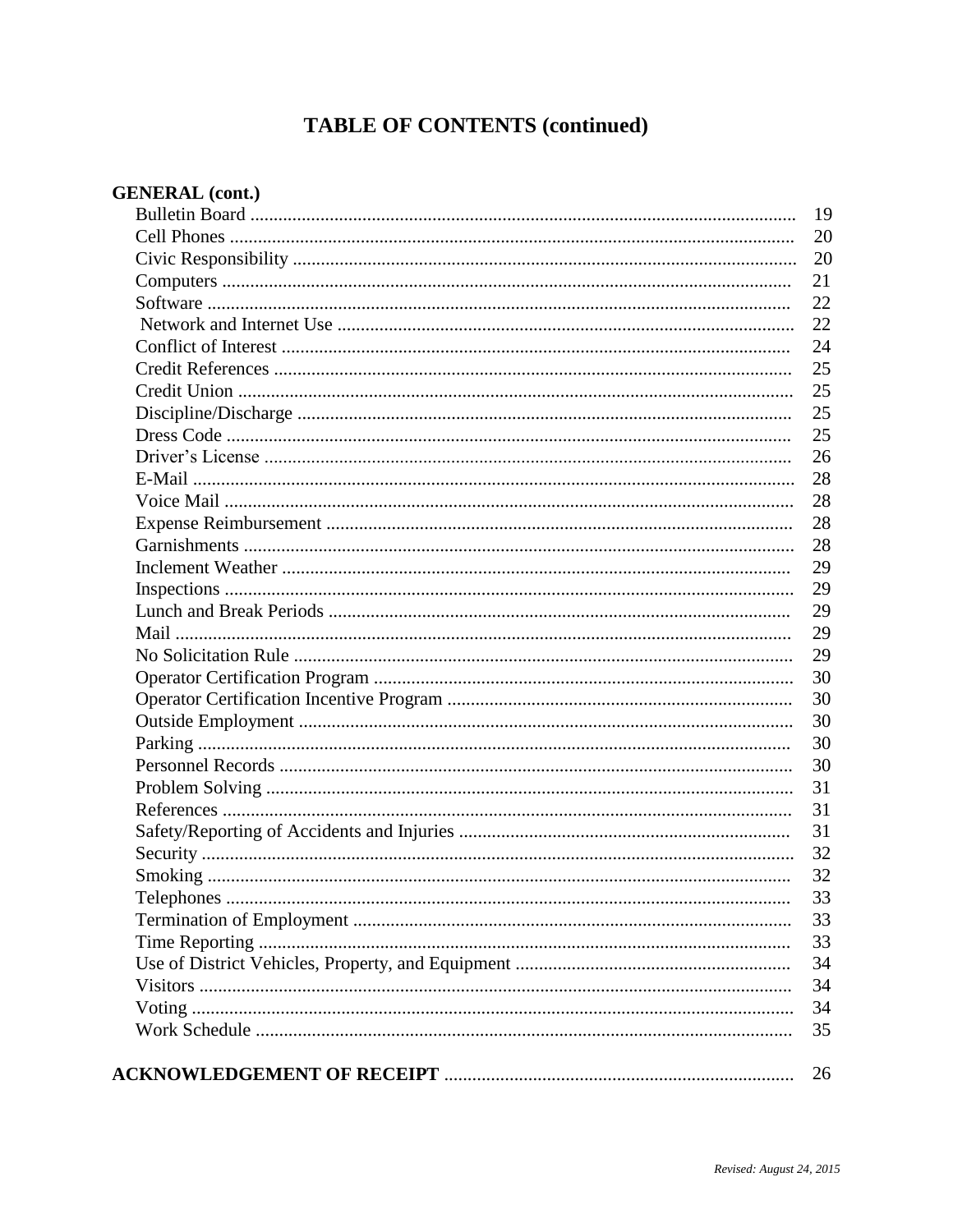### **TABLE OF CONTENTS (continued)**

| 48 |
|----|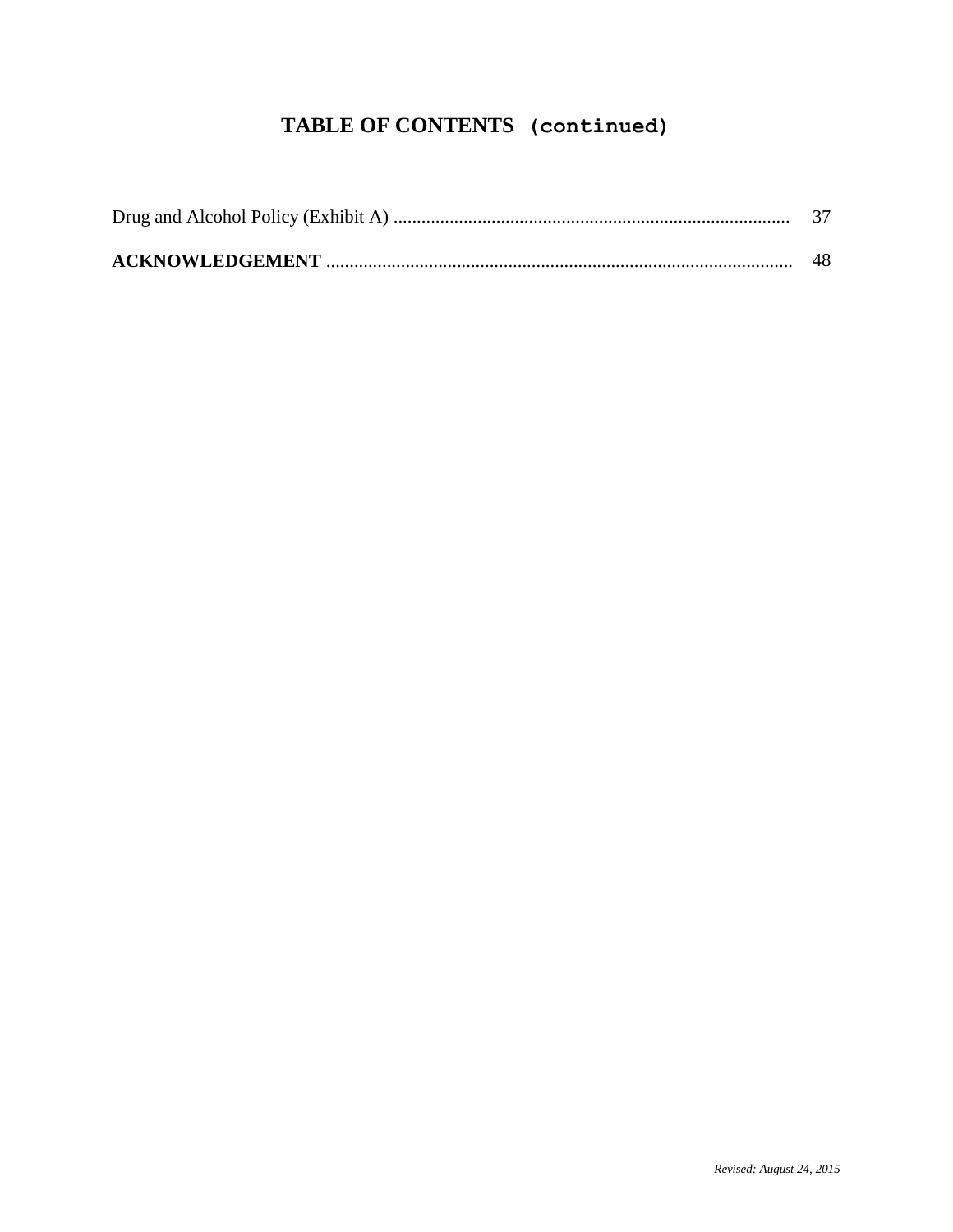#### **IMPORTANT**

THIS HANDBOOK IS DESIGNED TO ACQUAINT YOU WITH THE PLATTE CANYON WATER AND SANITATION DISTRICT AND PROVIDE YOU WITH INFORMATION ABOUT WORKING HERE. THE HANDBOOK IS NOT ALL INCLUSIVE, BUT IS INTENDED TO PROVIDE YOU WITH A SUMMARY OF SOME OF PLATTE CANYON'S GUIDELINES. THIS EDITION REPLACES ALL PREVIOUSLY ISSUED EDITIONS.

EMPLOYMENT WITH PLATTE CANYON WATER AND SANITATION DISTRICT IS AT-WILL. EMPLOYEES HAVE THE RIGHT TO END THEIR WORK RELATIONSHIP WITH THE ORGANIZATION, WITH OR WITHOUT ADVANCE NOTICE FOR ANY REASON. THE ORGANIZATION HAS THE SAME RIGHT. THE LANGUAGE USED IN THIS HANDBOOK AND ANY VERBAL STATEMENTS MADE BY MANAGEMENT ARE NOT INTENDED TO CONSTITUTE A CONTRACT OF EMPLOYMENT, EITHER EXPRESS OR IMPLIED, NOR ARE THEY A GUARANTEE OF EMPLOYMENT FOR A SPECIFIC DURATION. NO REPRESENTATIVE OF PLATTE CANYON., OTHER THAN THE PRESIDENT OR DISTRICT MANAGER OF THE DISTRICT, HAS THE AUTHORITY TO ENTER INTO AN AGREEMENT FOR EMPLOYMENT FOR ANY SPECIFIED PERIOD AND SUCH AGREEMENT MUST BE IN WRITING, SIGNED BY THE PRESIDENT OR MANAGER AND THE EMPLOYEE.

NO EMPLOYEE HANDBOOK CAN ANTICIPATE EVERY CIRCUMSTANCE OR QUESTION. AFTER READING THE HANDBOOK, IF YOU HAVE QUESTIONS, PLEASE TALK WITH YOUR IMMEDIATE SUPERVISOR OR THE DISTRICT MANAGER. ALSO, THE NEED MAY ARISE TO CHANGE THE GUIDELINES DESCRIBED IN THE HANDBOOK. EXCEPT FOR THE AT-WILL NATURE OF THE EMPLOYMENT, PLATTE CANYON RESERVES THE RIGHT TO INTERPRET THEM OR TO CHANGE THEM WITHOUT PRIOR NOTICE.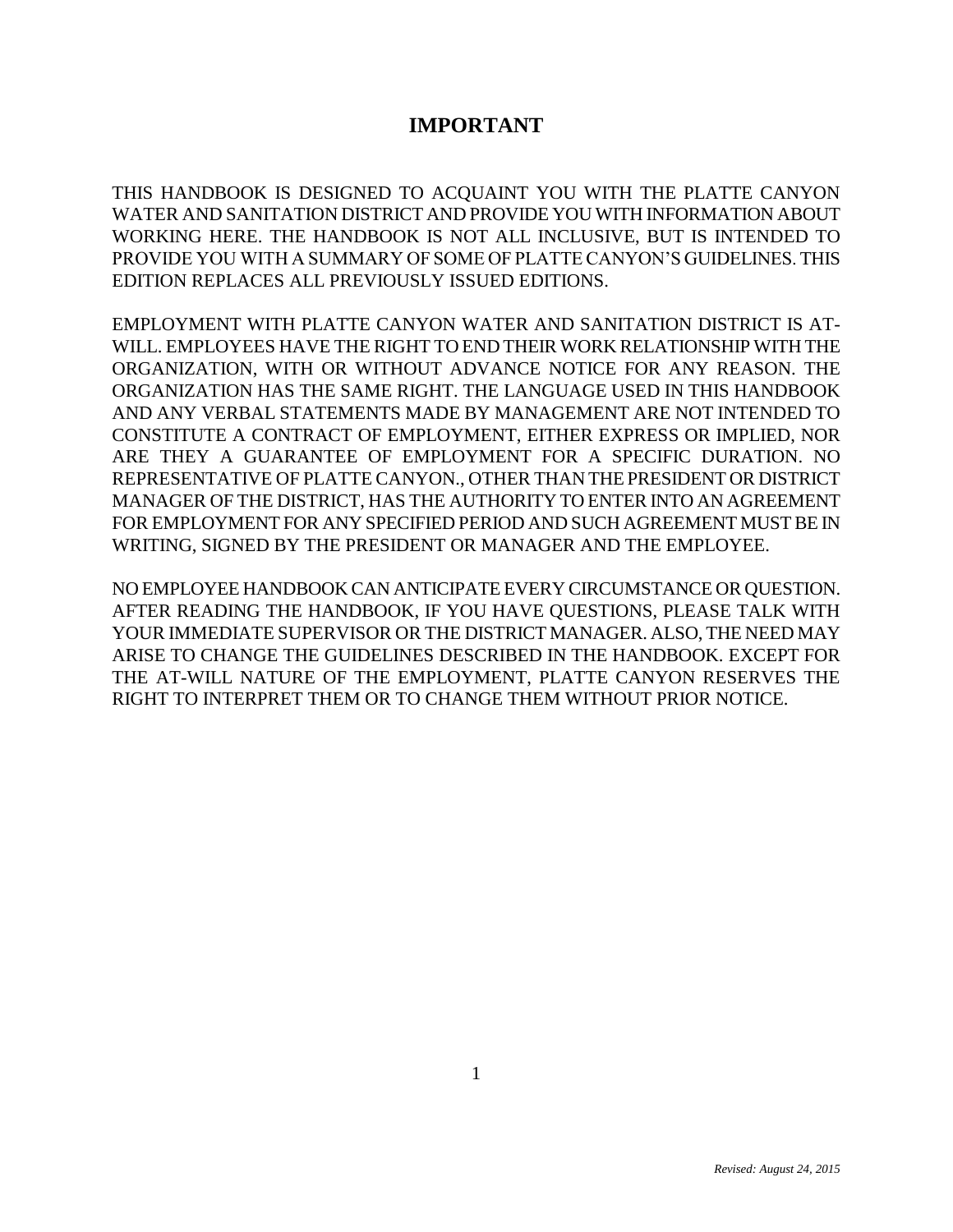#### **From the President**

This handbook serves as a tool to assist you in becoming familiar with the Platte Canyon Water and Sanitation District. It is also designed to give you a quick reference to necessary information about working here.

We would like you to take the time to acquaint yourself with our history, goals, services, and departments. You are important to us and it is important for you to understand how you fit into our operation.

The secret behind the success of the District is our service-oriented, hardworking, dedicated, and loyal employees. I want to thank you for becoming a member of our team.

Richard Rock President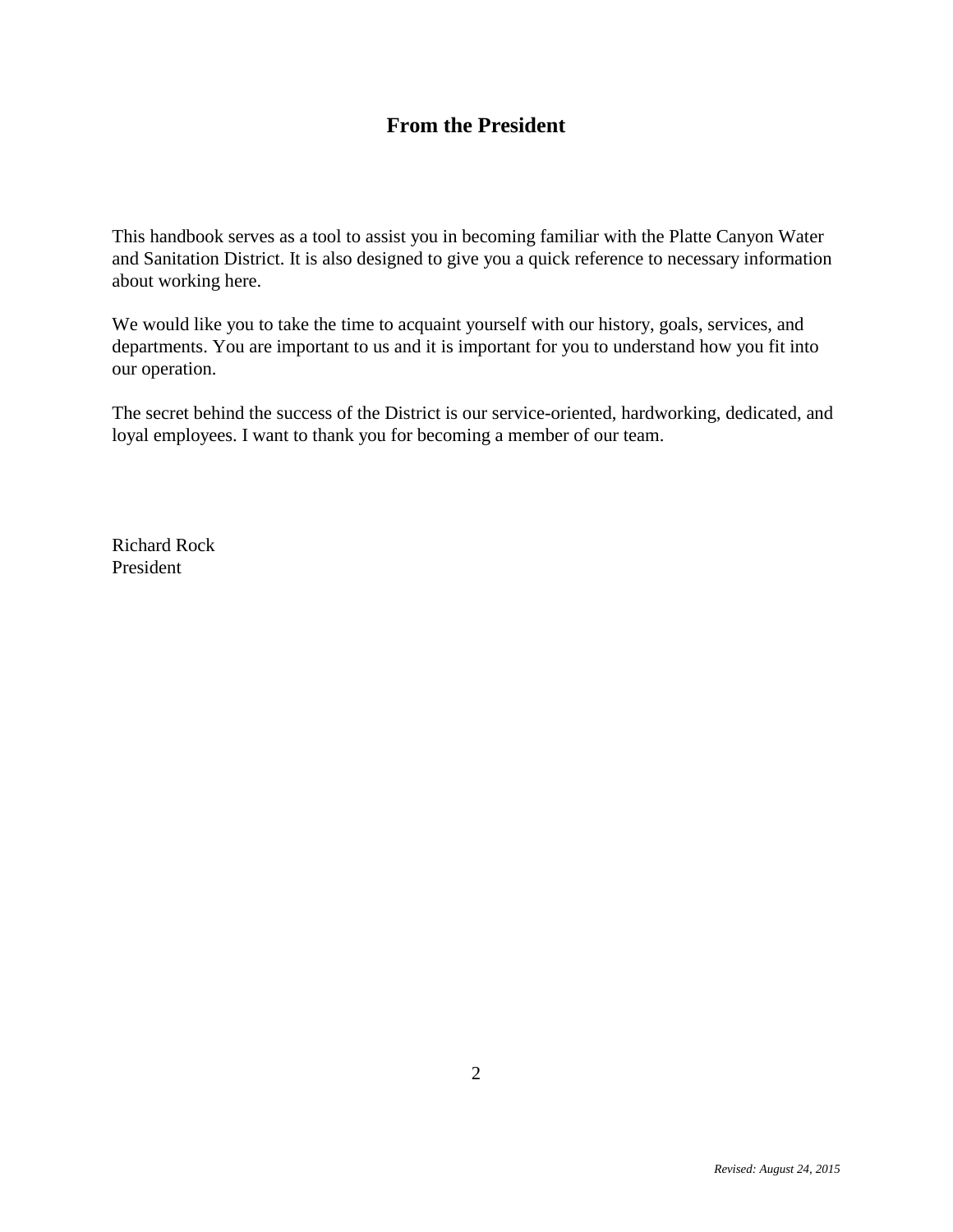## **EMPLOYMENT**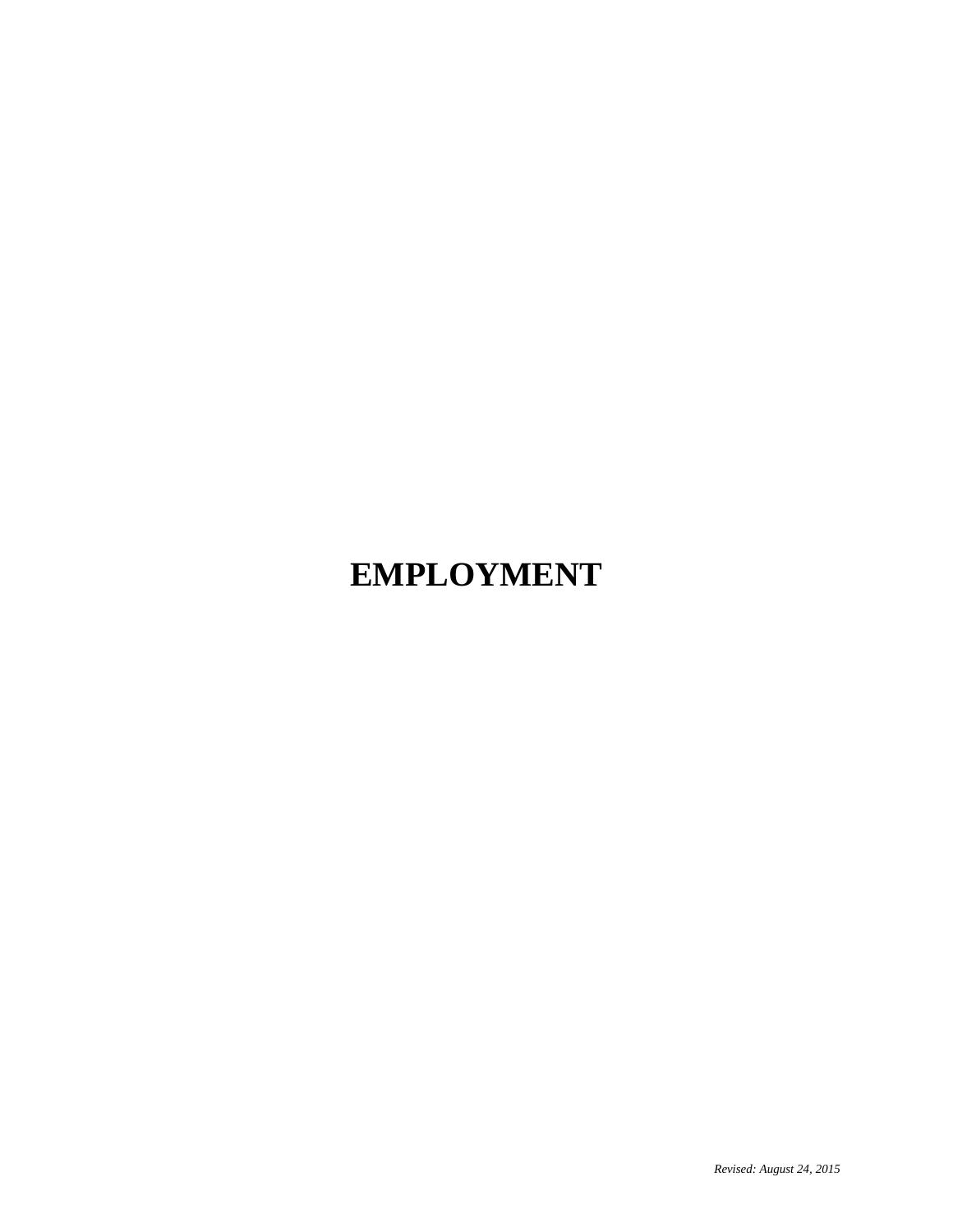#### **Equal Employment Opportunity**

The Platte Canyon Water and Sanitation District (District) is dedicated to the principles of equal employment opportunity in any term, condition or privilege of employment. We do not discriminate against applicants or employees on the basis of age, race, sex, color, religion, national origin, disability, or any other status protected by state or local law. This prohibition includes unlawful harassment based on any of these protected classes. Unlawful harassment includes verbal or physical conduct which has the purpose or effect of substantially interfering with an individual's work performance or creating an intimidating, hostile or offensive work environment. This policy applies to all employees, including managers, supervisors, co-workers, and non-employees such as customers, clients, vendors, consultants, etc.

The District will make reasonable accommodation for qualified individuals with known disabilities unless doing so would result in an undue hardship to the District. This policy governs all aspects of employment, including selection, job assignment, compensation, discipline, termination, and access to benefits and training.

The District prohibits retaliation against any employee for filing a complaint under this policy or for assisting in a complaint investigation. If you believe there has been a violation of our EEO or retaliation standard, **please follow the complaint procedure contained in the sexual harassment policy**.

#### **Sexual Harassment**

The District strongly opposes sexual harassment and inappropriate sexual conduct. Sexual harassment is defined as unwelcome sexual advances, requests for sexual favors, and other verbal or physical conduct of a sexual nature, when:

- Submission to such conduct is made explicitly or implicitly a term or condition of employment.
- Submission to or rejection of such conduct is used as the basis for decisions affecting an individual's employment.
- Such conduct has the purpose or effect of substantially interfering with an individual's work performance or creating an intimidating, hostile or offensive work environment.

All employees are expected to conduct themselves in a professional and businesslike manner at all times. Inappropriate sexual conduct that could lead to a claim of sexual harassment is expressly prohibited by this policy. Such conduct includes, but is not limited to, sexually implicit or explicit communications whether in: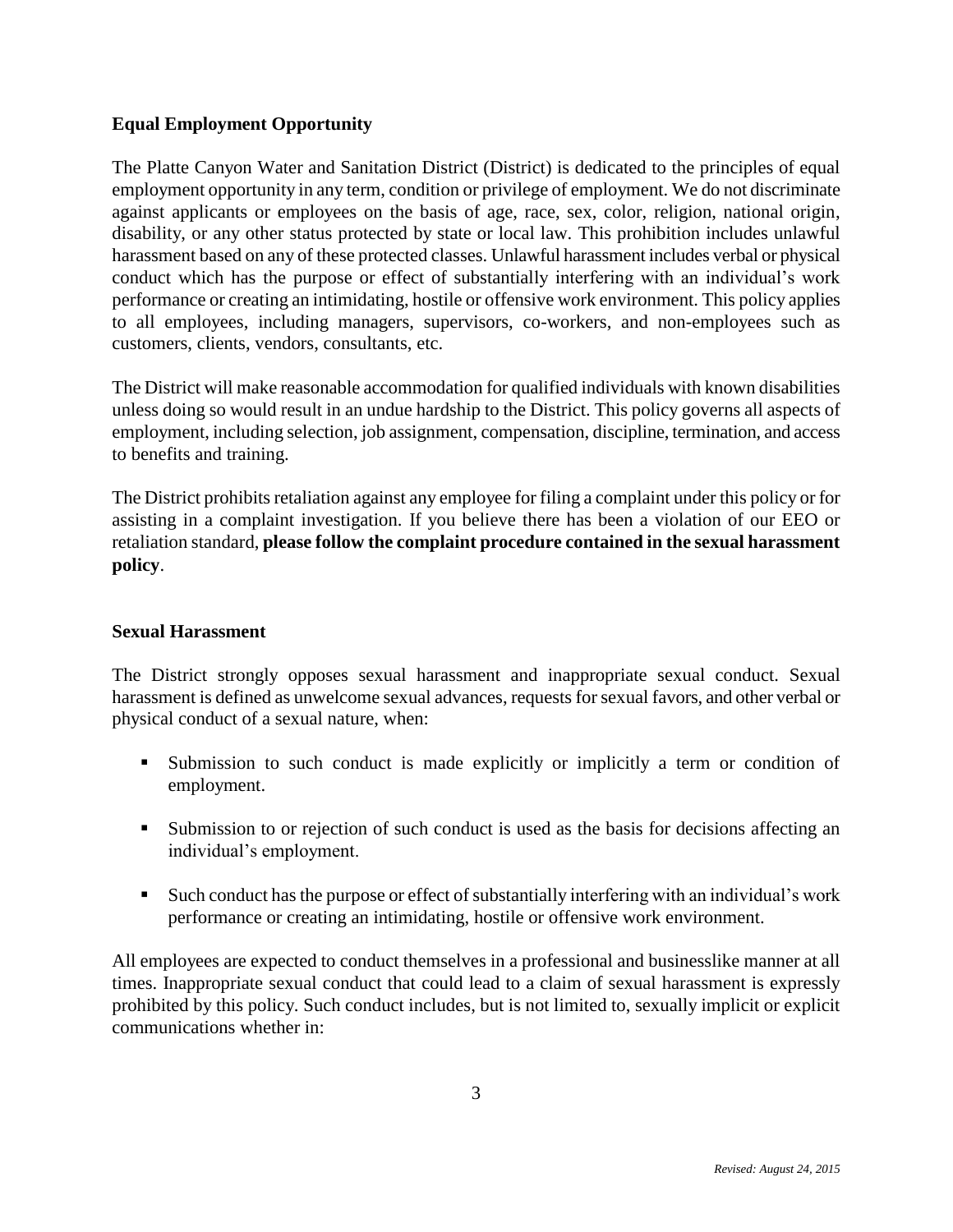- Written form, such as cartoons, posters, calendars, notes, letters, e-mail.
- Verbal form, such as comments, jokes, foul or obscene language of a sexual nature, gossiping or questions about another's sex life, or repeated unwanted requests for dates.
- Physical gestures and other nonverbal behavior, such as unwelcome touching, grabbing, fondling, kissing, massaging, and brushing up against another's body.

#### **EEO/Sexual Harassment Complaint Procedure**

If you believe there has been a violation of the EEO policy or harassment based on the protected classes outlined above, including sexual harassment, please use the following complaint procedures. The District expects employees to make a timely complaint to enable the District to promptly investigate and correct any behavior that may be in violation of this policy.

Report the incident to the District Manager or the President of the District who will promptly investigate the matter and take appropriate corrective action. Your complaint will be kept as confidential as practicable. If you feel you cannot go to either of these individuals with your complaint, you should report the incident to the District's attorney.

If the District determines that an employee's behavior is in violation of this policy, appropriate disciplinary action will be taken against the offending employee, up to and including termination of employment.

The District prohibits retaliation against an employee for filing a complaint under this policy or for assisting in a complaint investigation. If you perceive retaliation for making a complaint or your participation in the investigation, please follow the complaint procedure outlined above. The situation will be promptly investigated.

#### **Employee Status**

*Full time Employee* – an employee who is normally scheduled to work at least 40 hours per week. Full time employees are currently eligible for District benefits as outlined in this handbook.

*Part time Employee* – an employee who is normally scheduled to work less than a 40-hour workweek. Part time employees are currently eligible for vacation, holidays, sick leave and jury duty on a prorated basis.

*Temporary Employee* – an employee who is hired in a job established for a temporary period or for a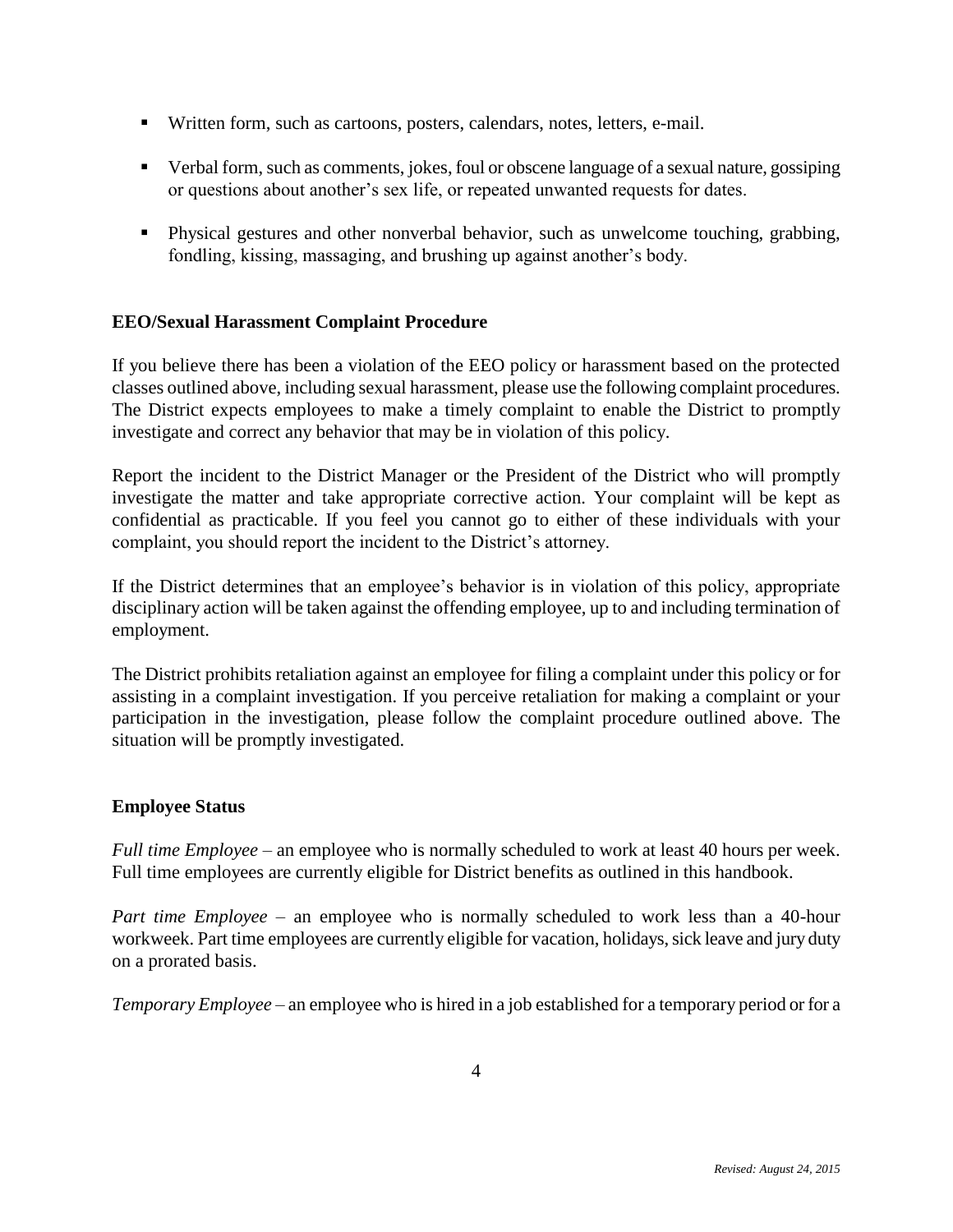specific assignment or group of assignments. Temporary employees normally are not eligible for participation in District benefits.

*Exempt Employee* – an employee who is not eligible for overtime pay.

*Non-exempt Employee* – an employee eligible for overtime pay. Non-exempt employees are eligible for paid overtime at one and one-half times their regular rate of pay for all hours worked in excess of 40 hours per workweek.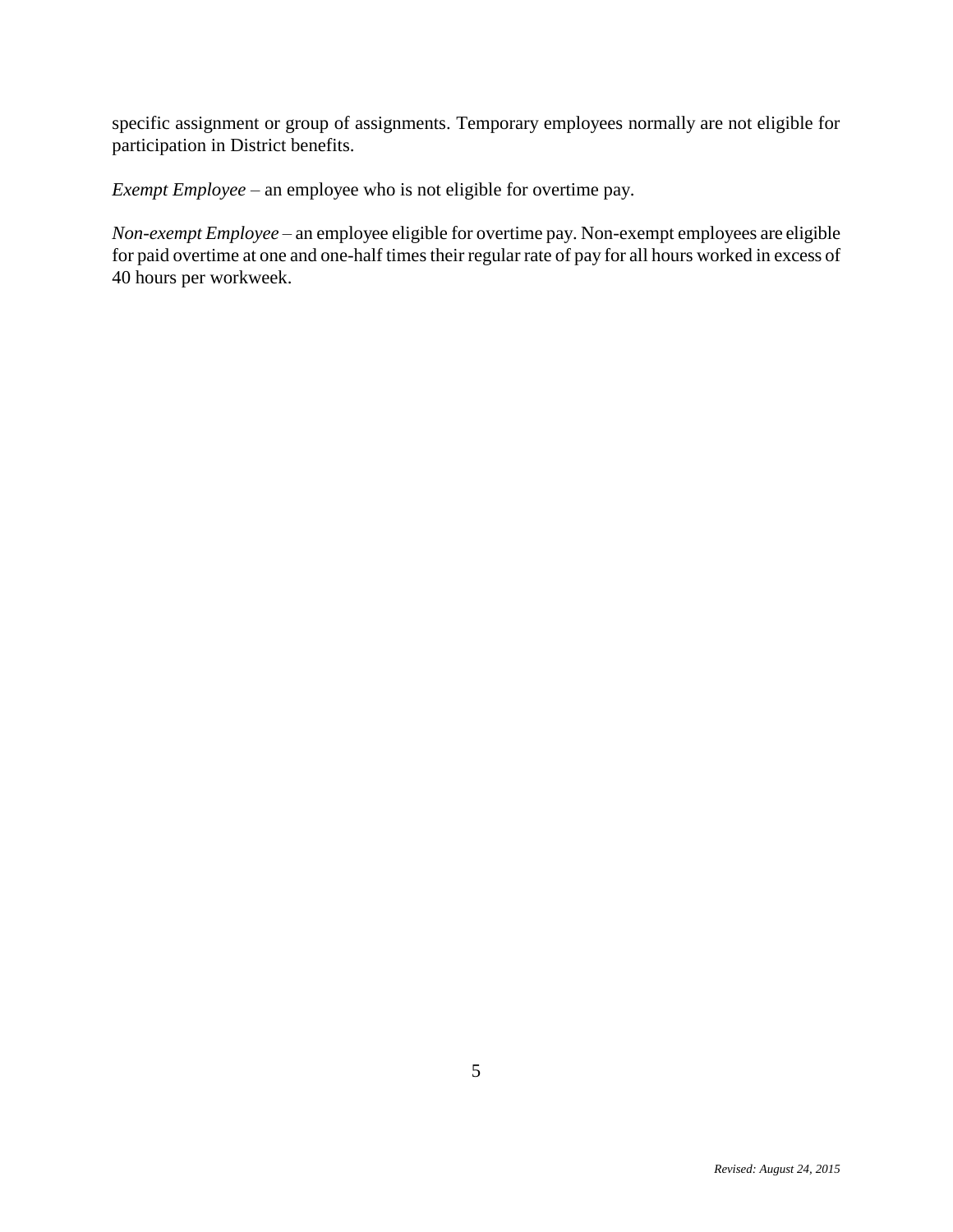## **EMPLOYMENT BENEFITS**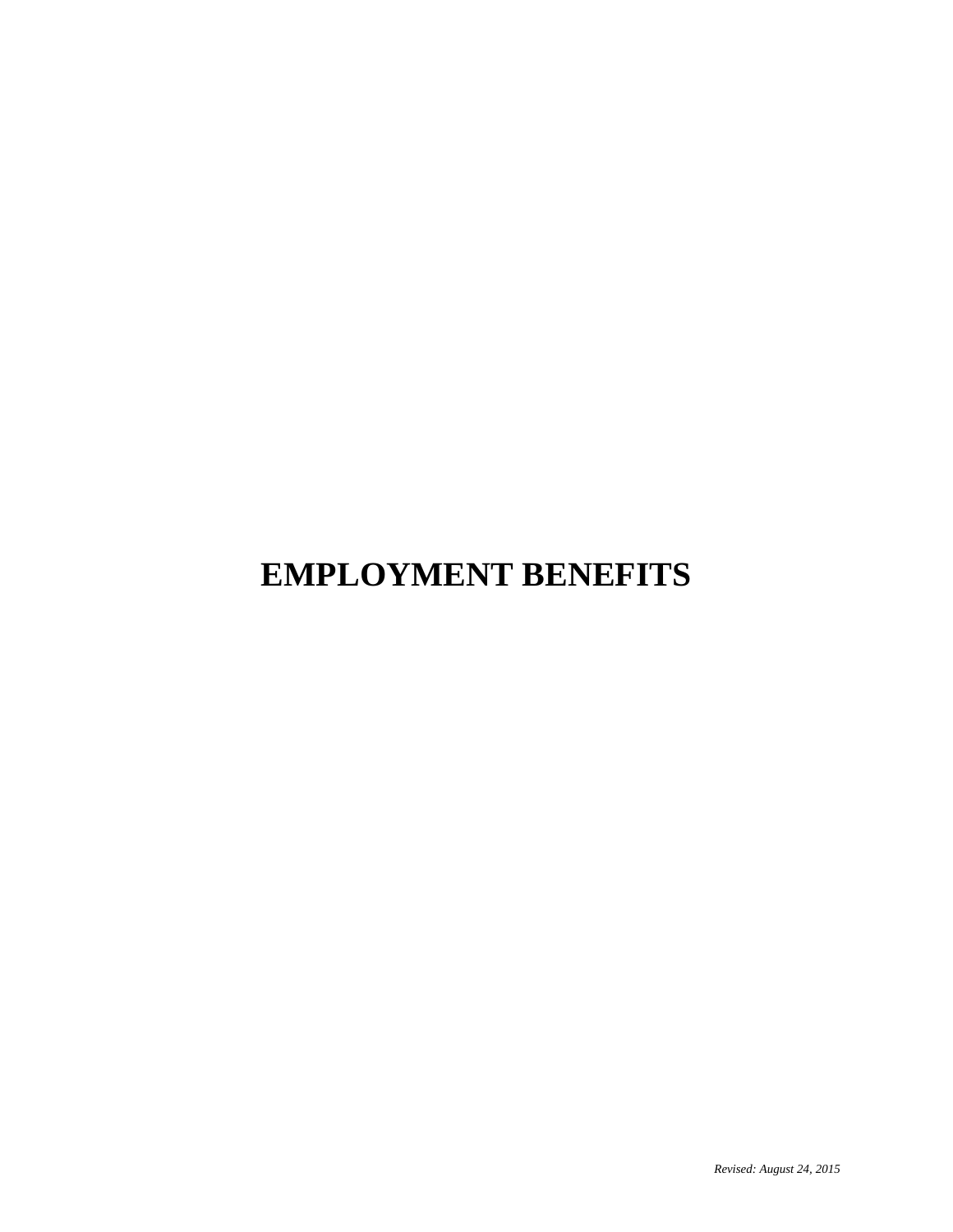#### **Educational Assistance**

Full time employees may be eligible for reimbursement for the cost of registration or tuition for academic or vocational course, seminars, conferences and other educational programs which the District believes are job related or which enhance their job skills.

For courses at state accredited institutions and schools, reimbursement for tuition, fees, and books up to a maximum of \$1,000 per calendar year may be provided upon prior approval of the District Manager. Reimbursement requires verification of successful completion of the course (grade report showing a grade "C" or better) and a copy of the receipt for payment of expenses to be reimbursed.

Eligibility is limited to full time employees who have completed 90 days of continuous employment.

#### **Group Insurance**

The District currently provides a comprehensive benefits package including a number of different plans for eligible full time employees. The District currently offers these plans:

- Medical Insurance Plan helps pay covered medical expenses for yourself and your family.
- Life Insurance Plan provides term insurance coverage up to one times your annual salary at group rates.
- Short-Term Disability Plan helps replace your salary if you suffer a covered disability for a limited period of time.
- Long-Term Disability Plan helps replace your salary if you suffer a covered disability for an indefinite period of time.
- Dental Insurance Plan helps pay covered dental expenses for you and your eligible dependents.
- Vision Insurance Plan helps pay covered vision expenses for you and your eligible dependents.

For further information, such as waiting periods, eligibility, employee contribution amounts, and detailed benefit descriptions, please contact the Assistant District Manager.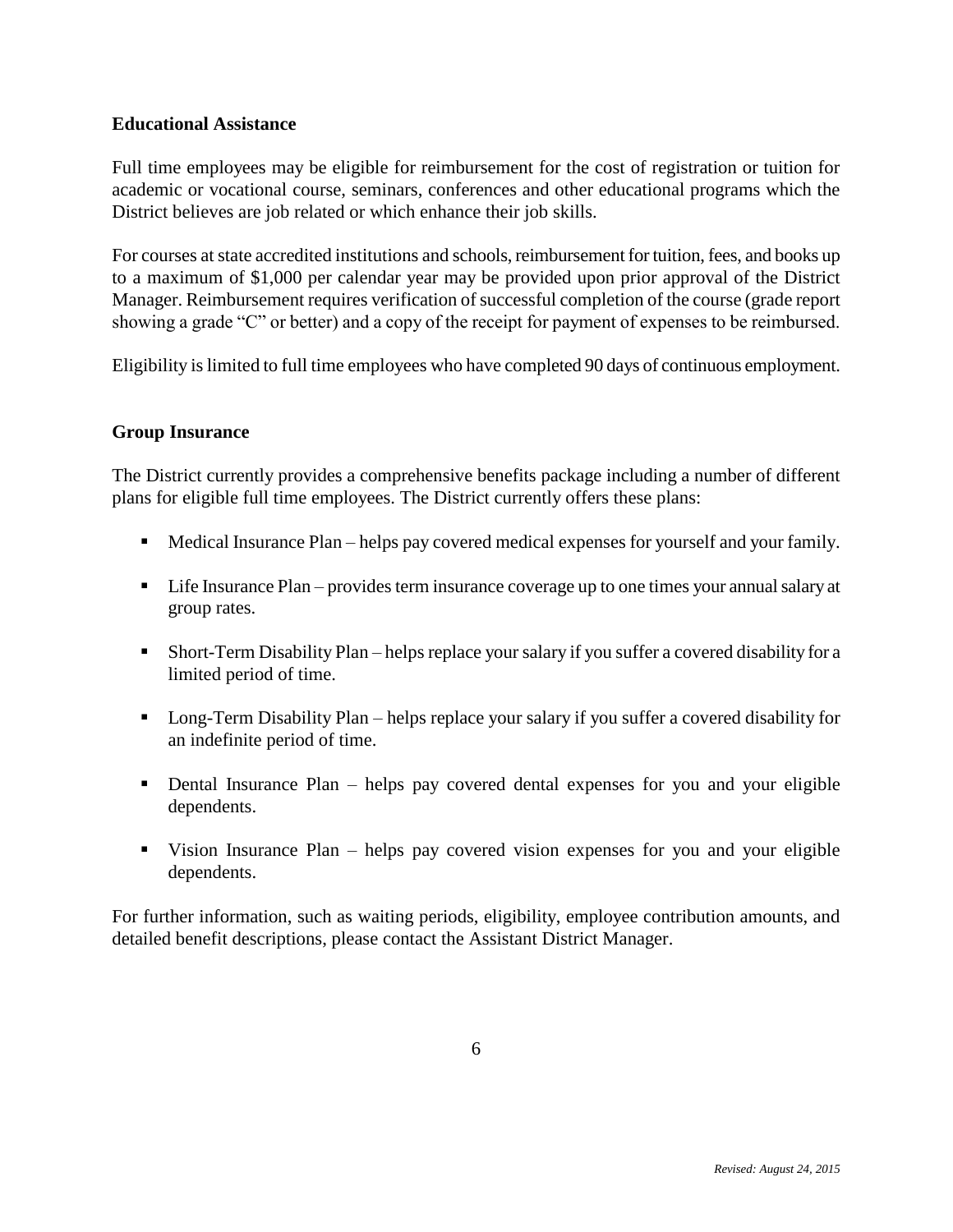#### **Holidays**

The District currently observes the following holidays as days off with pay:

- News Year's Day
- **Martin Luther King Birthday**
- **President's Day**
- **Memorial Day**
- Independence Day
- Labor Day
- **veteran's Day**
- Thanksgiving Day
- **Fiday after Thanksgiving**
- Christmas Eve Day
- Christmas Day

When a holiday falls on a Saturday, it is observed on the preceding Friday. When the holiday falls on a Sunday, the following Monday is observed. Should any one of the observed holidays occur during your vacation period, an additional day of vacation is granted.

Holiday time is counted as hours worked in the computation of overtime. Full time employees receive eight hours of holiday pay at their regular rate of pay. Holiday pay for part time employees is based on their regularly scheduled work hours.

#### **Post-Employment Merit Award**

The District provides a post-employment merit award to each employee who has been employed by the District for a least five consecutive years and who during his/her term of employment has performed satisfactorily or above, as reflected in his/her annual performance evaluation subject to the following terms and conditions:

- 1. Employees who separate employment for cause are not eligible to receive a postemployment merit award.
- 2. Only employees who are employed by the District for at least five consecutive years are eligible for a post-employment merit award.
- 3. The post-employment merit award shall be calculated by multiplying the average of the employee's highest three calendar years of total compensation by the merit award percentage set forth below in Chart 1 which corresponds to the employee's total number of consecutive completed years of employment with the District; provided, however, that at no time shall the merit award percentage ever exceed 45%.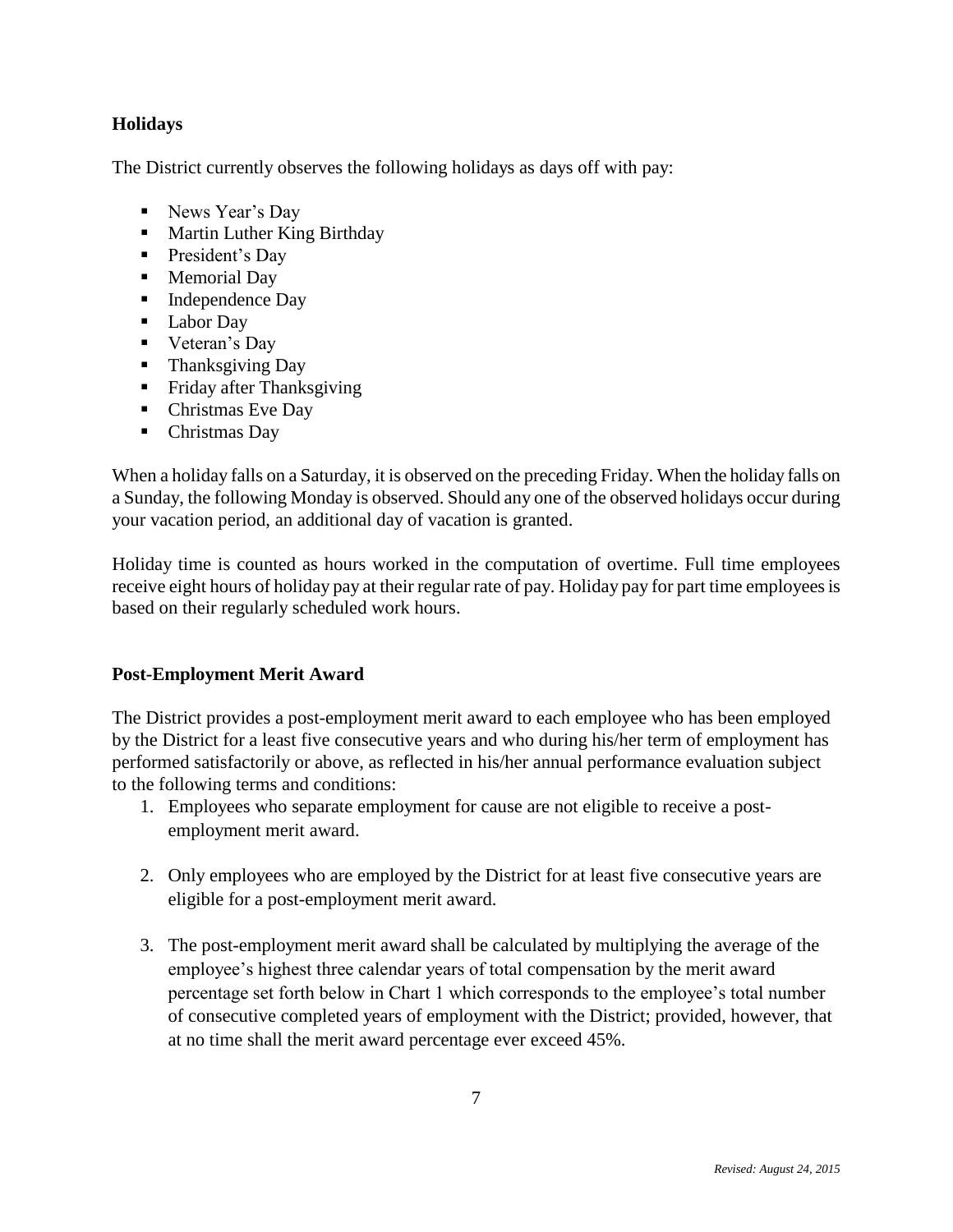- 4. Compensation shall include regular wages paid to the employee during the calendar year exclusive of overtime and bonuses, but including all on-call premiums, and including the amount of all medical and health insurance premiums paid by the District as well as the District's FICA payments for the employee.
- 5. The post-employment merit award will be paid in a single lump sum within 90 days from the date the eligible employee leaves employment with the District. The merit award shall be paid in cash to the eligible employee or his/her estate or surviving spouse, unless the eligible employee has previously directed payment in writing to some other person or entity.

| <b>Complete Years of Service</b> | Percentage per Year | Merit Award Percentage |
|----------------------------------|---------------------|------------------------|
| 1                                | $.5\%$              | $\overline{0}$         |
| $\overline{2}$                   | $.5\%$              | $\boldsymbol{0}$       |
| 3                                | $.5\%$              | $\boldsymbol{0}$       |
| $\overline{4}$                   | $.5\%$              | $\overline{0}$         |
| 5                                | .5%                 | 2.50%                  |
| 6                                | .75%                | 3.25%                  |
| $\tau$                           | .75%                | 4.00%                  |
| 8                                | .75%                | 4.75%                  |
| 9                                | .75%                | 5.50%                  |
| 10                               | .75%                | 6.25%                  |
| 11                               | 1.0%                | 7.25%                  |
| 12                               | 1.0%                | 8.25%                  |
| 13                               | 1.0%                | 9.25%                  |
| 14                               | 1.0%                | 10.25%                 |
| 15                               | 1.0%                | 11.25%                 |
| 16                               | 1.25%               | 12.50%                 |
| 17                               | 1.25%               | 13.75%                 |
| 18                               | 1.25%               | 15.00%                 |
| 19                               | 1.25%               | 16.25%                 |
| 20                               | 1.25%               | 17.50%                 |
| 21                               | 1.25%               | 18.75%                 |
| 22                               | 1.25%               | 20.00%                 |
| 23                               | 1.25%               | 21.25%                 |
| 24                               | 1.25%               | 22.50%                 |
| 25                               | 1.25%               | 23.75%                 |

#### CHART 1 Accumulation Percentages for Post-Employment Merit Award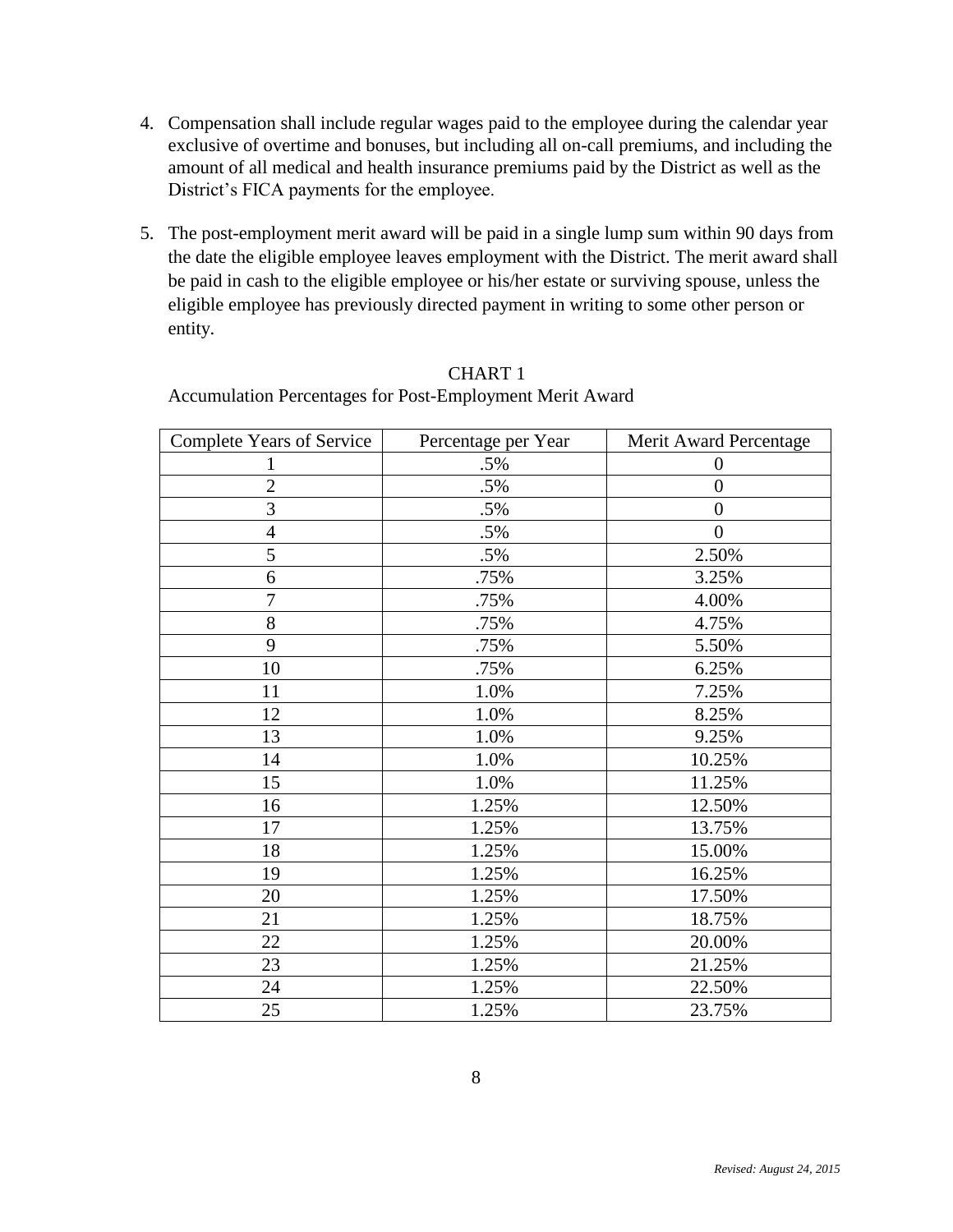| 26 | 1.25% | 25.00% |
|----|-------|--------|
|    |       |        |
| 27 | 1.25% | 26.25% |
| 28 | 1.25% | 27.50% |
| 29 | 1.25% | 28.75% |
| 30 | 1.25% | 30.00% |
| 31 | 1.00% | 31.00% |
| 32 | 1.00% | 32.00% |
| 33 | 1.00% | 33.00% |
| 34 | 1.00% | 34.00% |
| 35 | 1.00% | 35.00% |
| 36 | 1.00% | 36.00% |
| 37 | 1.00% | 37.00% |
| 38 | 1.00% | 38.00% |
| 39 | 1.00% | 39.00% |
| 40 | 1.00% | 40.00% |
| 41 | 1.00% | 41.00% |
| 42 | 1.00% | 42.00% |
| 43 | 1.00% | 43.00% |
| 44 | 1.00% | 44.00% |
| 45 | 1.00% | 45.00% |

#### **Retirement Plan**

Platte Canyon currently participates in a retirement program governed by the Colorado County Officials and Employees Retirement Association. Participation in the Retirement Plan is mandatory for all full time and part time employees. The Plan requires matching contributions on the part of the employee and the District.

In addition to the required contributions, employees may participate in additional voluntary contribution options. Information regarding these options may be obtained from the Assistant District Manager.

#### **Sick Leave**

Full time, non-exempt employees are credited six hours of sick leave pay for each full month worked. Sick leave may be taken for illness or injury to yourself, your spouse or your children.

When unable to report to work due to illness, you must give your supervisor as much advance notice as possible before the start of the shift. Your supervisor may request medical certification for sick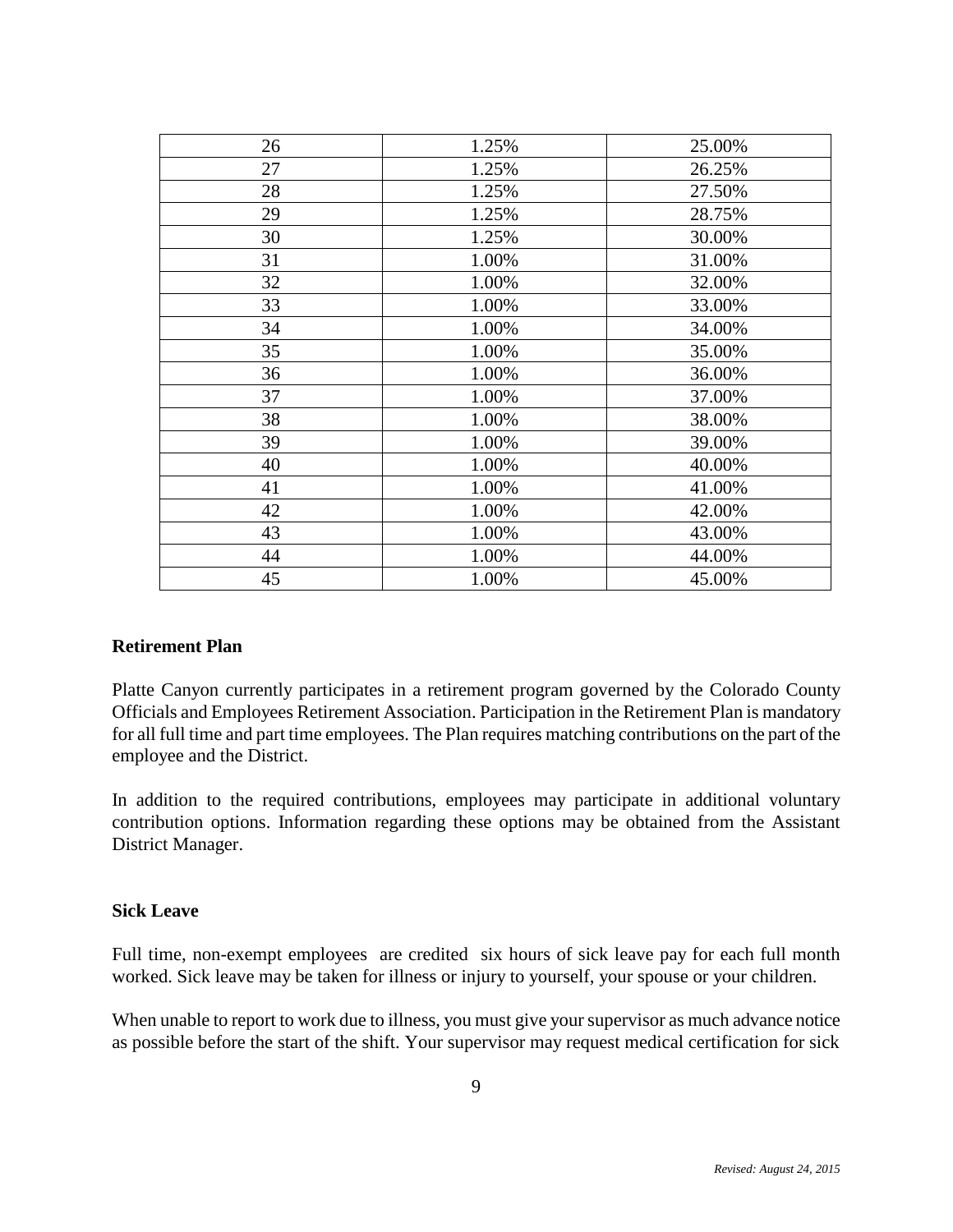leave pay at any time. In the event an employee is absent for more than three days, medical certification from a healthcare provider is required.

Sick leave accumulates from year to year up to a maximum of 60 days ( 480 hours). After a seven day waiting period you may be eligible for the District's short term disability program. (Contact the Assistant District Manager for more information).

Employees may donate sick leave to other employees subject to the following conditions:

- 1. An employee may donate a portion of accumulated sick leave as long as the donating employee's sick leave balance is not reduced to less than 80 hours.
- 2. Donations of sick leave must be made in whole hour increments, and will not be returned to the donating employee if unused by the recipient employee.
- 3. The number of hours of donated sick leave to be credited to the recipient employee will be based on the value of the donated hours converted based on the hourly rate of pay of the recipient, and rounded down to the closest full hour.
- 4. An employee can receive a maximum of 480 donated sick leave hours per calendar year.
- 5. An employee may use a maximum of 480 donated sick leave hours per calendar year only after exhausting his/her own sick, vacation, and personal leave balance, and only during an approved medical leave.
- 6. An employee may use donated sick leave to supplement short-term disability and Worker's Compensation income benefits by using up to three hours of sick leave per workday.
- 7. An employee using donated sick leave will not accrue additional sick or vacation leave hours, or receive 401(A) matching employer contributions on those hours. Unused donated leave cannot be converted into additional pay or donated to another employee.

Sick leave will be counted as hours worked in the calculation of overtime. Payment will be made for unused sick leave upon termination. Part time employees are eligible for sick leave on a prorated basis.

#### **Social Security**

Each pay period a portion of your salary along with a matching amount provided by the District is set aside for Social Security benefits. This program is intended to provide you and your family with security for retirement benefits, disability payments, financial assistance for dependents or disabled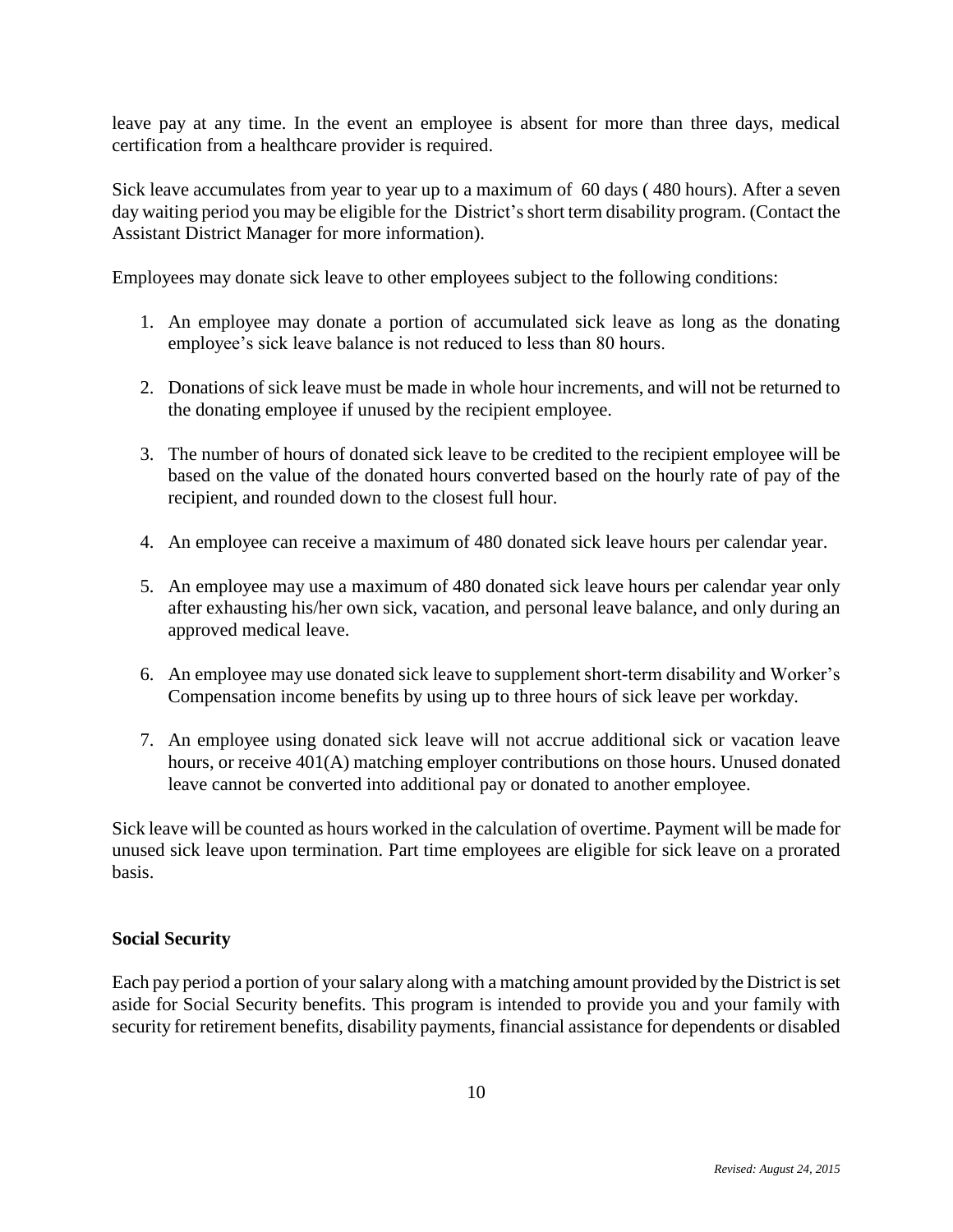persons, lump sum death payments, Medicare and survivor's benefits. Specific information about personal or family situations is available through your local office of the Social Security Administration.

#### **Vacation**

Full time employees currently earn paid vacation after completing continuous service as described below:

| <b>Vacation Granted Per Year</b> | <b>Length of Service</b>                                                 |
|----------------------------------|--------------------------------------------------------------------------|
| 2 weeks                          | The first year through 5 full calendar years of continuous<br>employment |
| 3 weeks                          | After 5 through 10 full calendar years of continuous employment          |
| 4 weeks                          | After 10 or more full calendar years of continuous employment            |

After 90 continuous days of employment, during the first non-full calendar year of employment, full time employees are eligible for vacation leave that is prorated based on the number of months worked. For example, if an employee's employment date is March 1, vacation leave accrues beginning on June 1. June 1 through December 31 represents .58 of the year, so the employee is eligible for 5.8 days of vacation leave (.58 x 10 days) in the first non-full calendar year of employment.

Part time employees are currently eligible for vacation pay that is prorated based on the number of hours normally scheduled to work.

All vacations must be scheduled in advance with your supervisor's approval. Vacations are to be scheduled in a manner that minimizes interruptions to District operations.

When a paid holiday falls within your vacation period, an additional day of vacation is granted. Vacation time will be counted in the computation of overtime.

Upon termination, employees will receive pay for earned unused vacation.

We encourage you to use all of your earned vacation each year. You may carry over unused vacation into the next anniversary year. However, the maximum vacation that you may accumulate is 40 hours over your annual vacation allotment. At no point can the carry over, plus the new vacation, exceed this cap. As a result, the amount of vacation that you may be granted each anniversary date may be limited by the amount carried over.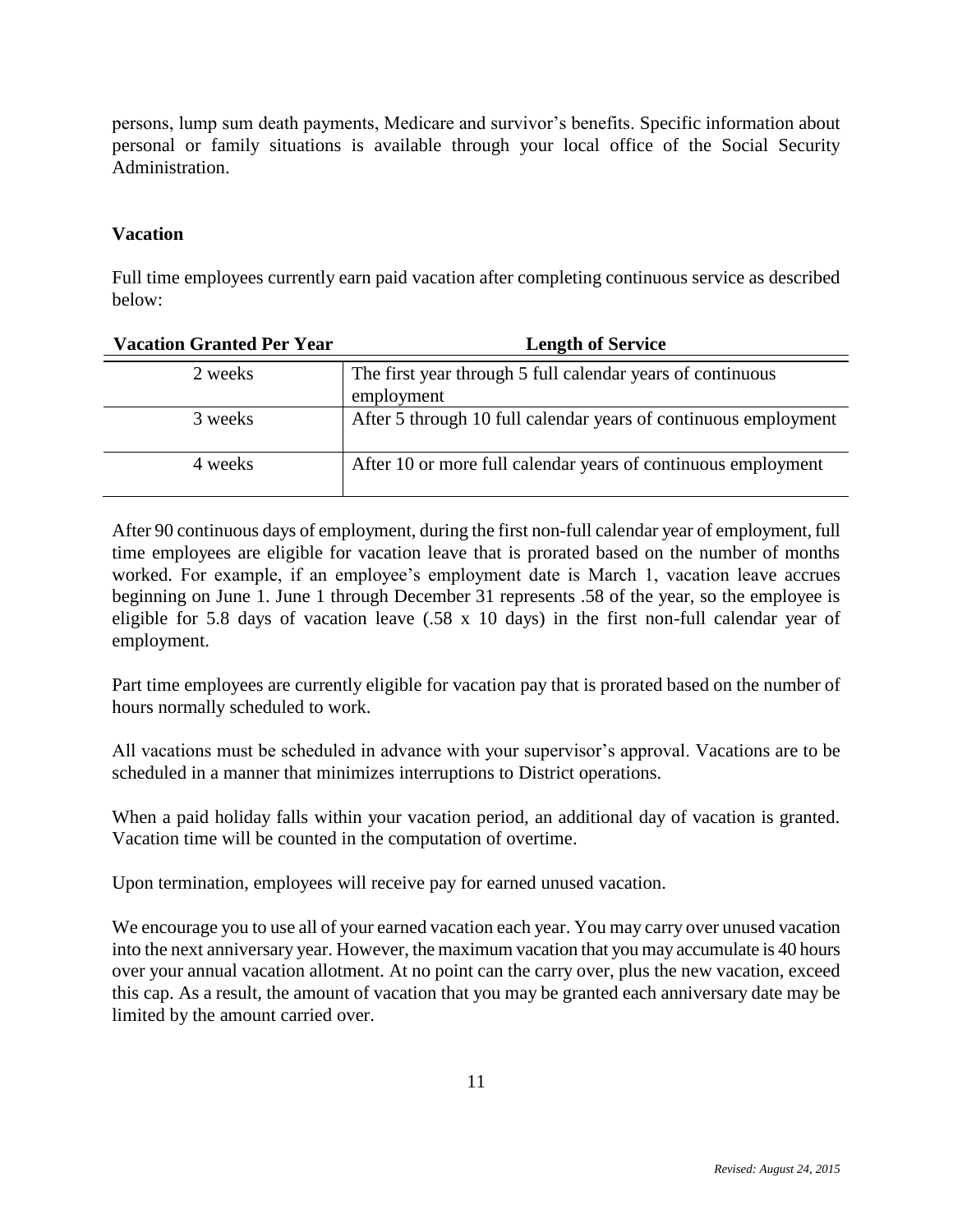#### **Worker's Compensation**

The District carries insurance to cover the cost of a work-related injury or illness. Benefits help pay for your medical treatment and may include part of your income that you may lose while recovering. Detailed information is given to you if you are injured on the job, or suffer an occupational illness.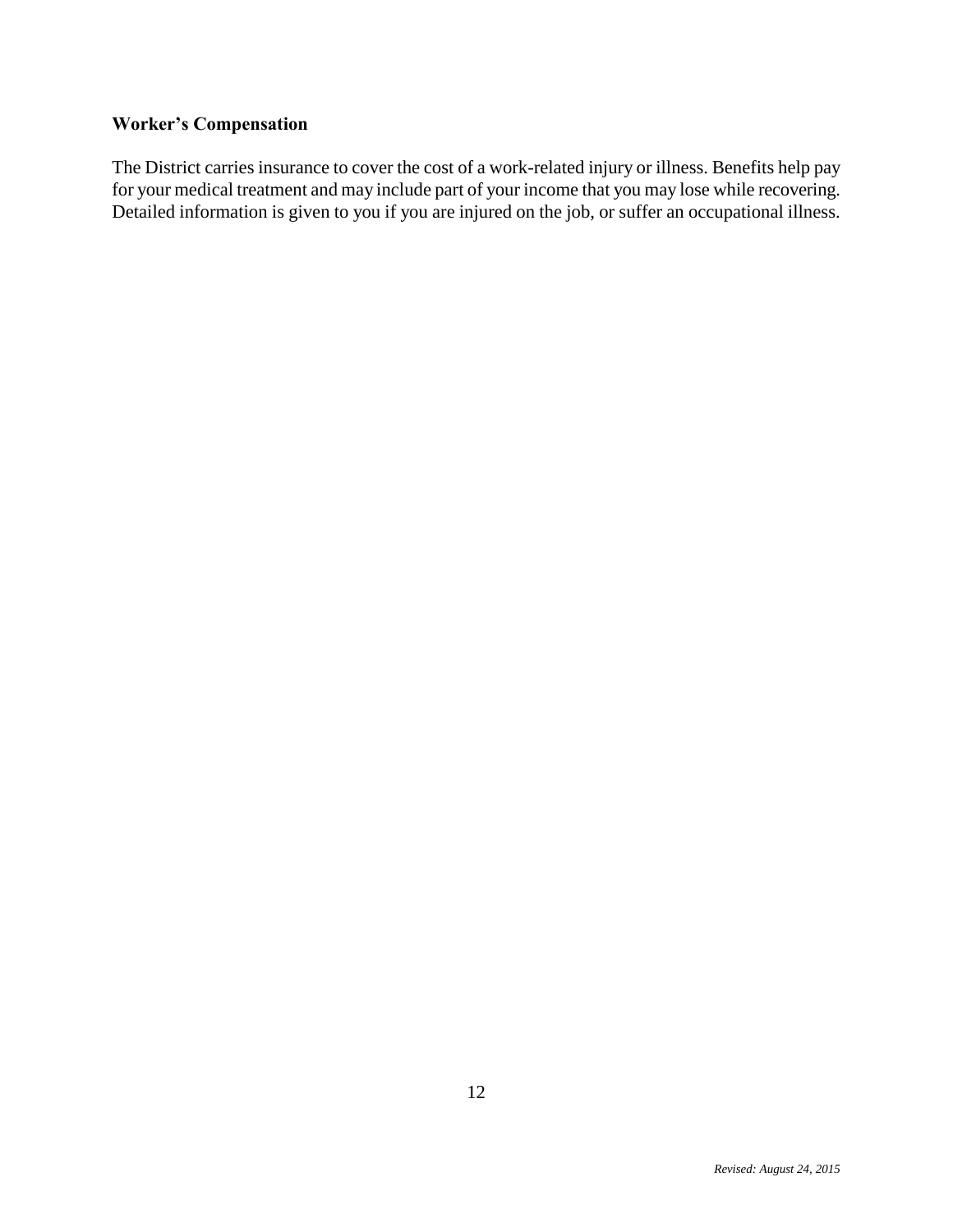## **LEAVES OF ABSENCE**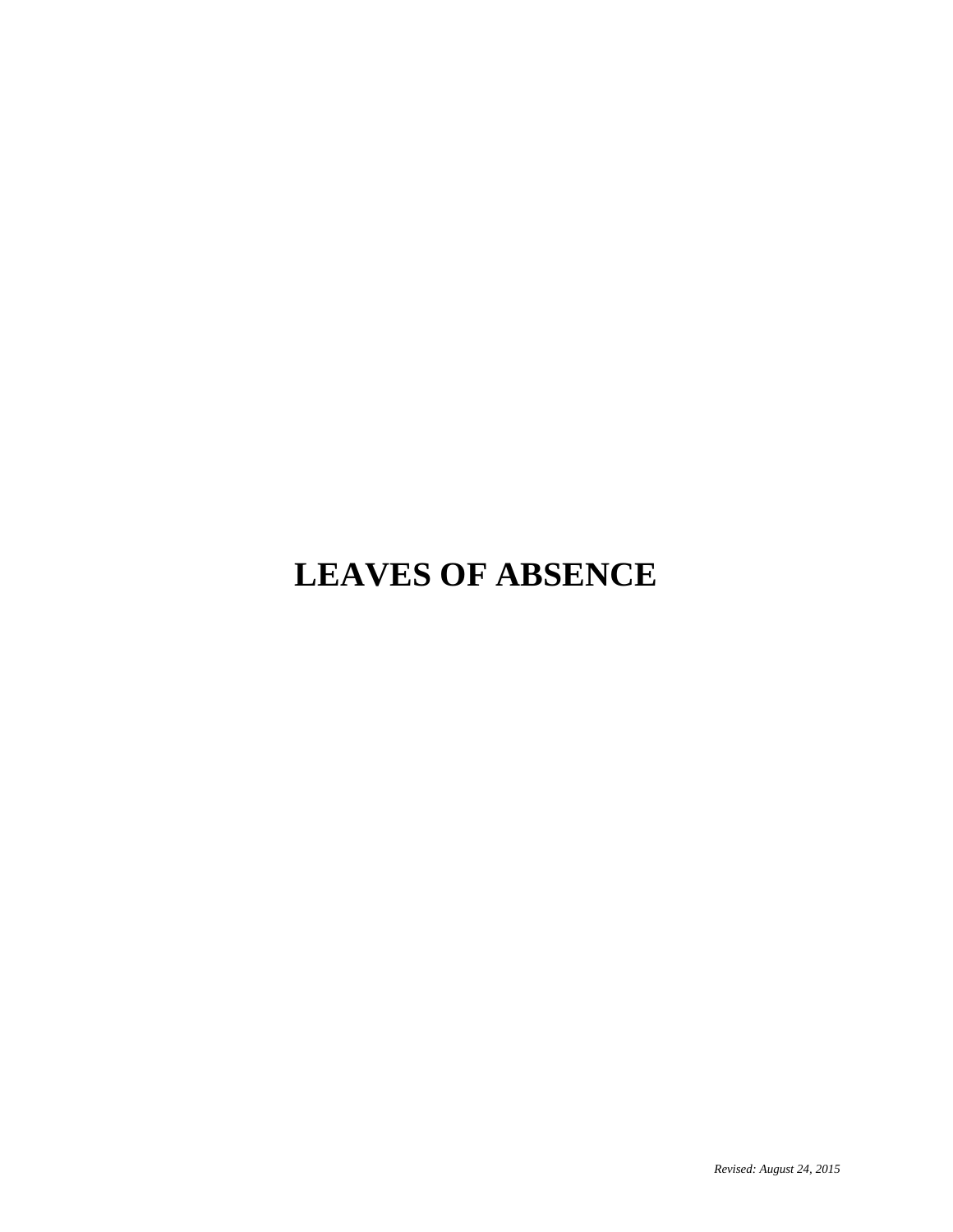#### **Funeral Leave**

Full time employees are currently eligible for paid leave up to three days to attend the funeral of an immediate family member. Immediate family is defined as your spouse, parents, children, sisters, brothers, grandparents, grandchildren, and your mother and father-in-law.

In the event of a death of a near relative, full time employees are currently granted up to one paid day to attend a funeral. Near relatives include your aunts, uncles, nieces, nephews and your spouse's grandparents, brothers, sisters, and other close relatives.

If more time off is needed than provided above, you may take vacation days or an unpaid leave upon the approval of your immediate supervisor.

#### **Jury Duty**

The District recognizes jury duty as a civic responsibility of everyone. When summoned for jury duty, you are granted leave to perform your duty as a juror. If you are excused from jury duty during your regular work hours, we expect you to report to work promptly.

You receive regular pay for the first three days of jury duty if you were scheduled to work and you submit a juror service certificate.

Beginning the fourth day and thereafter, as a juror you are paid \$50.00 per day by the State of Colorado for state district or county court jury duty. For jury duty in excess of three days you receive the difference between jury duty pay and your regular pay.

#### **Medical Leave**

A medical leave of absence of not more than three months may currently be granted to full time employees. This unpaid leave is for absences arising from illness, injury, or pregnancy.

For a medical leave to be granted, the following conditions must be met:

- The employee has completed ninety (90) days of employment with the District.
- The District Manager is notified by the employee as soon as possible of the need for medical leave.
- The employee submits to the supervisor a written statement from the attending physician outlining the reason for leave and the estimated time needed. (The District reserves the right to obtain an independent doctor's opinion).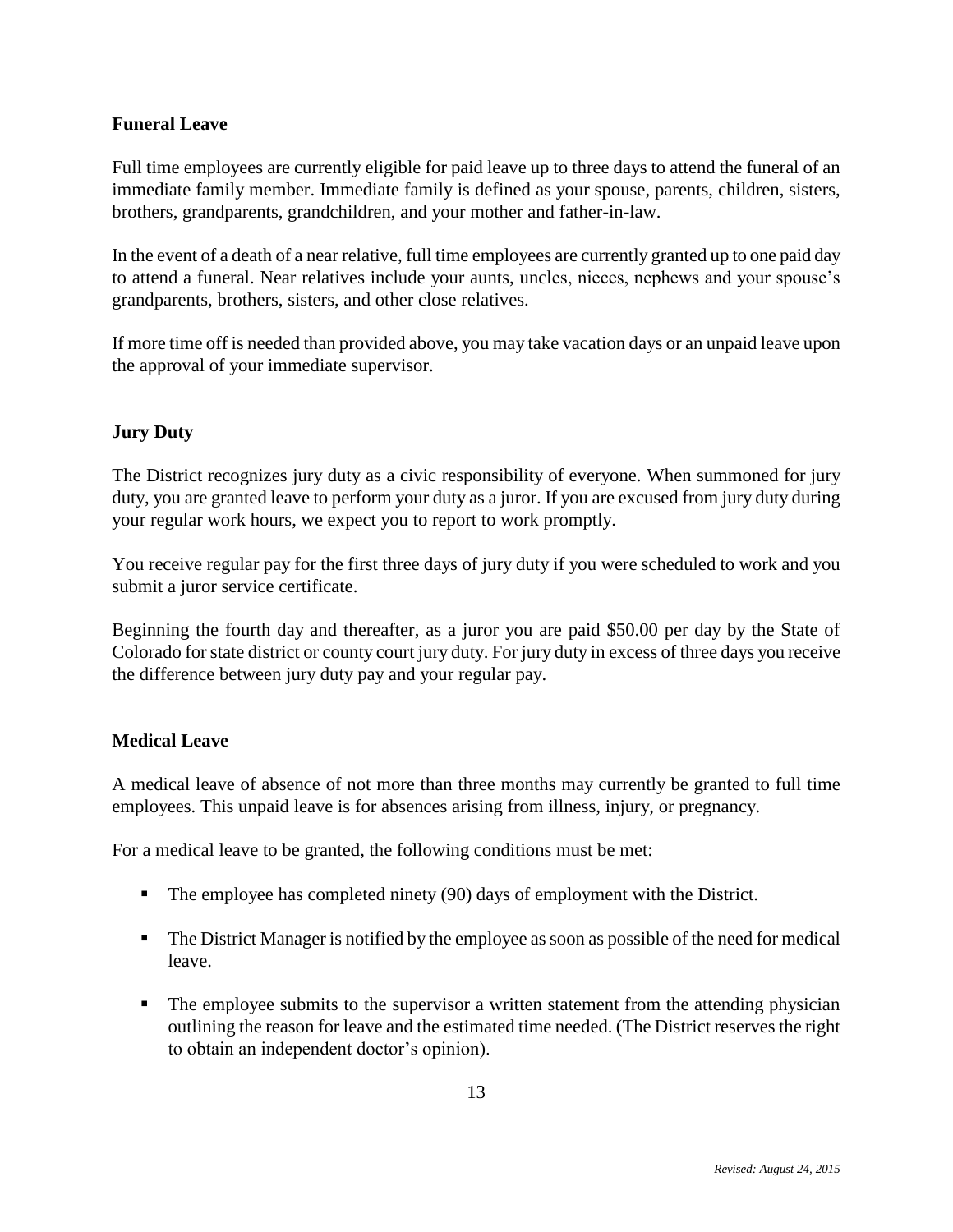- **Approvals are obtained from the District Manager prior to the leave.**
- All available sick leave and earned vacation are used at the beginning of the leave of absence.

When the estimated period of leave is less than three months, and an employee needs to extend the leave, another doctor's statement is required indicating the new estimated length of leave.

Employees who fail to return at the expiration of their authorized leave will be terminated.

An employee ready to return to work from leave must present a doctor's statement indicating ability to return to work.

The District may reinstate an employee ready to return from a medical leave of absence when, in the opinion of the District, it is practical to do so. The District does not guarantee reinstatement of an employee to their former job. When the employee is available to return to work, the employee is free to apply for any vacancy available and may be considered along with other applicants.

The District currently continues group insurance benefits for an employee on leave for a maximum of three months as long as the employee continues to pay the employee's portion of the premium.

Vacation and sick leave will not accrue during a medical leave of absence. Holidays, funeral pay or employer's jury duty pay will not be granted during the leave.

#### **Military Leave**

Employees granted a military leave of absence are re-instated and paid in accordance with the laws governing veteran's re-employment rights.

#### **Personal Leave**

Full time employees are eligible for two days (16 hours maximum) of paid personal leave for medical and dental appointments, children's needs and other personal needs.

Personal leave must be scheduled in advance with yoursupervisor's written approval. Personal leave must be scheduled in a manner that minimizes interruptions to District operations.

First year full time employees are eligible for personal leave on a prorated basis based on the number of full months employed prior to January 1 of their first calendar year of employment.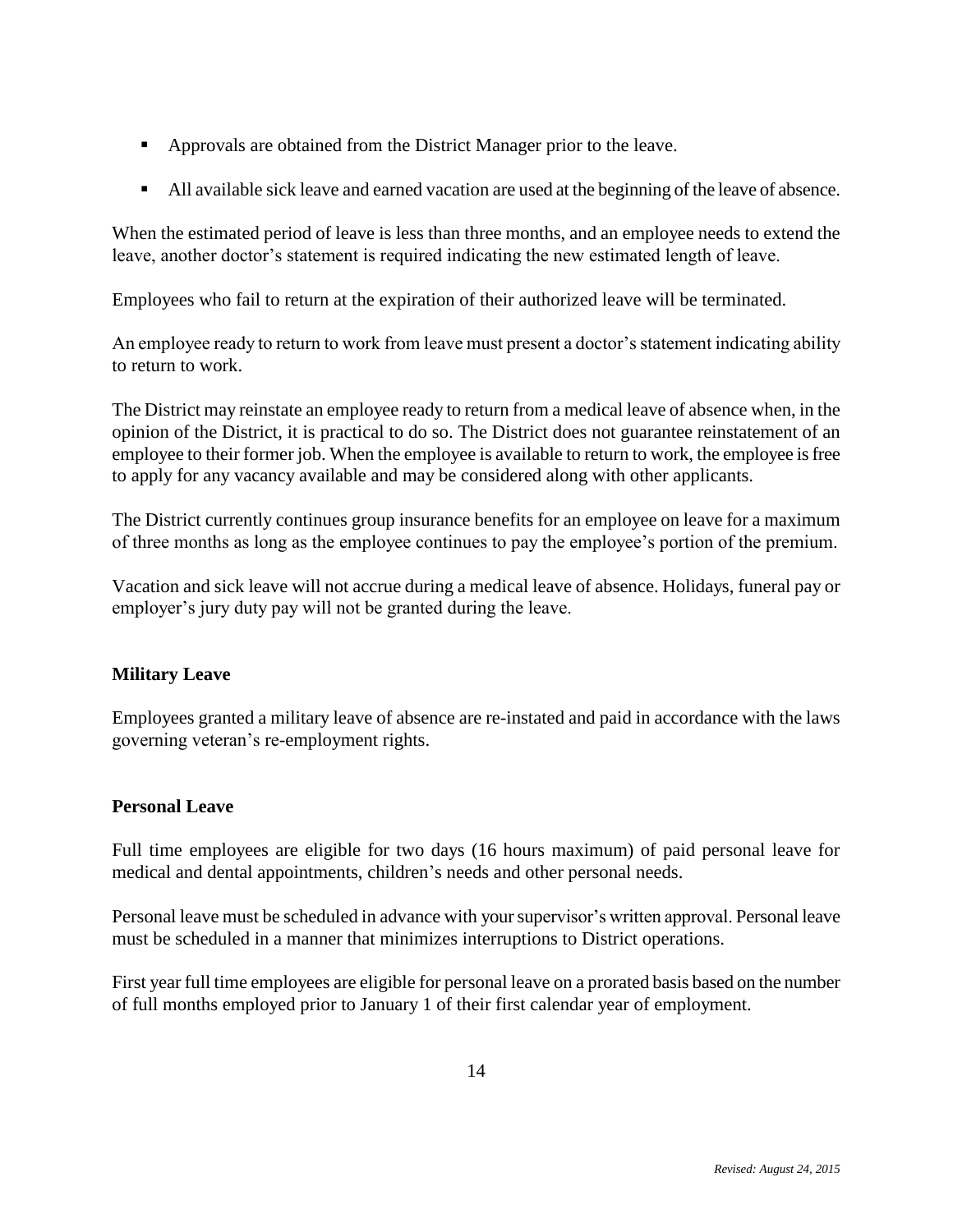Personal leave must be used in the year it is earned. Unused personal leave will be paid at year end at the employee's regular hourly wage rate.

Part time and temporary employees may be granted unpaid personal leave with the supervisor's written permission.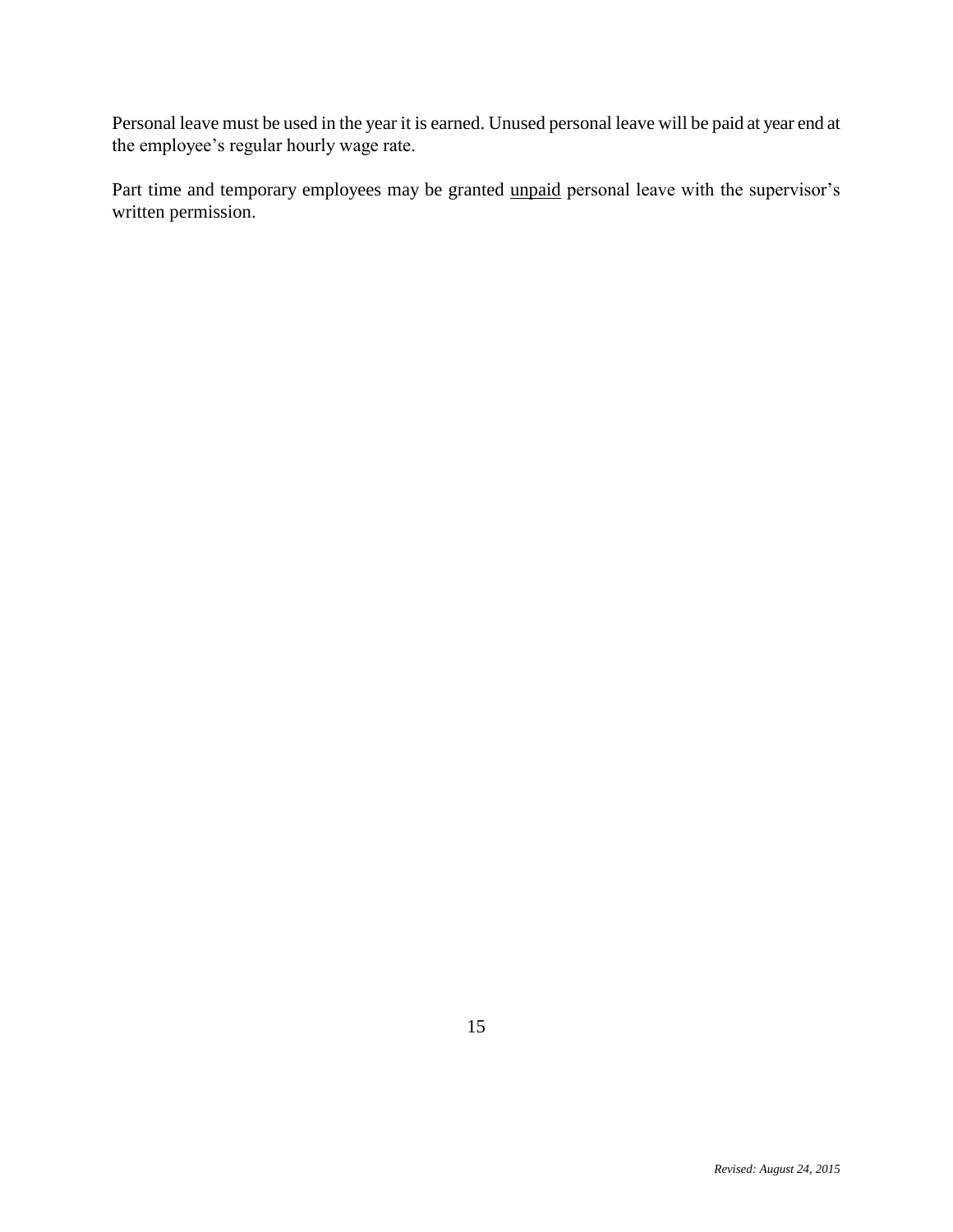## **YOUR PAY AND PROGRESS**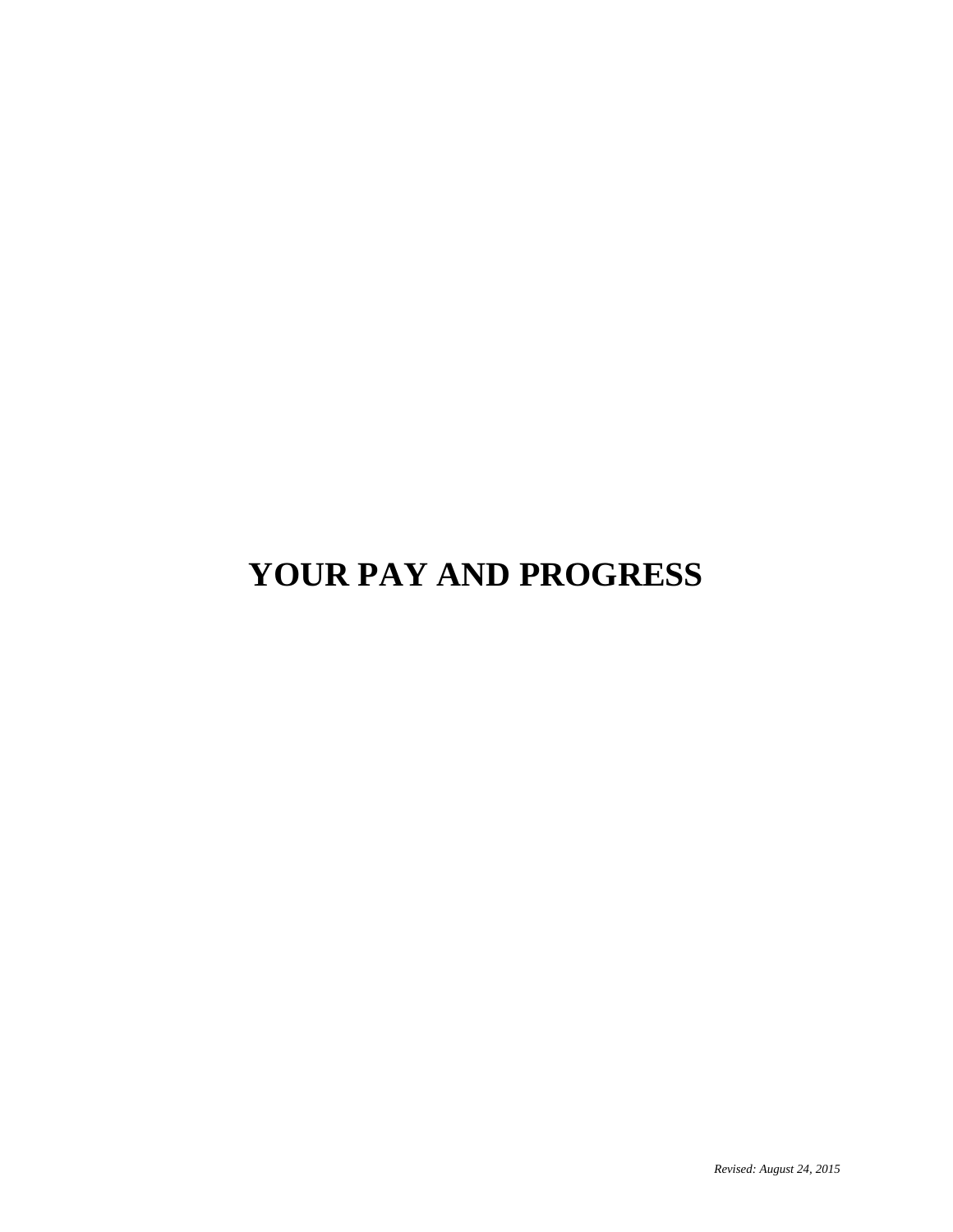#### **Compensation Administration**

It is Platte Canyon's objective to compensate employees for their job performance, contribution to the District's goals and objectives, and their responsibilities. We consider a number of factors including overall organizational effectiveness, our need for attracting and retaining qualified and talented employees, as well as our financial position.

In determining individual wage rates the District considers criteria such as:

- Nature of assigned position
- Contribution and sustained level of performance
- Employee participation, team performance and drive toward continuous improvement in quality and effectiveness of all District services
- Financial condition of the District
- Comparisons with other similarly situated employers
- Other factors, as appropriate

The District's salary levels are periodically assessed in order to try to remain competitive with similar employers. Salary increases are not automatic and are awarded when merited.

#### **Overtime**

From time to time, your supervisor may require you to work overtime. In these instances, you are given as much advance notice as practical. Except for emergencies, overtime worked by non-exempt employees must be approved in advance by the employee's supervisor.

Non-exempt employees are paid at the rate of one and one-half  $(1\frac{1}{2})$  times their regular hourly rate for hours worked in excess of 40 during the established workweek. The established workweek begins at 12:01 a.m. on Sunday and ends at 12:00 midnight on Saturday. Overtime worked on designated District holidays will be paid at the rate of two (2) times the employee's regular hourly rate.

For purposes of calculating overtime payments, only hours actually worked, holidays, approved sick leave, personal leave, and vacation are counted.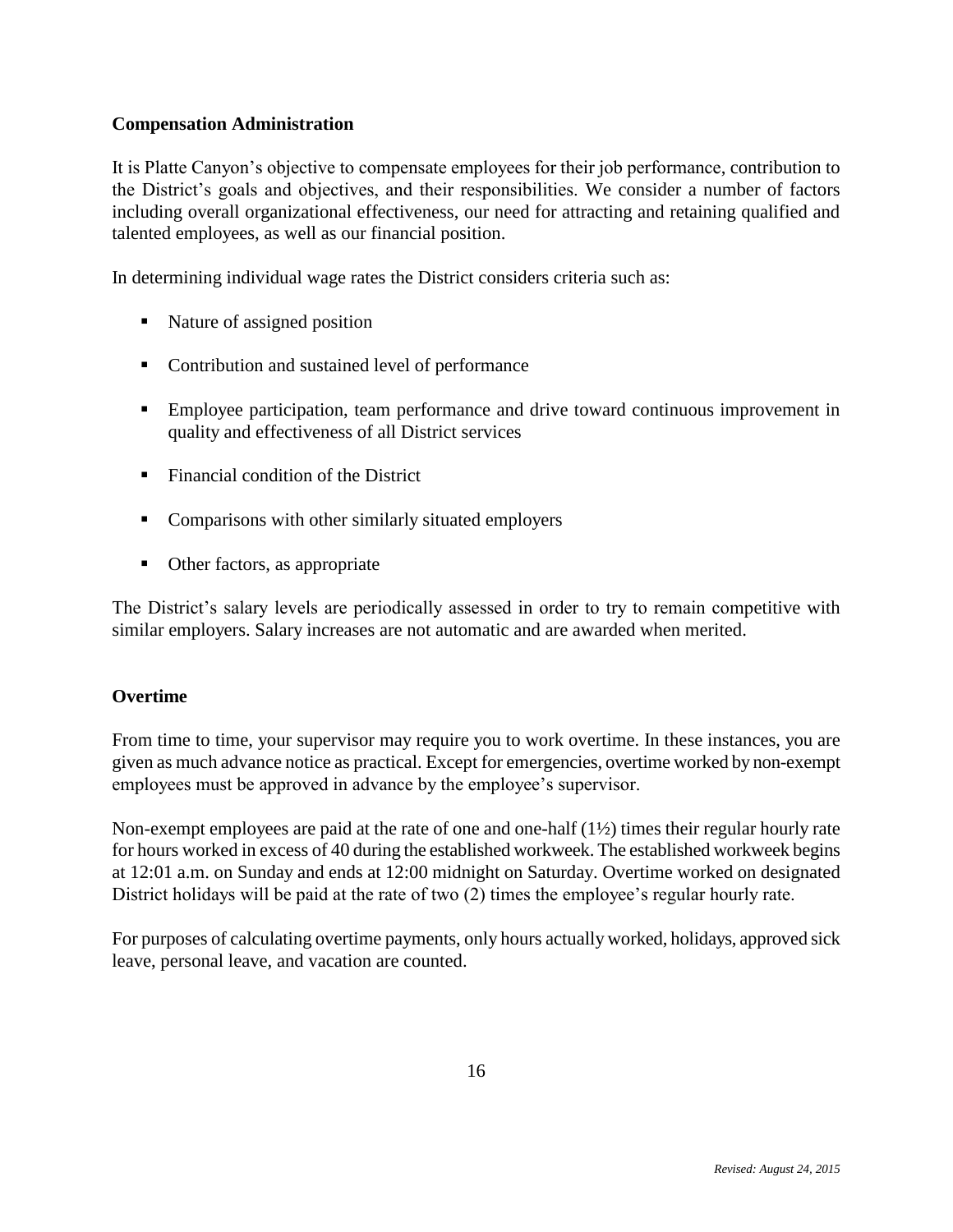#### **Paydays**

You are paid on the  $5<sup>th</sup>$  and  $20<sup>th</sup>$  days of each month by direct deposit into your bank account. If the regular payday occurs on a Saturday, Sunday or holiday, the payday is the last working day prior to the normal payday.

On each payday, you receive a statement showing gross pay, deductions and net pay.

Automatic deductions such as additional tax withholding, contributions to voluntary benefit plans and individual savings plans may be arranged through the Financial Administrator.

#### **Performance Appraisals**

Although Platte Canyon endeavors to conduct written performance appraisals of each employee's performance on an annual basis, performance reviews may be conducted at any time. If one year has passed since your last appraisal, please contact and advise your supervisor of this fact.

#### **Promotions**

The District supports promotions from within whenever practical. Most positions are posted for at least three days. This allows employees time to consider their interest in the job and to be interviewed.

In considering an employee for promotion, the individual's experience, training, work related background, attendance and length of service in current position are evaluated.

Since education and experience are considered in making promotional decisions, you want to keep your personnel file up-to-date. This includes evidence of courses completed, degrees earned, etc. Good performance and higher education helps broaden your promotional opportunities. The District offers training and development opportunities and an educational assistance program which covers a portion of the cost of tuition and books for certain outside courses.

#### **Re-employment**

The District may consider for re-employment employees who voluntarily leave the organization or who are terminated in the judgment of the District through no fault of their own. Employees who terminate employment with the District relinquish any seniority or benefits they may have had if they are re-employed. Reinstatement of employment is at the discretion of the District.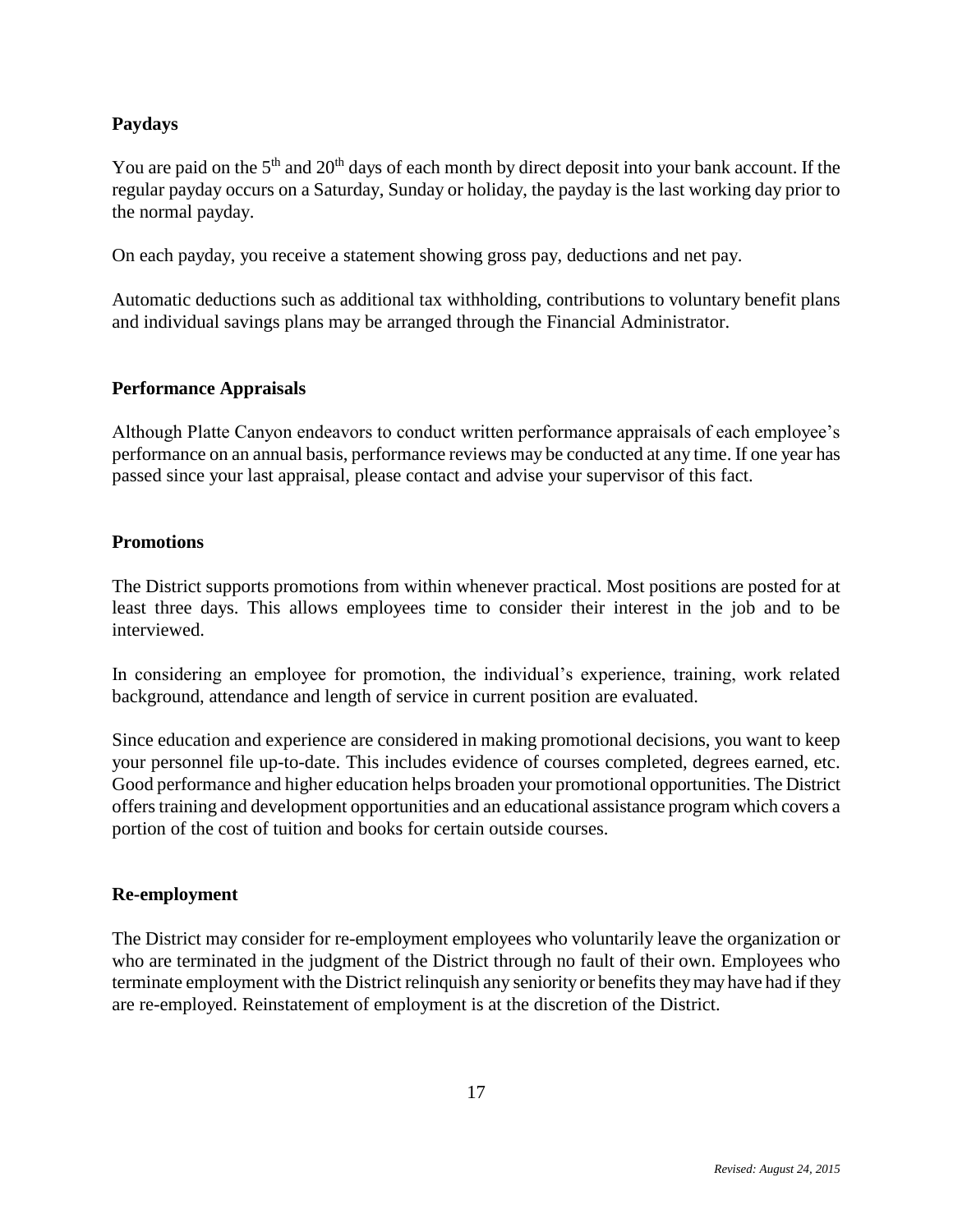#### **Standby Service**

Maintenance and operations employees are required to provide periodic 24 hour standby service. Standby service consists of being in constant contact with the District's emergency response system by use of telephone or pager. Standby employees must be capable of responding to the site of an emergency within 30 minutes.

Compensation for emergency standby service is provided in accordance with the District's wage and benefit schedule.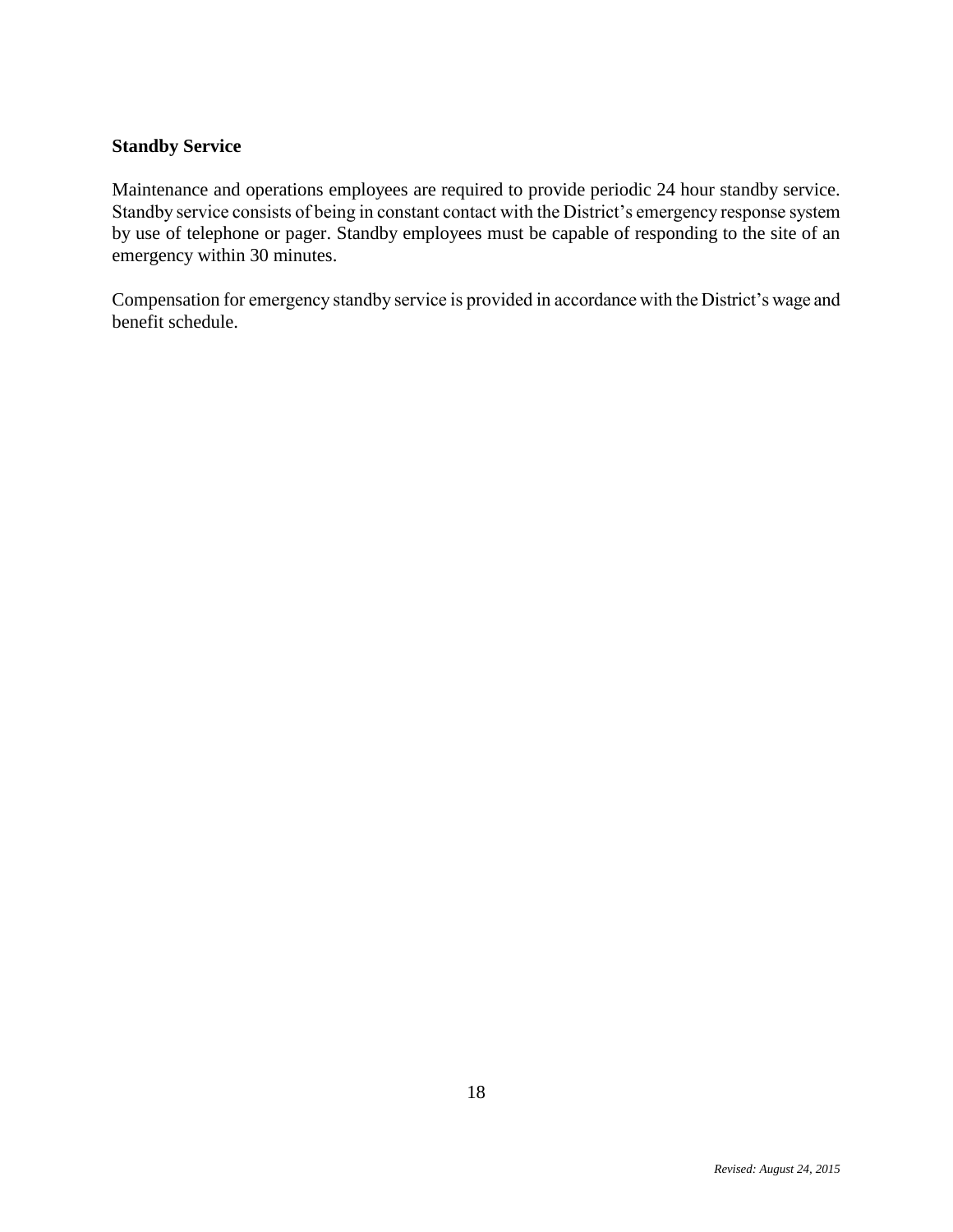### **GENERAL**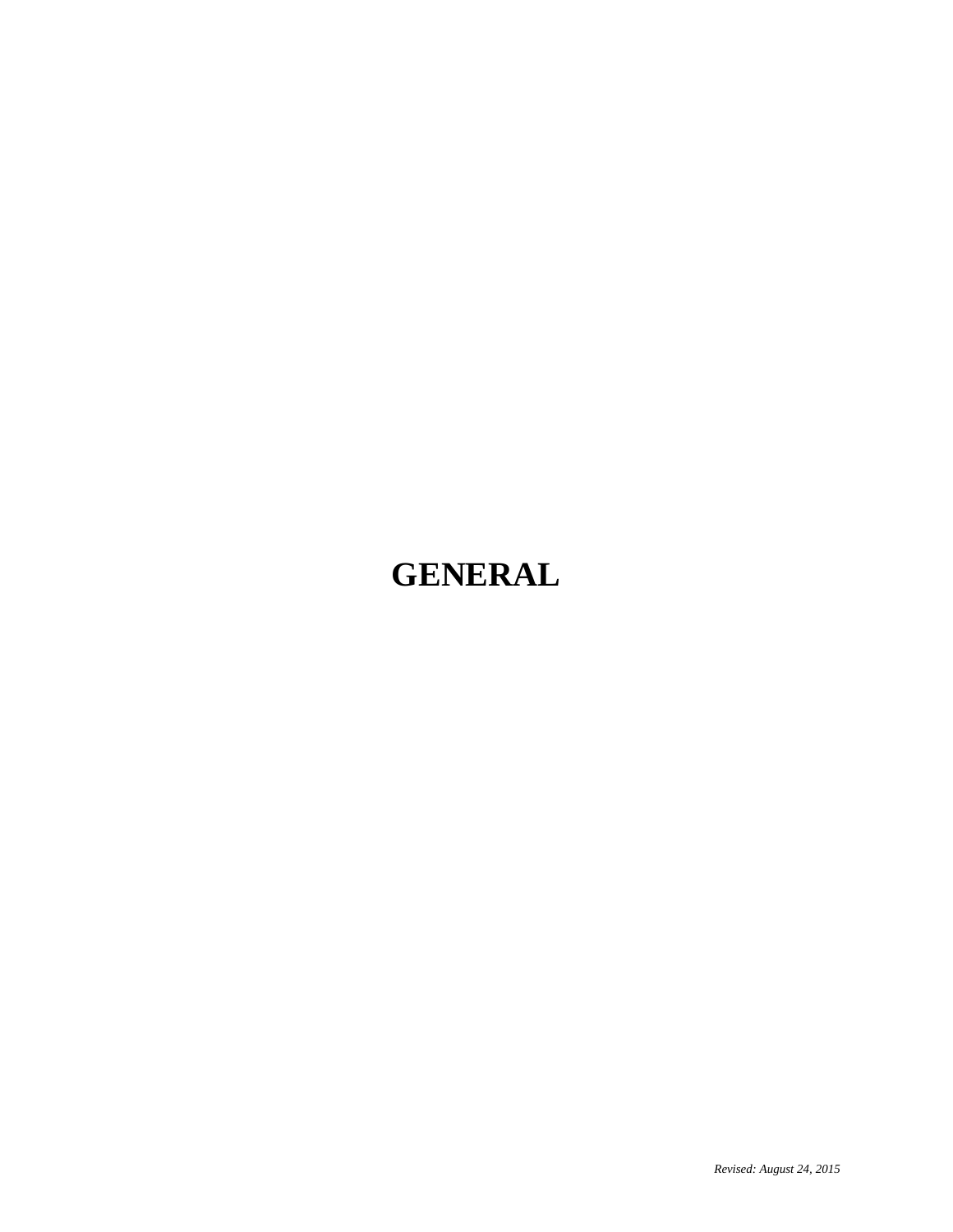#### **Alcohol and Drugs**

Alert and rational behavior is required for the safe and adequate performance of job duties. Therefore, working after the apparent use of alcohol, a controlled substance or abuse of any other substance is prohibited. Furthermore, the possession, purchase, or consumption (use) or sale of a controlled substance or alcohol on District premises or while conducting District business is prohibited.

The District has issued separate policies for alcohol and drug use and testing. A copy of these policies are incorporated herein as Exhibit A.

#### **Anti-Violence**

Our goal is to strive to maintain a work environment free from intimidation, threats, or violent acts. This includes, but is not limited to, intimidating, threatening or hostile behaviors, physical abuse, vandalism, arson, sabotage, use of weapons, carrying weapons on District property, or any other act, which, in management's opinion, is inappropriate to the workplace. In addition, bizarre or offensive comments regarding violent events and/or behavior are not tolerated. Employees should directly contact proper law enforcement authorities if they believe there is a serious threat to the safety and health of themselves or others.

#### **Attendance and Punctuality**

Regardless of your position with the District, your punctuality and regular attendance are essential for the efficient operation of the business.

If you are going to be absent or late, let your supervisor know as soon as possible before the start of your shift. If your supervisor is not available, contact the Assistant District Manager or the District Manager. Leaving messages with other employees or on voice mail is not acceptable.

Failure to call in when absent for three (3) consecutive days will result in termination.

#### **Bulletin Board**

The District maintains a bulletin board to notify employees of legal notices, management decisions, educational and training opportunities, and other business related matters. Employees are responsible for reviewing the bulletin boards periodically for announcements.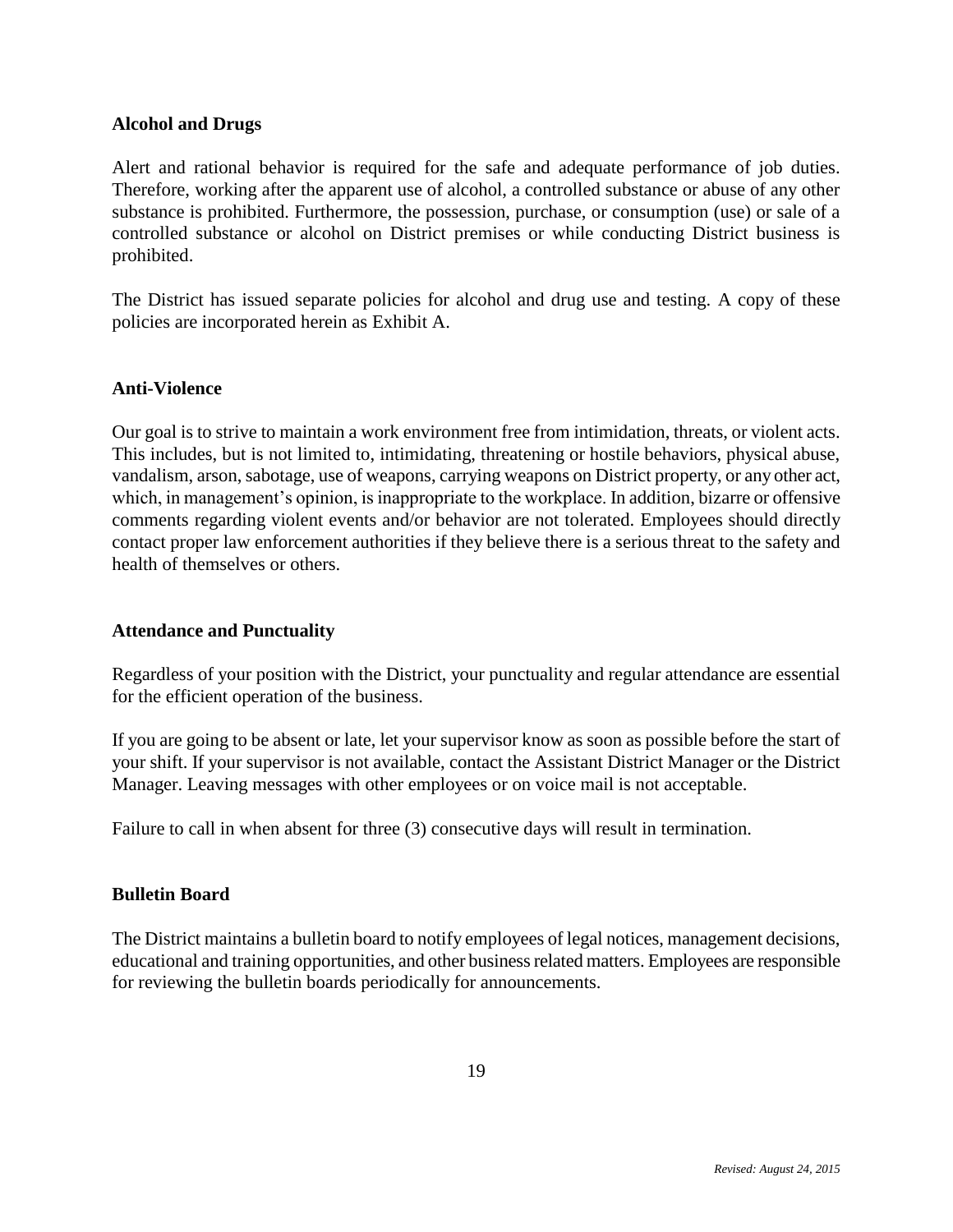Employees may post personal notices such as the sale of personal items on the bulletin board so long as the notice is no larger than 8.5" x 11" in size and is dated. Matters of obscene, offensive, or illegal nature are not permitted. The District reserves the right to remove personal notices without notice.

#### **Cell Phones**

The District purchases cell phones for certain employees who need them in their jobs. These phones are intended for business use and must be used in accordance with the District's cell phone policy. Personal use is permitted on a limited basis.

The District pays a maximum monthly usage fee for these telephones. If the monthly charge is greater than that amount, the individual using the telephone must pay any charges for personal calls in excess of the maximum limit. If there are no personal calls and the usage is more than the limit, the District will cover the entire cost of the service.

Cell phones remain the property of the District and must be returned upon termination of employment.

#### **Civic Responsibility**

The District fulfills its responsibilities to the community it serves by encouraging employees to participate in civic affairs and to practice good citizenship. However, employee participation in community affairs must not adversely affect the employee's job performance or be detrimental to the District's interests.

Employees currently are encouraged to take an active interest in community activities of a charitable, fraternal or civic nature, and to apply for membership in service organizations. Time spent in such activities normally should be outside of the employee's working hours and is not considered hours worked for pay purposes. However, time spent in work for charitable, public or similar purposes at the District's request or under its direction or control is considered hours worked for pay purposes. Under these circumstances, reasonable expenses incurred may be reimbursed by the District. Voluntary employee participation in community affairs involving an extended period of time away from the job is subject to the District's Personal Leave of Absence Policy.

The reimbursement for membership fees and expenses in service organizations, where such membership is not required by management, is subject to the following considerations:

- Nature and purpose of the club or organization
- Benefit to be derived by the District from the employee's membership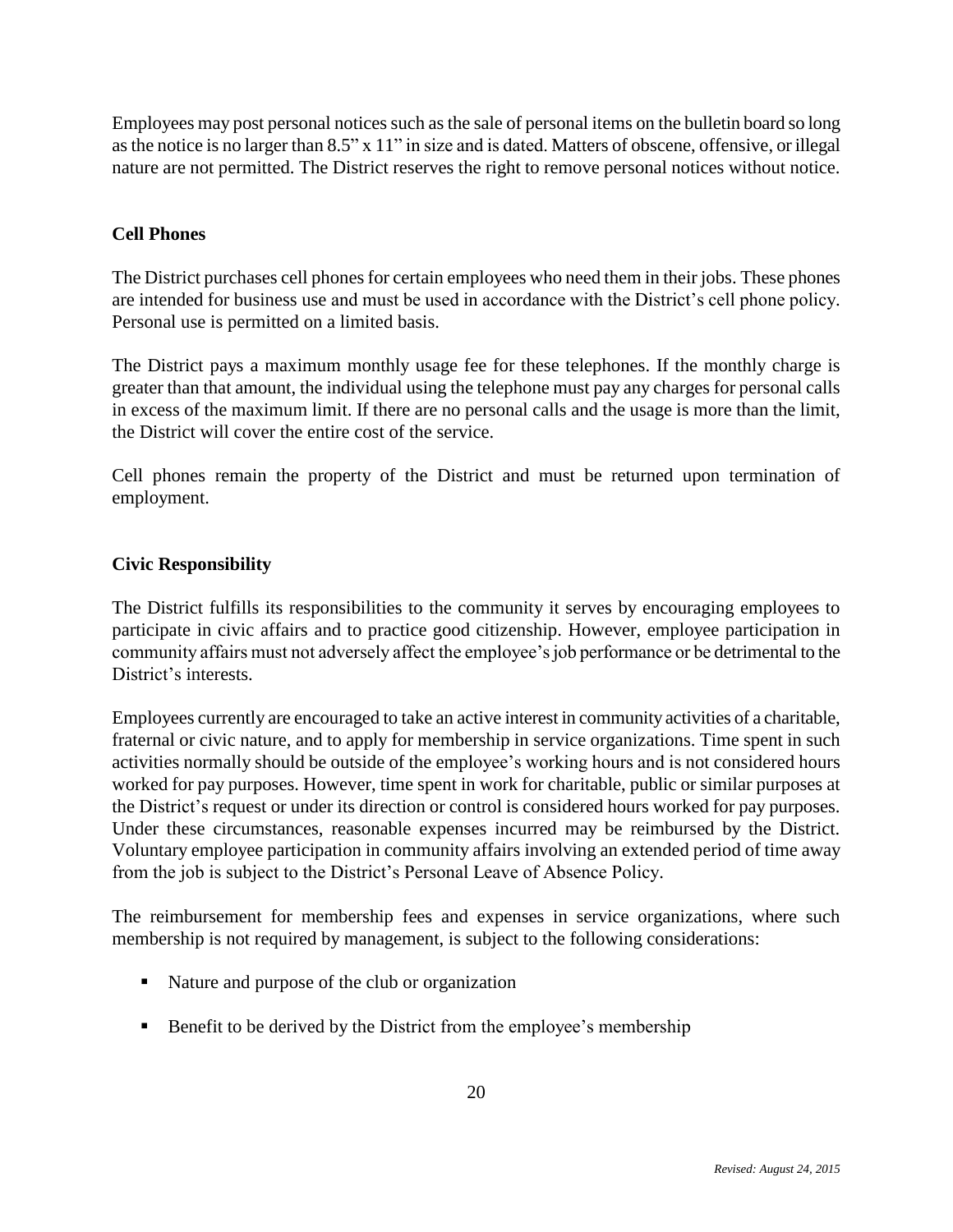- **Extent to which the District is already represented in the club or organization**
- **Level of responsibility and length of service of the employee requesting reimbursement**
- Cost to the District
- Time away from work
- Other issues deemed appropriate by management

Each approved membership is subject to annual evaluation by management. Employees may be asked to submit an individual activity report to the District Manager to justify continued participation in the organization.

The District does not make contributions or pay for expenditures related to an election for any political office.

If engaging in any political activity, the employee must do so as an individual and not as a representative of the District. Campaigning, fund raising and other partisan political activities must be conducted on the employee's own time.

#### **Computers**

#### **Systems**

During your employment, you may have access to District's computer systems through personal desktop and laptop computers, local and wide area networks, while on or off the District's premises. Use of the District's computer resources is restricted to District business only. Therefore, documents or files created thereon are the property of the District. All information regarding access to the District's computer resources, such as user identifications, modem phone numbers, modem access codes, passwords, and TELNET account codes are confidential information and may not be disclosed to non-District personnel.

All computer files, documents and software created or stored on the District's computer systems are subject to review and inspection at any time. In this regard, you should not assume that any such information is confidential, including E-mail (see e-mail section).

Computer equipment should not be removed from the District premises without written approval from a department head. Upon termination of employment, all computer hardware must be returned to the employee's immediate supervisor.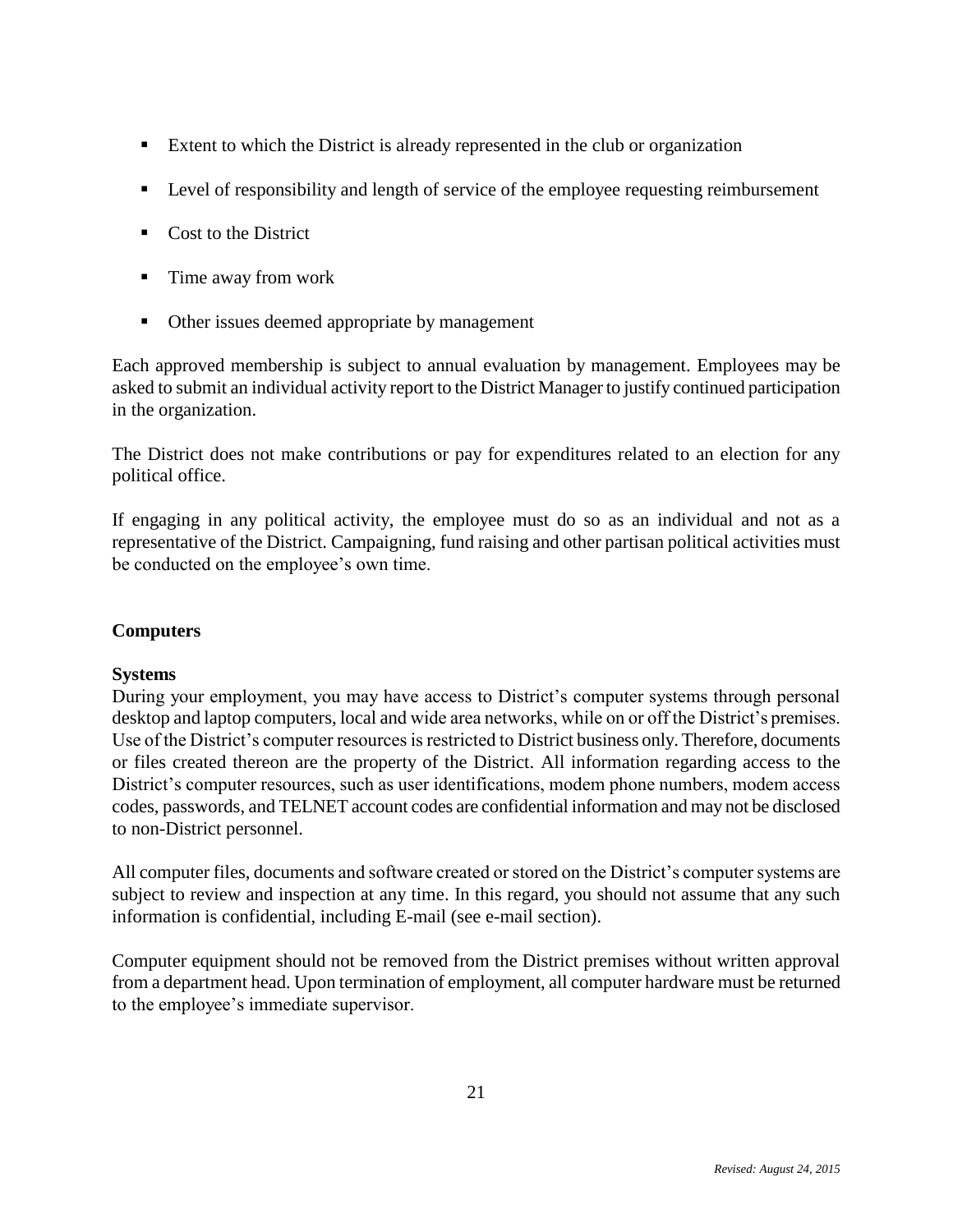#### **Software**

Employees are indirectly responsible for the on-going integrity of the District's computer data and computer security system. Access to computer files is restricted to job-related need and access must be authorized by the Assistant District Manager.

The District has numerous licenses to utilize computer software. The license agreements contain restrictions concerning the software use, duplication and federal copyright protection.

Each employee who uses the District's computer resources assumes the responsibilities listed below:

- Only software that has been authorized and purchased by the District should be loaded or used on any District computer. Personal or loaded software may contain computer viruses which could be potentially damaging to the District's systems and database.
- The District software is not to be altered in any manner, including, but not limited to, decompiling, disassembling, cross-compiling, reverse engineering, or creating derivative works.
- Computer software, or documentation should not be removed from the District premises without written approval from a department head.
- Upon termination of employment, all computer software and manuals must be returned to the Assistant District Manager.

#### **Network and Internet Use**

By accepting an account password, related information, and accessing the District's Network or Internet system, an employee agrees to adhere to the District's policies regarding their use. You also agree to report any misuse or policy violation(s) to your supervisor or the District's Manager.

Use of the Network and the Internet is a privilege, not a right. The District reserves the right to suspend access at any time, without notice, for technical reasons, possible policy violations, security or other concerns.

The District, at its sole discretion, will determine what materials, files, information, software, communications, and other content and/or activity will be permitted or prohibited.

Network and Internet access is provided as a tool for the District's business. The District reserves the right to monitor, inspect, copy, review, and store at any time, without prior notice, any and all usage of the Network and the Internet, as well as any and all materials, files, information, software, communications, and other content transmitted, received or stored in connection with this usage. All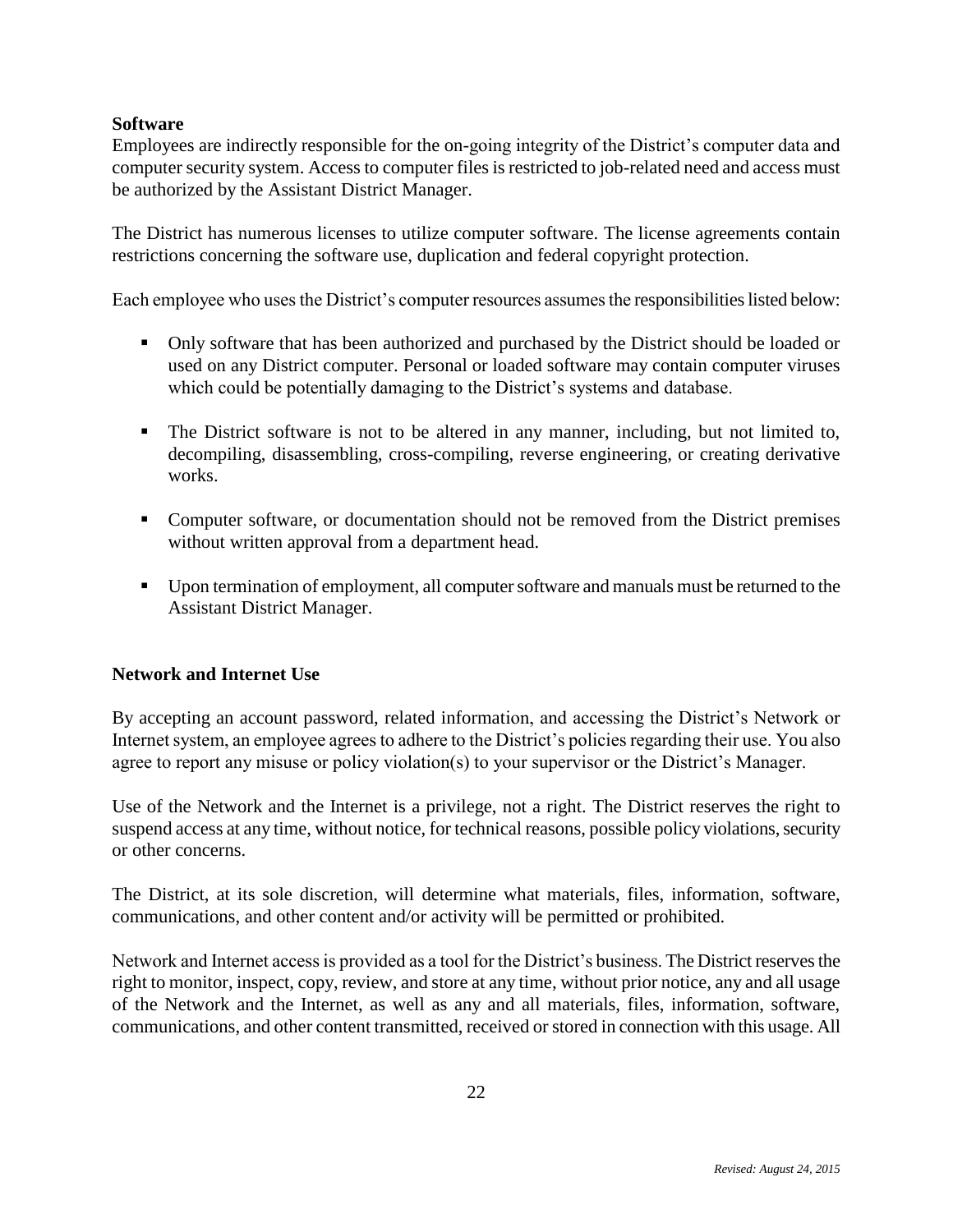such information, content, and files are the property of the District. An employee should have no expectation of privacy regarding them. Network administrators may review files and intercept communications for any reason, including but not limited to maintaining system integrity and ensuring employees are using the system consistently with this Policy.

- Files are not to be downloaded from the Internet without the prior authorization of management. Any files authorized for download from the Internet must be scanned with virus detection software before being opened. Employees are reminded that information obtained from the Internet is not always reliable and should be verified for accuracy before use.
- Employees are prohibited from using the District's e-mail system, network, or Internet/Intranet access for the following activities:
- Downloading software without the prior written approval of the District Manager of Assistant Manager.
- **Printing or distributing copyrighted materials. This includes, but is not limited to, software,** articles and graphics protected by copyright.
- Using software that is not licensed by the manufacturer or approved by the District.
- Sending, printing, or otherwise disseminating the District's proprietary data, or any other information deemed confidential by the District, to unauthorized persons.
- Operating a business, soliciting money for personal gain or otherwise engaging in commercial activity outside the scope of employment.
- Searching for outside employment.
- Making offensive or harassing statements based on race, color, religion, national origin, veteran status, ancestry, disability, age, sex, or sexual orientation.
- Sending or forwarding messages containing defamatory, obscene, offensive, or harassing statements. An employee should notify their supervisor immediately upon receiving such a message. This type of message should not be forwarded.
- Sending or forwarding a message that discloses personal information without District authorization. This shall also include accessing, transmitting, receiving, or seeking confidential information about clients or fellow employees without authorization.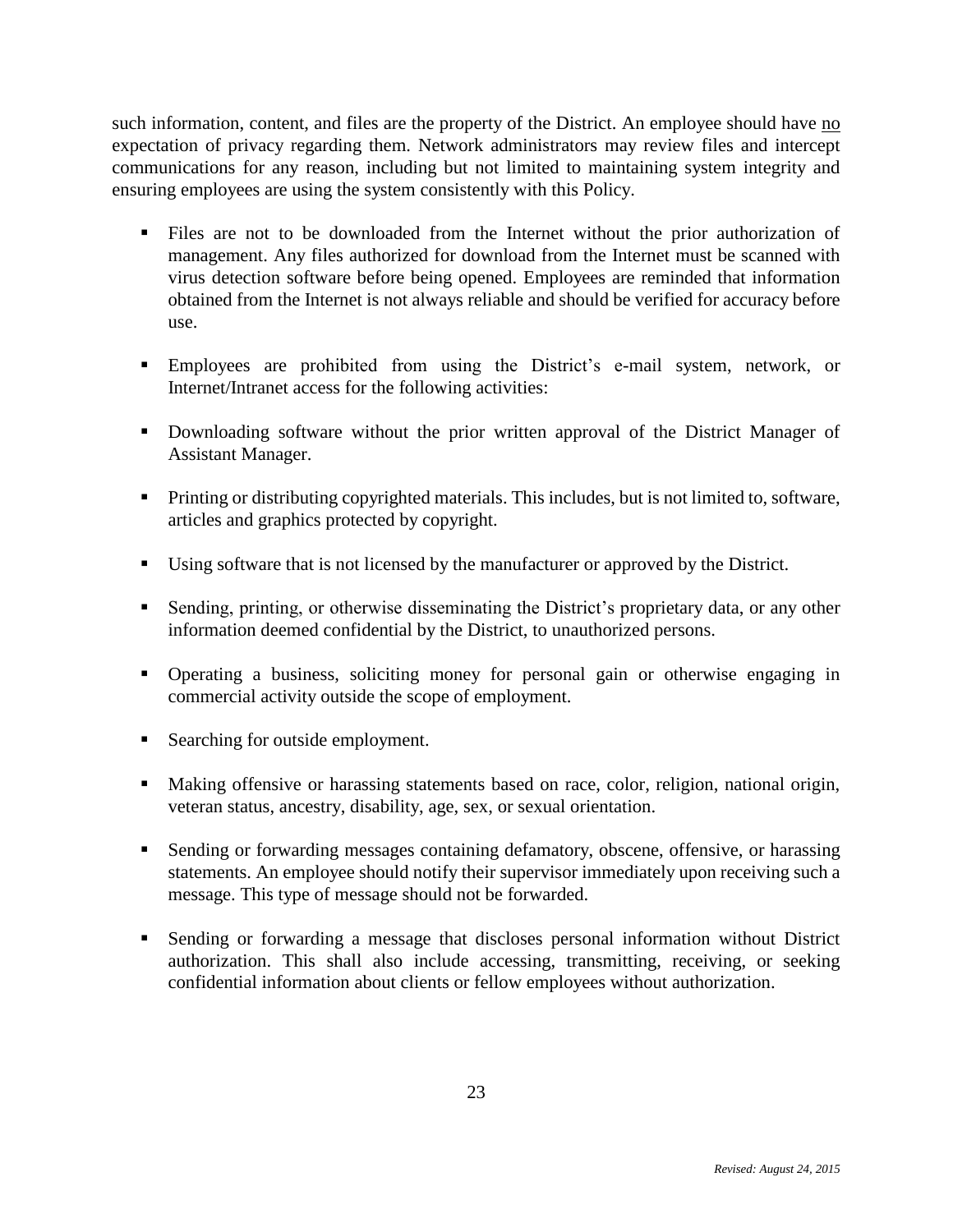- Sending ethnic, sexual-preference or gender-related slurs and/or jokes via e-mail. "Jokes", which often contain objectionable material, are easily misconstrued when communicated electronically.
- **Sending or soliciting sexually oriented messages or images.**
- Attempting to access or visit sites featuring pornography, terrorism, espionage, theft, or drugs.
- Gambling or engaging in any other criminal activity in violation of local, state, or federal law.
- **Engaging in unethical activities or content.**
- Participating in activities, including the preparation or dissemination of content, which could damage the District's professional image, reputation and/or financial stability.
- Permitting or granting use of an e-mail or system account to another employee or person outside the District. Permitting another person to use an account or password to access the Network or the Internet, including, but no limited to, someone whose access has been denied or terminated, is a violation of this policy.
- Using another employee's password or impersonating another person while communicating or accessing the Network or Internet.
- Introducing a virus, harmful component, corrupted data or the malicious tampering with any of the District's computer systems.

#### **Conflict of Interest**

Platte Canyon Water and Sanitation District requires that you protect District information and avoid outside activities or relationships which do or could adversely influence your decisions or actions on the job.

Examples of conflict of interest could be: holding financial interest in an organization the performs services for Platte Canyon, Southwest Metropolitan, Columbine, or Bow Mar or being self-employed in an occupation which provides services to the Districts, or has ownership, partnership or personal involvement in supplier companies or distribution outlets related to District business.

No employee or member of the employee's immediate family should accept gifts from any person or firm doing or seeking to do business with the District, if by doing so might infer the gift was given to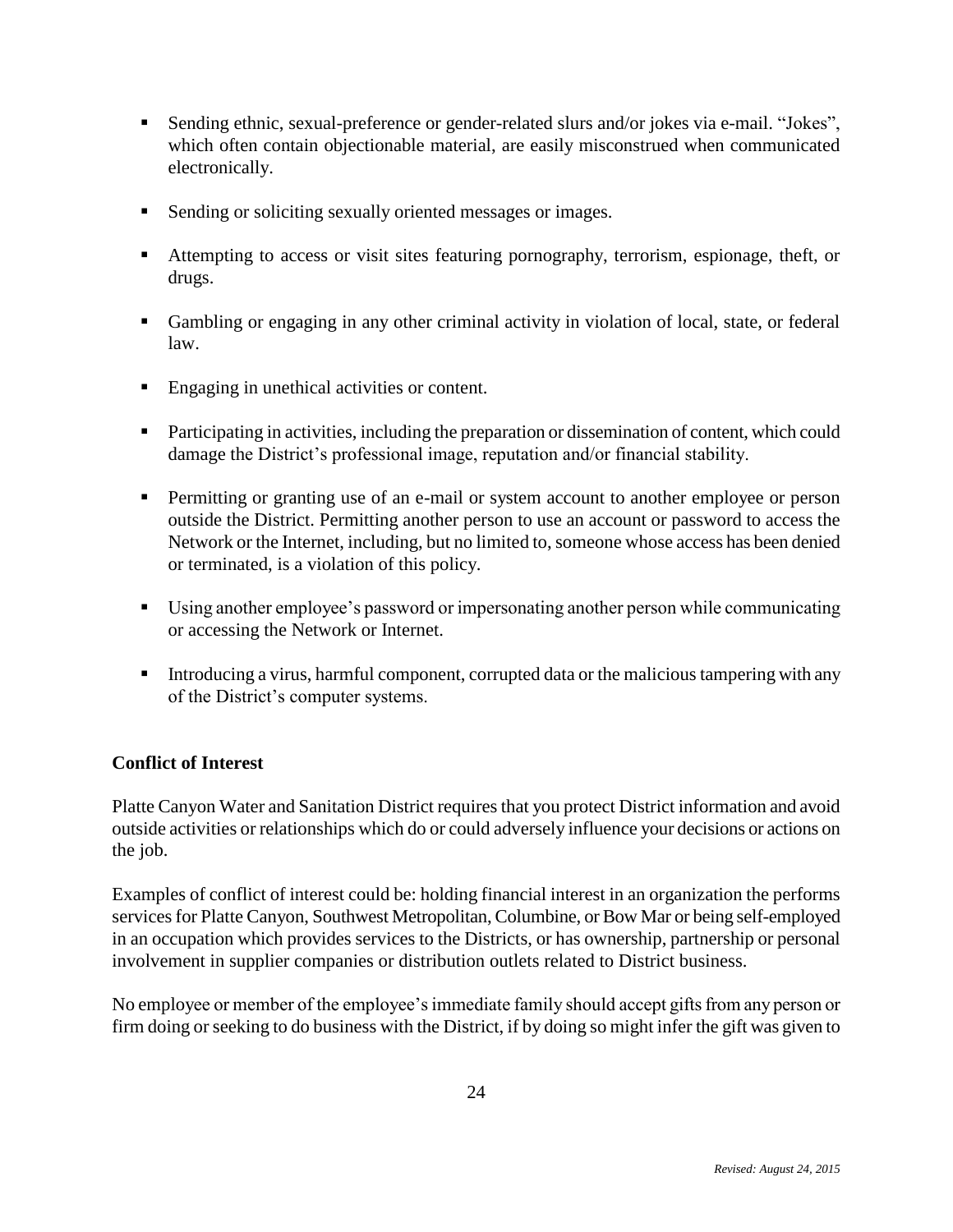influence the employee in conducting business with the donor. Such gifts should be returned with a note of explanation. However, employees are not prohibited from accepting advertising novelties such as pens, calendars, and other gifts of nominal value when circumstances clearly show that the gifts are offered for reasons of personal esteem and affection.

If you have any questions whether a situation is a conflict of interest, discuss the matter with your supervisor. If it remains unresolved, refer the matter to the District Manager for a final determination.

#### **Credit References**

All requests for employment status must be submitted in writing to the District Manager. The District will provide information relative to your hire day, current wage rate, and wages earned to date. The District will not respond to request for information relative to possible promotions, salary increases, or the likelihood of continued employment.

#### **Credit Union**

Employees are currently eligible to join the Colorado State Employees Credit Union. As a credit union member, you may apply for loans or participate in the credit union savings and checking account plans. Payments to the credit union can be made by payroll deduction. Employees may obtain further information from the Assistant District Manager.

#### **Discipline/Discharge**

An employee's conduct is a major factor affecting productivity and the ability of the District to provide essential services. It is also an important aspect of the District's image in the community.

Occasionally, performance or other behavior falls short of our standards and/or expectations. When this occurs, management takes action which, in its opinion, seems appropriate.

Disciplinary actions can rage from a formal discussion with the employee about the matter to immediate discharge. Action taken by management in an individual case does not establish a precedent in other circumstances.

#### **Dress Code**

At Platte Canyon, personal appearance, hygiene, and attire are very important. A professional image must be maintained to instill confidence in the minds of our customers and business associates. This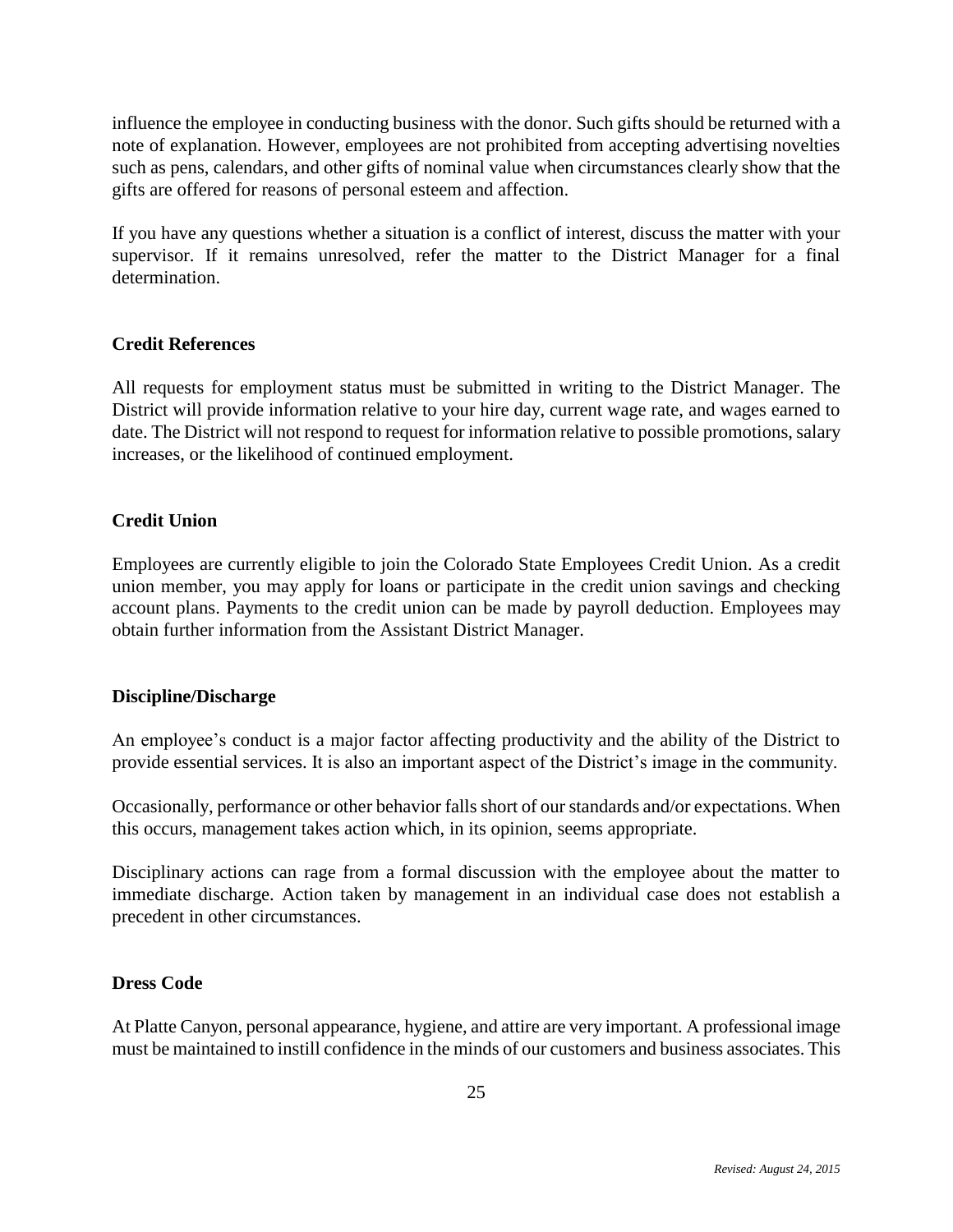helps insure our District's success. Your appearance should be consistent with good hygiene, safety and what the District considers appropriate business attire. Shorts, tank tops, halter tops, T-shirts, etc. are not considered acceptable business dress. Jeans are not permitted to be worn by office/administrative employees.

Some employees are required to wear specific types of clothing as a standardized means of identification and/or as protection from working hazards. Employees are required to take reasonable care of these items and are responsible for keeping them in a state of good repair. District identified wearing apparel is for on-the-job use and is to be worn during working hours only. While working, the employees involved must wear District logos on the outermost garment.

#### **Driver's License**

For those employees authorized to operate District vehicles, a copy of your current driver's license must be on file with the District. When a driver's license changes for any reason, including any violation affecting the status of the license, or renewal, you must immediately notify the District Manager. Operation of District vehicles is only to be done by authorized employees who possess the appropriate driver's license for operation of the particular vehicle.

#### **E-Mail**

The District's e-mail system is designed to improve service to our customers, enhance internal communications, and reduce paperwork. Employees using the District's e-mail system must adhere to the following policies and procedures:

 The District's e-mail system, network, and Internet/Intranet access are intended for businessuse. Employees may access e-mail and the Internet for personal use during non-working hours, but strictly in compliance with the terms of this policy.

All information created, sent, or received via the District's e-mail system, network, Internet, or Intranet, including all e-mail messages and electronic files, is the property of the District. Employees should have no expectation of privacy regarding this information. The District reserves the right to access, read, review, monitor, copy all messages and files on its computer system at any time and without notice. When deemed necessary, the District reserves the right to disclose text or images to law enforcement agencies or other third parties without the employee's consent.

• Caution must be exercised to ensure that the correct e-mail address is used for the intended recipient(s).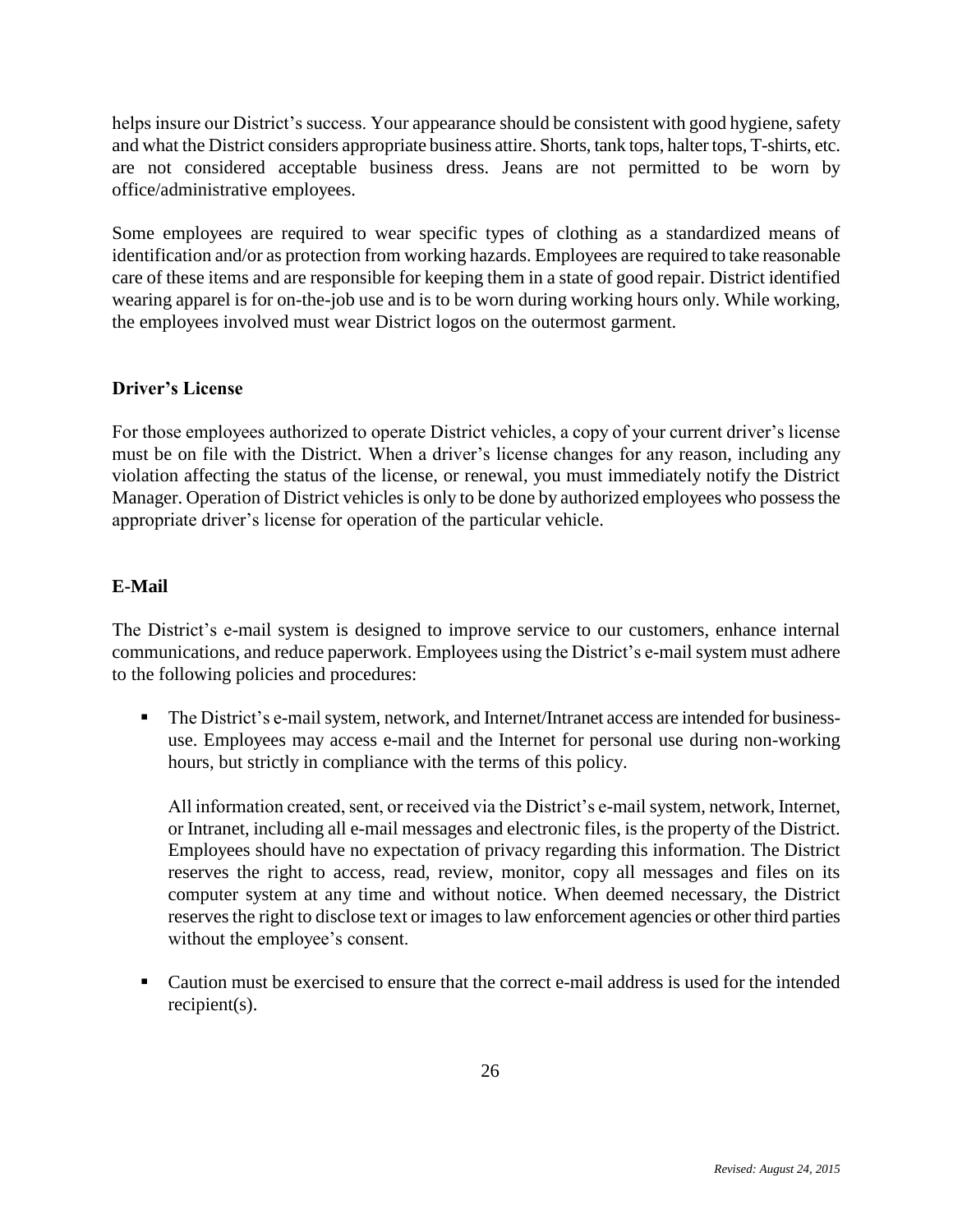- Any message or file sent via e-mail must have the employee's name attached.
- Personal e-mail accounts are not permitted unless expressly authorized in advance by the District's Manager or Assistant Manager.
- Alternate Internet Service Provider connections to the District's internal network are not permitted unless expressly authorized by the District and property protected by a firewall or other appropriate security device(s) and/or software.
- Confidential information should not be sent via e-mail unless encrypted by District approved encryption software and according to established District procedure in affect at the time of transmittal. This includes the transmission of Social Security numbers, employee health records, or other confidential material.
- **Employees must provide the District with all passwords.**
- Only authorized management personnel are permitted to access another person's e-mail without consent.
- Employees should exercise sound judgment when distributing messages. Client-related messages should be carefully guarded and protected. Employees must also abide by copyright laws, ethics rules, and other applicable laws.
- E-mail messages must contain professional and appropriate language at all times. Employees are prohibited from sending abusive, harassing, intimidating, threatening, and discriminatory or otherwise offensive messages via e-mail. Sending abusive, harassing, intimidating, threatening, discriminatory, or otherwise offensive messages via e-mail may result in disciplinary action up to and including termination.
- E-mail usage must conform to the District's harassment and discrimination policies.
- Use of the District's e-mail system to solicit for any purpose, personal or otherwise, without the consent of the District is strictly prohibited.
- Chain messages and executable graphics and/or programs should be deleted. Any employee engaging in the inappropriate e-mails, as determined by management, may be subject to disciplinary action, up to and including termination.
- **Employees should archive messages to prevent them from being automatically deleted. All** messages archived in the District's computer system shall be deemed District property, as is all information on the District's systems.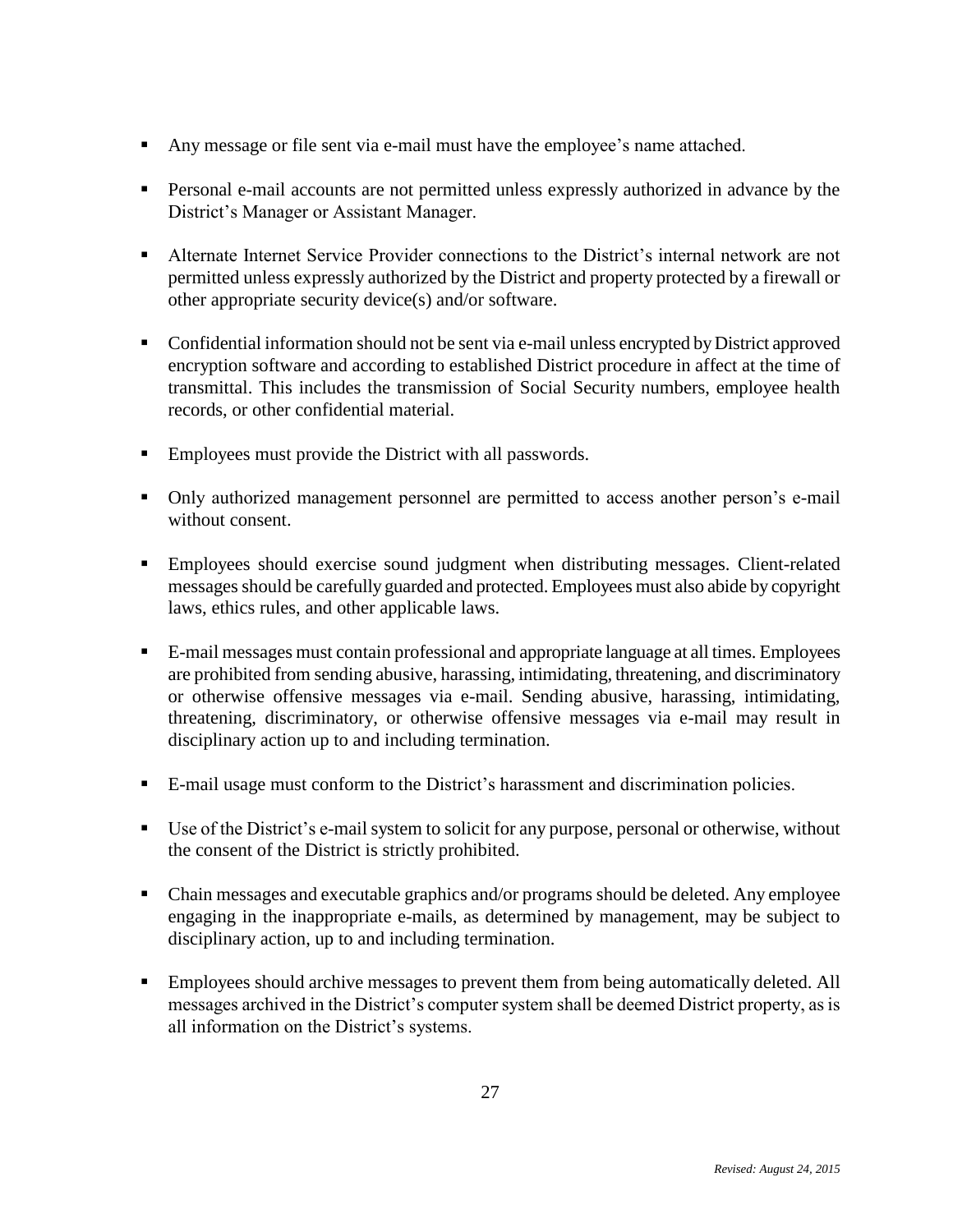Misuse and/or abuse of electronic access, including but not limited to excessive personal use during working hours, copying or downloading copyrighted materials, visiting pornographic sites or sending abusive e-mail messages may result in disciplinary action, up to and including termination.

#### **Voice Mail**

The District's voice mail system is intended for transmitting business-related information. Although the District does not monitor voice messages as a routine matter, the District reserves the right to access and disclose all messages sent over the voice mail systems for any purpose. Employees must use judgment and discretion in their personal use of voice mail and must keep such use to a minimum.

#### **Expense Reimbursement**

#### **Business Expenses**

Platte Canyon provides reimbursement for authorized expenses incurred by employees on behalf of the District. Employees should obtain approval from their supervisor before incurring expenses.

Employees request reimbursement by filing an Expense Report with the Assistant District Manager. Receipts supporting the expenses must accompany the Expense Report.

Employees authorized to travel by personal vehicle for business purposes are reimbursed at the Internal Revenue Service's allowable rate per mile. A mileage log must be submitted with the expense report. Tolls and parking fees are also reimbursable.

#### **Travel Expenses**

All travel expenses must be pre-authorized by your supervisor and the District Manager. Travel expenses are reimbursed in accordance with the provisions at the District's Purchasing Manual.

#### **Garnishments**

By court action, a creditor can require the District to withhold a certain percentage of your pay. If garnishments or similar proceedings are instituted against an employee, the District will deduct the required amount from the employee's paycheck. Garnishment actions are conducted in compliance with appropriate federal and state laws.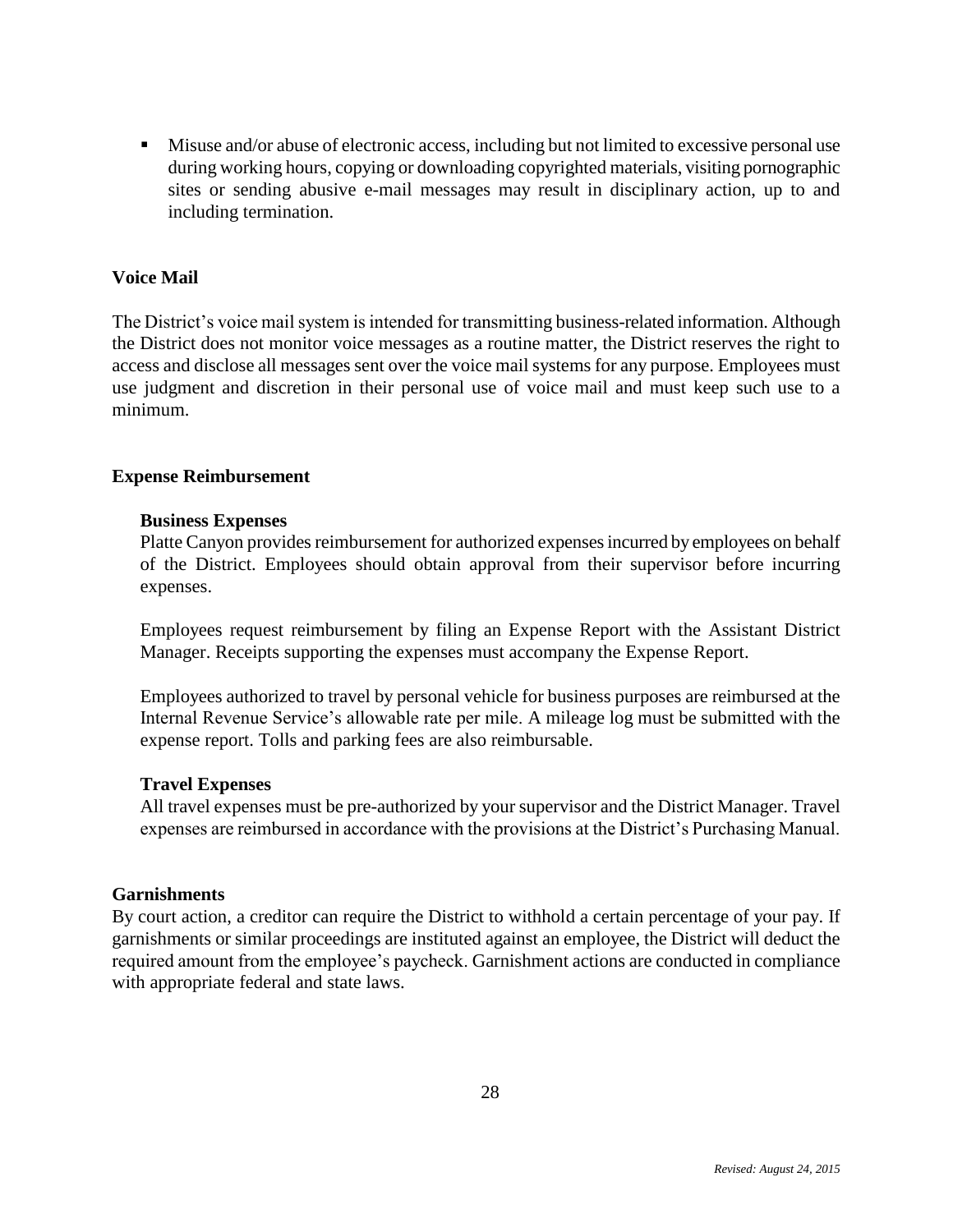#### **Inclement Weather**

In the event of inclement weather, office closings will be announced on radio station KOA – 850 AM and television station KUSA – channel 9. If you are uncertain whether the office is open, contact your supervisor.

If the District office remains open, each employee should decide whether it is safe to travel to work. We expect all employees to make a determined effort to report to work, even if late. Those employees who do not report to work will not be paid, but may take vacation or personal leave.

#### **Inspections**

We reserve the right to conduct searches and inspections of any employee or District owned property without notice. Any employee who refuses to submit to a search will be subject to disciplinary action up to and including termination.

#### **Lunch and Break Periods**

Employees working a normal eight hour shift receive an unpaid half hour lunch period during each shift. Lunch periods may be scheduled by your supervisor.

Full time employees may take two ten minute paid break periods per shift if work demands permit. Your break periods may be scheduled by your supervisor to provide for proper coverage of assigned duties.

#### **Mail**

Personal mail and packages should not be sent from, or received at, the District office. Since personal mail is not to be sent to the office, employees should not have any expectation of privacy with respect to correspondence sent to their attention. Mail is assumed to be for the District and may be subject to opening by the District.

#### **No Solicitation Rule**

Non-employees are not permitted to solicit or distribute literature on the District's premises.

Employees are not permitted to solicit during working time or in customer services areas. An employee may not solicit another employee during the latter's work time. Working time does not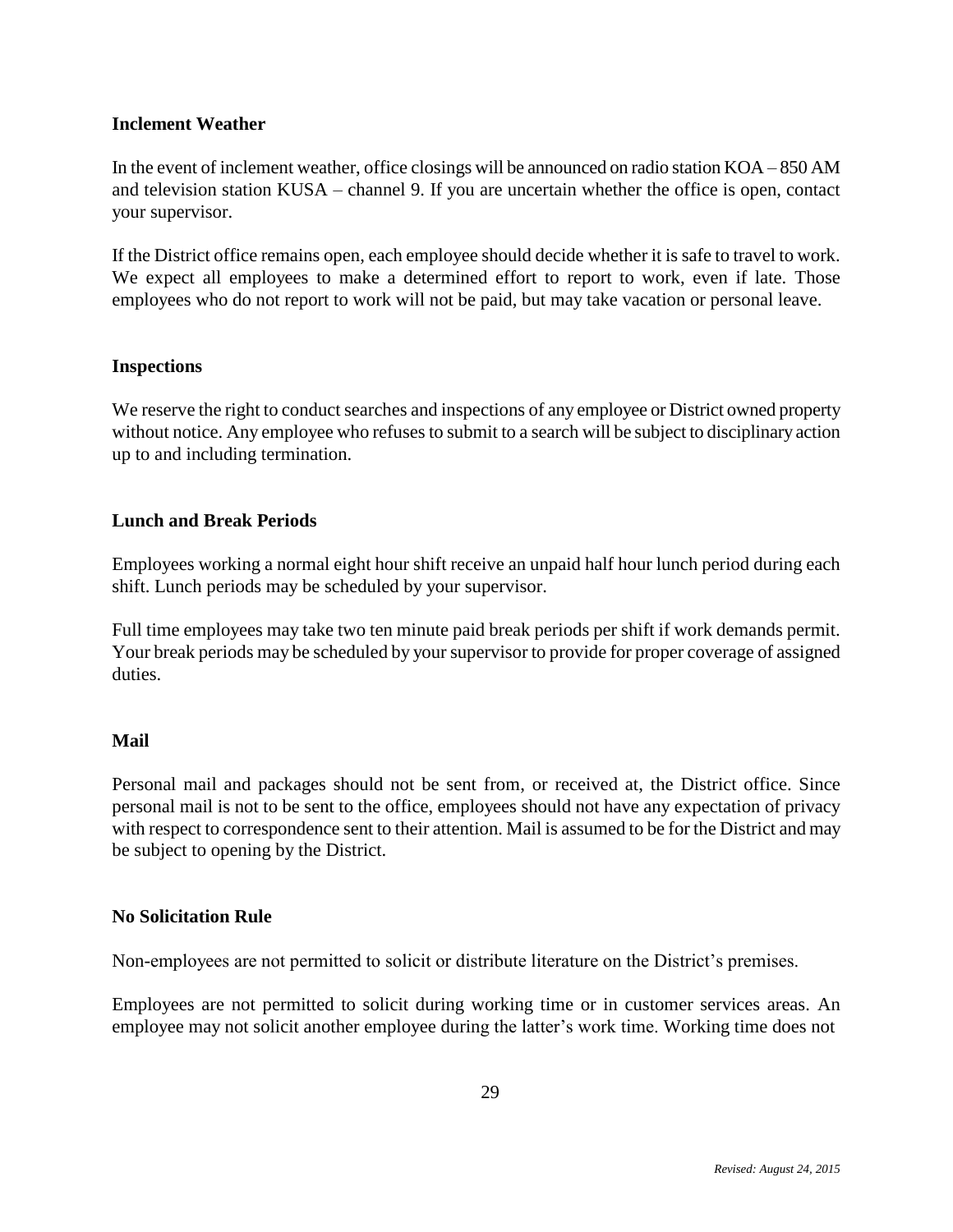include meal, break or rest periods or other specified times during the work shift when employees properly are not engaged in performing their work tasks. Working areas are defined as areas of the premises where employees perform their work tasks, but do not include break rooms, rest rooms, parking lots or other non-work areas.

#### **Operator Certification Program**

All maintenance and operations employees are required to be certified in accordance with the District's Operator Certification Policy. Contact the District's Operations Supervisor for details on this policy.

#### **Operator Certification Incentive Program**

Maintenance and operating employees are eligible to participate in the District's current Operator Certification Incentive Program. Details about the program are available from the District's Operations Supervisor.

#### **Outside Employment**

Other employment outside the District must not interfere with your present job, or involve a conflict of interest, or give that appearance.

#### **Parking**

The District currently provides free parking for employees in designated areas. When you enter the parking lot, please follow directions and not park in reserved areas.

The District is not liable for fire, theft, damage or personal injury involving employee's automobiles. Protect your property by locking your car.

You are expected to drive safely. Speed limits are enforced on District property.

#### **Personnel Records**

The District keeps a personnel file as a record of your employment. It is important for this record to be up-to-date and complete. This enables us to reach you in an emergency, forward you mail and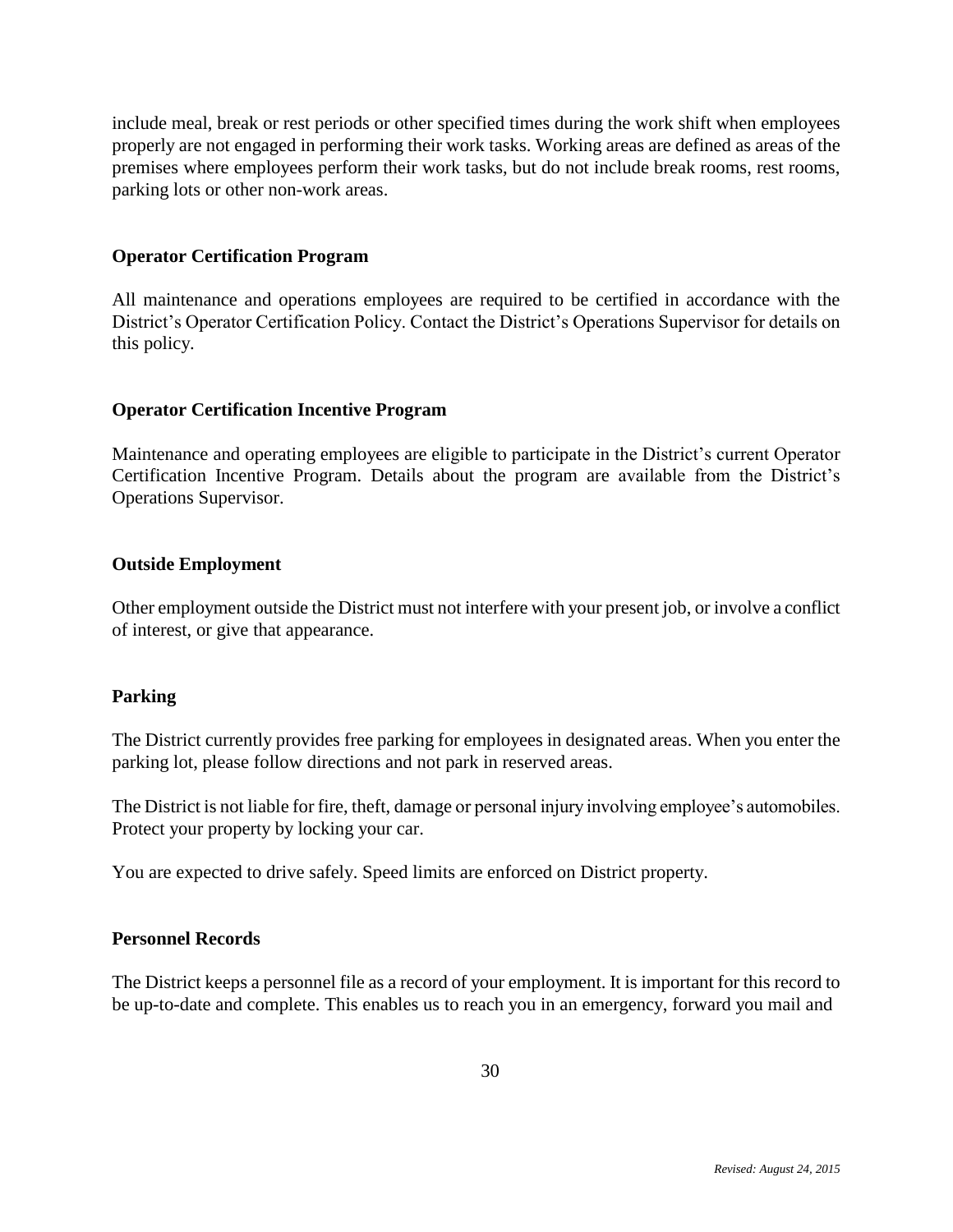properly maintain your insurance and other benefits. It also helps keep track of your payroll deductions and many other things which concern you as an individual.

Notify the Assistant District Manager immediately if you have changes in any of the following areas: name, residence, telephone, marital status, insurance changes, tax exemptions or person to notify in case of an emergency and other relevant information.

Additionally, you should notify the Assistant District Manager if you complete educational or training courses. This information may be considered with your other employment records as job opportunities arise in the District.

If you want to look at your file or discuss it with someone, contact the District Manager.

#### **Problem Solving**

Employees who disagree or are dissatisfied with a District practice should promptly discuss the matter with their immediate supervisor, where appropriate. Normally, this discussion should be held within 3-5 days of the incident, or in a timely manner. Discussions held in a timely manner will enhance our ability to resolve concerns while it's fresh in everyone's mind. The majority of misunderstandings can be resolved at this level.

If the solution offered is not satisfactory, or if it is inappropriate to go to the supervisor, then employees are encouraged to take the problem to the District Manager. If the problem still cannot be resolved, employees may submit a written complaint to the District Board of Directors for review and final decision about the situation.

#### **References**

All request for letters of recommendation must be referred to the District Manager. If you receive a call inquiring about a former employee, please refer it to the District Manager. Only the District Manager has the authority to respond to such inquiries.

#### **Safety/Reporting of Accidents and Injuries**

The District is committed to a safe work environment for employees. Report any unsafe practices or conditions to your supervisor.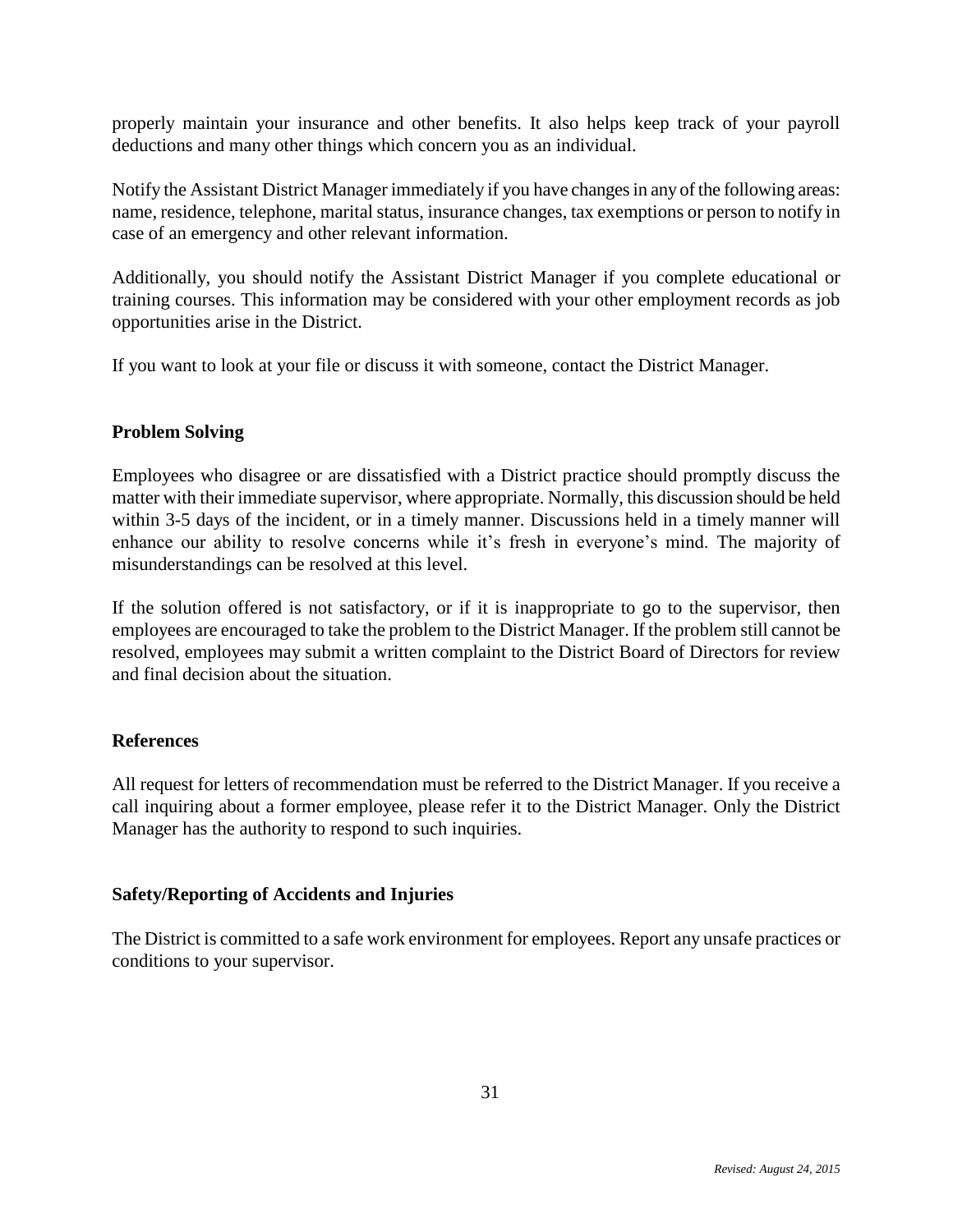Although precautions are taken to provide safe working conditions, the responsibility of accident prevention rests with each employee. All employees should observe the simple rules of common sense and good behavior, the best means of preventing accidents. All employees are required to become familiar with the District's "Safety Manual" and to observe all rules and procedures contained therein.

If you are injured on the job, no matter how minor, you must immediately report this fact in writing to the Assistant District Manager.

If medical treatment for an on-the-job injury is needed, it must be obtained from the District's designated physician. If not, you may be responsible for the cost of medical treatment.

Accidents involving District vehicles must be reported immediately to your supervisor and the appropriate police/sheriff's department. Instructions on appropriate response to, and reporting of vehicle accidents is contained in the District's Safety Manual.

All District maintenance and operations employees are required to wear approved safety shoes during working hours. Employees required to wear safety shoes may seek reimbursement for the cost of one pair of safety shoes per year up to a maximum of \$100.00. A dated store receipt is required for reimbursement.

#### **Security**

Employees are provided with a security identification card and a building access code to disable and enable the security system. The security access code should not be shared with or given to anyone else. If the code becomes known to someone else, notify your supervisor so that it may be changed.

Keys are provided to specified employees to provide access to secured areas for business purposes. Keys are not to be lent to others nor duplicated without the written approval of your supervisor.

Lost or stolen keys or security identification cards should be immediately reported to your supervisor.

#### **Smoking**

It is our objective to provide a smoke-free environment within District facilities. However, employees may smoke in the designated smoking area. Smoking is prohibited in all other areas of the building and property. This restriction applies to all employees and visitors, at all times, including non-business hours.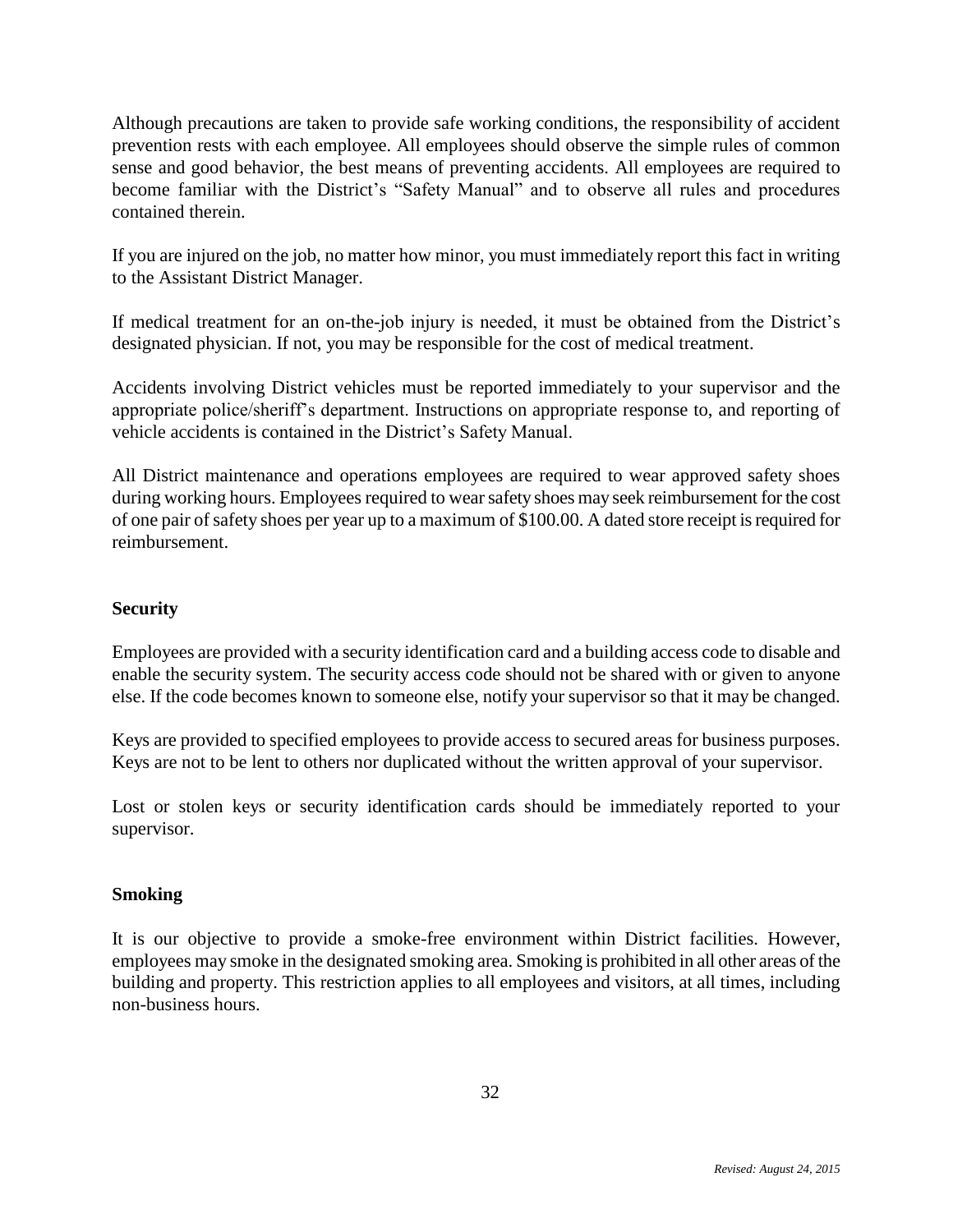#### **Telephones**

District telephones need to be available during working hours for effective communication with the District's customers and business associates. Accordingly, the District facilities should not be used for personal telephone calls except in cases of emergency.

Use of the District's telephone lines should be confined to business calls. Personal telephone calls should be limited to those which are absolutely necessary and should be as brief as possible. This restriction on the use of telephones also applies to making unnecessary personal calls to fellow employees with the District.

When necessity requires that an employee make a personal long distance call, the call should be placed through the telephone company operator and charged to the individual's home number, or placed collect, unless prior approval has been obtained from your supervisor.

Business related long distance calls and faxes must be recorded on a long distance telephone call log and given to the District's Financial Administrator at the end of shift when the call is made.

#### **Termination of Employment**

If you decide to leave Platte Canyon, we request that you give your supervisor two week's notice in writing, specifying the reason for your resignation. After you give notice, the Financial Administrator can arrange for payment of your final paycheck and earned vacation and sick leave.

On or before your last day of work, all District property must be returned to your supervisor and all debts settled.

#### **Time Reporting**

Non-exempt employees must record time worked on a daily basis. The District uses a computerized time keeping system for reporting your time and calculating your pay and leave time.

Include on your time keeping report the total hours worked excluding meal periods, your work activities, and paid days off, such as vacation or sick leave.

You are responsible for submitting your time keeping report to the designated District employee on a weekly basis for approval and submittal to payroll.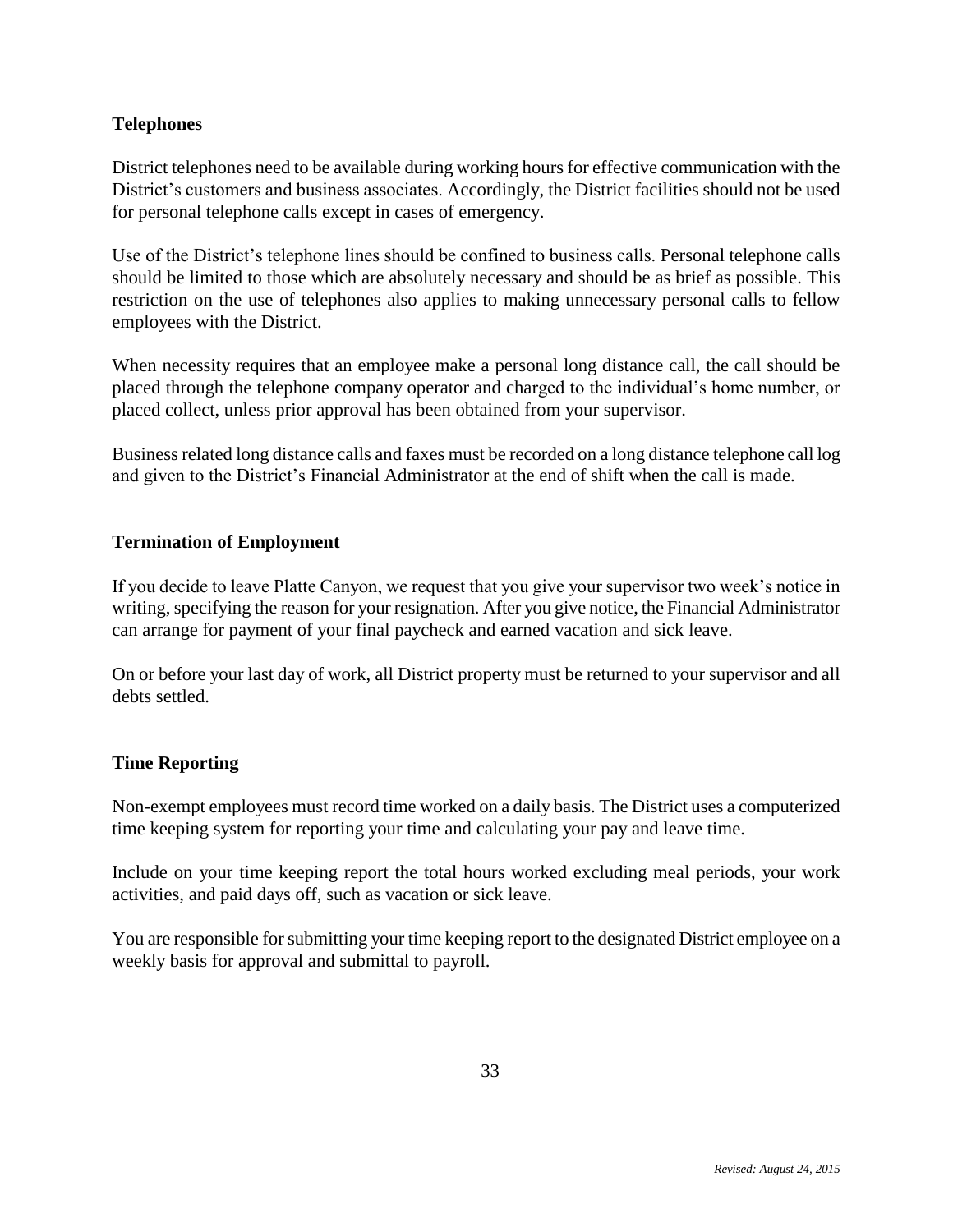#### **Use of District Vehicles, Property, and Equipment**

Except as authorized by the District Board of Directors, all vehicles owned or leased by the District are to be used for business purposes only. All vehicles are to be kept on District property when not in business use unless otherwise specifically authorized in writing by the District Manager or as a requirement of the job.

From time to time certain employees are required to keep a service vehicle at home for the purpose of responding to emergencies during nighttime hours, weekends and Holidays. Under current IRS Regulations, the use of such vehicles (properly identified and equipped) for commuting to and from work is considered to be a working condition fringe benefit, not as personal use. With the exception of "de minimis" use, all other personal use of the vehicle is prohibited. (Examples of "de minimis" use might include stopping for lunch between two business stops or a personal errant (not significantly out of the way) between a business stop and home).

Operation of District-owned property and/or removal of same for personal use must be pre-approved in writing by your immediate supervisor.

#### **Visitors**

Visitors are welcome, but their presence can be a distraction to other employees. The presence of personal visitors may present safety and liability problems for the visitor, employees and the District. For these reasons, your visitors must check in and be met at the reception desk.

Tours of District facilities or accompanying an employee during work activities must be preapproved by the employee's supervisor.

#### **Voting**

Voting is an important responsibility we all assume as citizens. We encourage you to exercise your voting rights in all municipal, state and federal elections.

Under most circumstances, it is possible for employees to vote either before or after work. If it is necessary for you to arrive late or leave work early to vote in any election, you should make arrangements with your supervisor no later than the day prior to Election Day.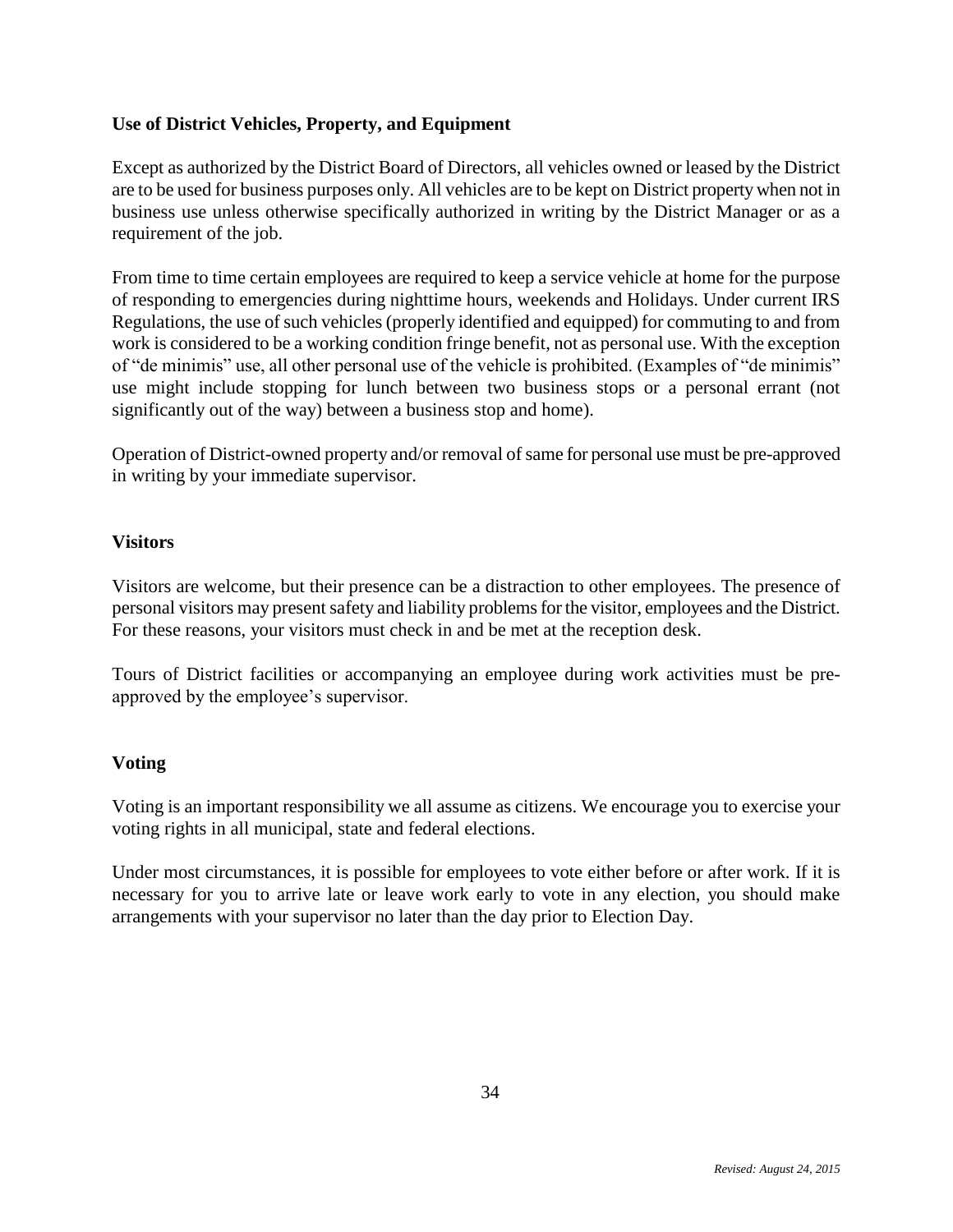#### **Work Schedule**

Normal business and working hours for the District are 8:00 a.m. to 4:30 p.m., Monday through Friday. It may be necessary for employees to work at times other than the regularly scheduled hours, depending on the needs of the District. When this occurs, you will be notified by your supervisor.

From time to time, employees may be required to work overtime. For the purposes of calculating overtime, the workweek begins Sunday at 12:01 a.m. and ends Saturday at 12:00 p.m.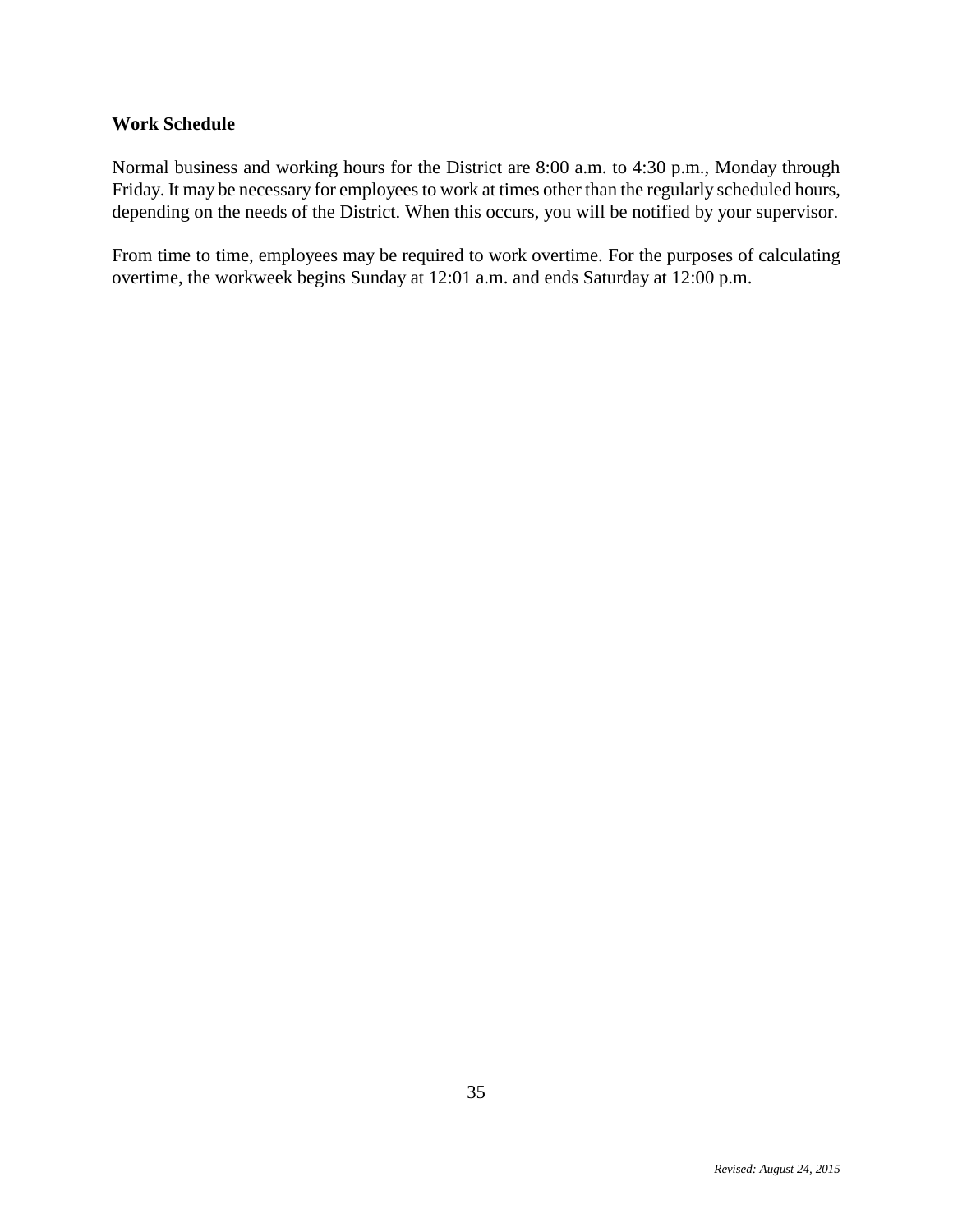#### **ACKNOWLEDGMENT OF RECEIPT**

I HAVE RECEIVED A COPY OF THE EMPLOYEE HANDBOOK DATED \_\_\_\_\_\_\_\_\_\_\_\_\_\_\_\_\_\_\_\_\_\_. I UNDERSTAND THAT I AM TO BECOME FAMILIAR WITH ITS CONTENTS. FURTHER, I UNDERSTAND:

- EMPLOYMENT WITH PLATTE CANYON WATER AND SANITATION DISTRICT IS AT-WILL. I HAVE THE RIGHT TO END MY WORK RELATIONSHIP WITH THE ORGANIZATION, WITH OR WITHOUT ADVANCE NOTICE FOR ANY REASON. THE ORGANIZATION HAS THE SAME RIGHT.
- THE LANGUAGE USED IN THIS HANDBOOK AND ANY VERBAL STATEMENTS OF MANAGEMENT ARE NOT INTENDED TO CONSTITUTE A CONTRACT OF EMPLOYMENT, EITHER EXPRESS OR IMPLIED, NOR ARE THEY A GUARANTEE OF EMPLOYMENT FOR A SPECIFIC DURATION.
- THE HANDBOOK IS NOT ALL INCLUSIVE, BUT IS INTENDED TO PROVIDE ME WITH A SUMMARY OF SOME OF THE ORGANIZATION'S GUIDELINES.
- THIS EDITION REPLACES ALL PREVIOUSLY ISSUED HANDBOOKS. THE NEED MAY ARISE TO CHANGE THE GUIDELINES DESCRIBED IN THE HANDBOOK, EXCEPT FOR THE AT-WILL NATURE OF EMPLOYMENT. THE ORGANIZATION THEREFORE RESERVES THE RIGHT TO INTERPRET THEM OR TO CHANGE THEM WITHOUT PRIOR NOTICE.
- NO REPRESENTATIVE OF PLATTE CANYON WATER AND SANITATION DISTRICT, OTHER THAN THE DISTRICT MANAGER OR PRESIDENT OF THE DISTRICT HAS THE AUTHORITY TO ENTER INTO AN AGREEMENT OF EMPLOYMENT FOR ANY SPECIFIED PERIOD AND SUCH AGREEMENT MUST BE IN WRITING, SIGNED BY THE PRESIDENT AND MYSELF. WE HAVE NOT ENTERED INTO SUCH AN AGREEMENT.

EMPLOYEE NAME DATE

 $\overline{\phantom{a}}$  , and the contract of the contract of the contract of the contract of the contract of the contract of the contract of the contract of the contract of the contract of the contract of the contract of the contrac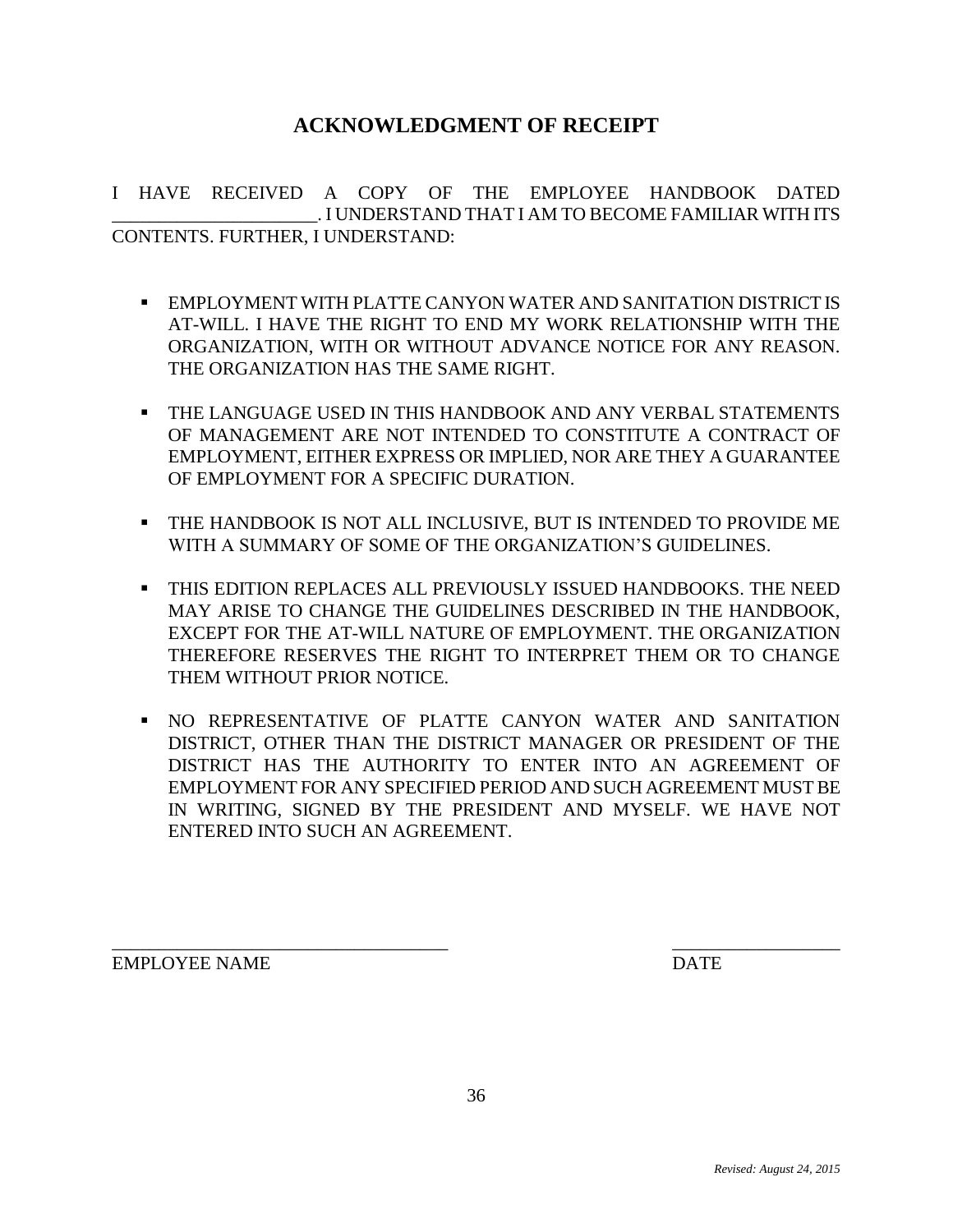## **(EXHIBIT A) DRUG AND ALCOHOL POLICY**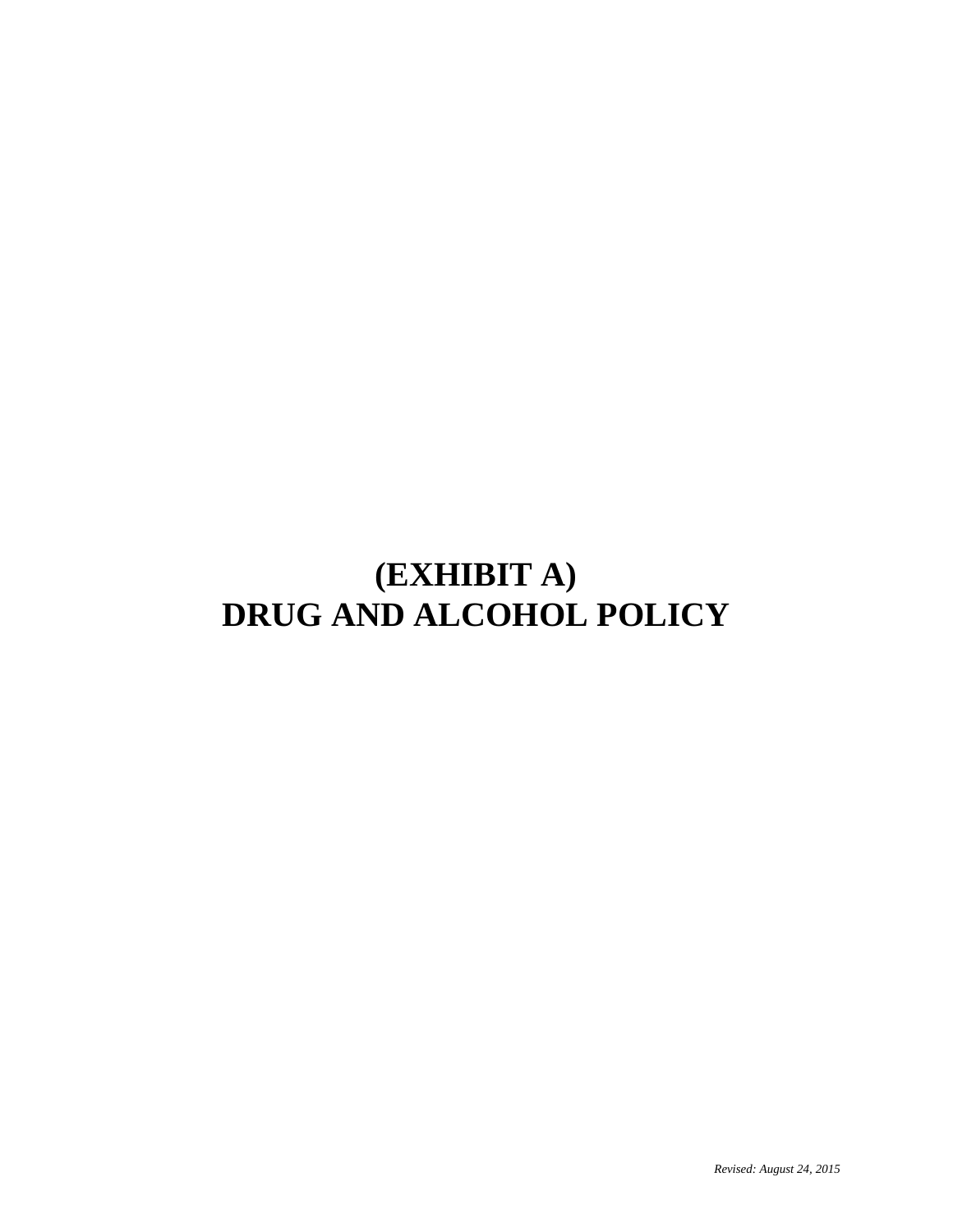### **PLATTE CANYON WATER AND SANITATION DISTRICT**

### Alcohol and Drug Policy

#### A. **Purpose**

Platte Canyon is committed to a safe, healthy, and productive work environment for all employees free from the effects of substance abuse. Abuse of alcohol, drugs, and controlled substances impairs employee judgment, resulting in increased safety risks, injuries, and faulty decision making.

#### B. **Scope**

This policy applies to all employees of Platte Canyon Water and Sanitation District.

#### C. **Statement of Policy**

To ensure a safe and productive environment Platte Canyon prohibits the use, sale, dispensation, manufacture, distribution, or possession of alcohol or controlled substances on any District premises or work-site. Controlled substances shall include all drugs listed in schedules I through V of Section 202 of the federal Controlled Substances Act. This prohibition includes District owned vehicles being used for District business or parked on District's property.

No employee shall report to work with any detectable amount of any illegal drug in their system.

No employee shall report to work while having an alcohol concentration of .02 or greater grams of alcohol per 210 liters of breath.

Employees who must use a medically prescribed or over-the-counter drug that may adversely affect their ability to perform work in a safe, productive, and efficient manner must notify their supervisor or the District manager prior to starting work. The employee may be required to take personal or sick leave for the duration of the use of the prescription.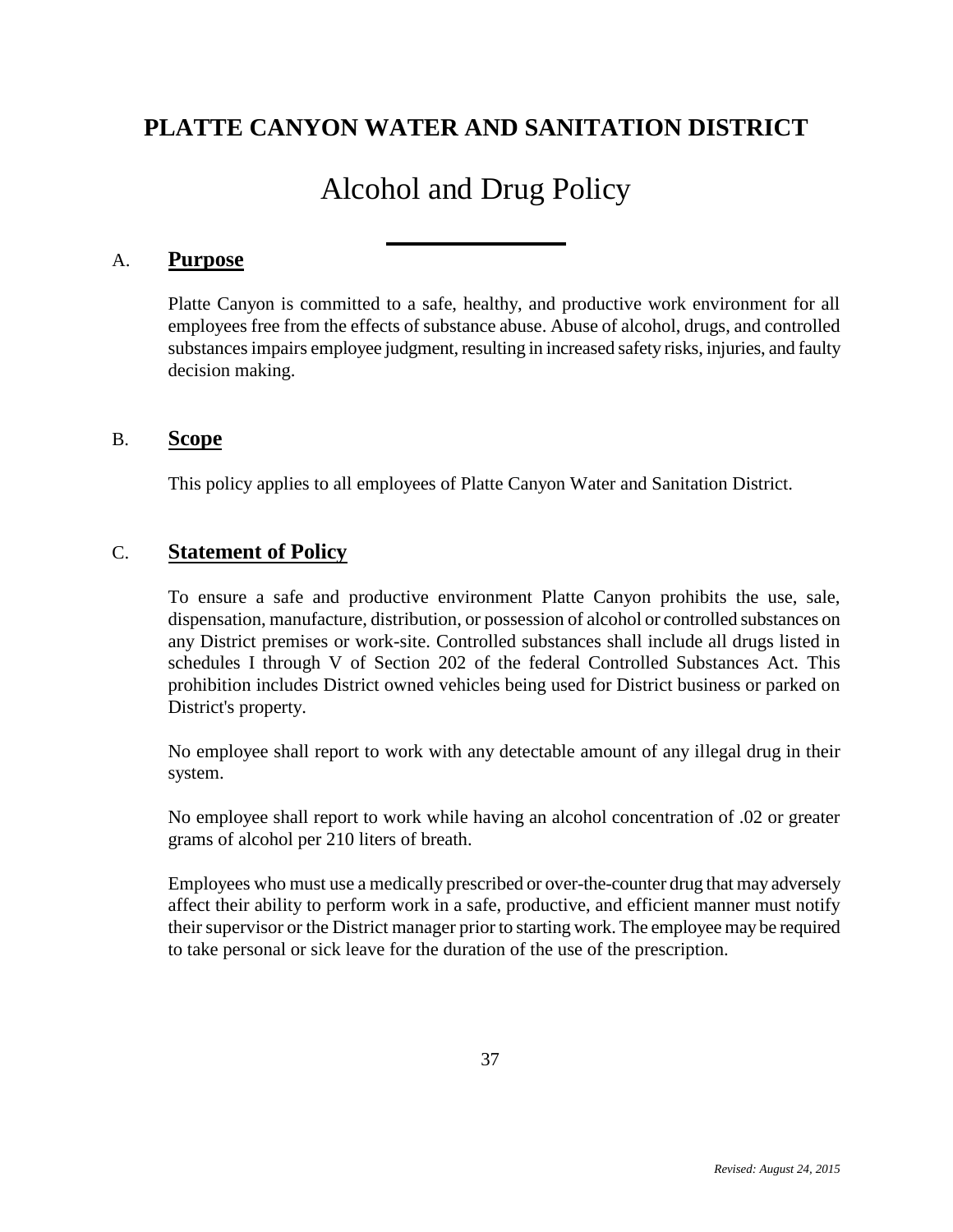#### D. **Testing Provisions**

If facts or circumstances exist giving rise to a reasonable suspicion that an employee is in violation of this policy, the District may require the employee to submit to an appropriate test for alcohol or substance abuse. Refusal to submit to a test may result in disciplinary action, up to an including termination.

The District may require an employee to submit to an appropriate test for alcohol or substance abuse following any job-related accident, regardless of injury to person or damage of property.

The District may conduct unannounced inspections for violations of this policy in the workplace, work-site, or District premises. Employees are expected to cooperate in any inspection.

#### E. **Consequences of Violation under Company Policy**

Any violation of this policy will result in disciplinary action which may include termination for the first offense.

#### F. **Treatment**

The District supports sound drug and alcohol abuse treatment efforts. When practical, the District will assist employees in overcoming drug, alcohol, and other problems which may affect employee job performance, as long as this policy has not already been violated. Information regarding availability of treatment resources and possible insurance coverage is available from the District manager.

This policy in no way modifies the at-will status of the District's employees and in no way infers or guarantees continued employment for any definite term.

38

S:\data\WPDOCS\FORM\Word Files\Drug&alc.FORM.wpd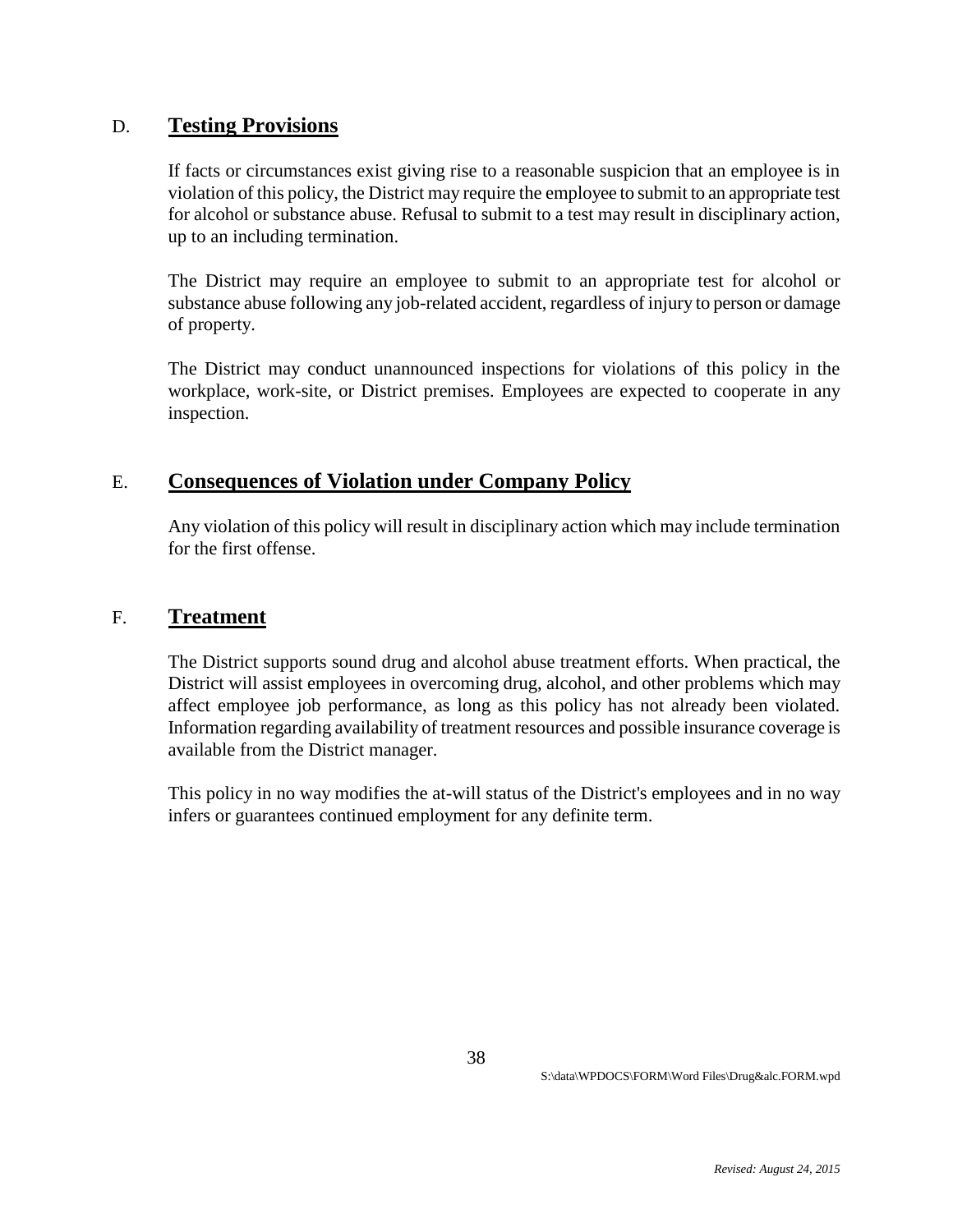### **PLATTE CANYON WATER AND SANITATION DISTRICT**

Alcohol and Drug Policy in Compliance with the Federal Omnibus Transportation Employee Testing Act

#### A. **Purpose**

The use of controlled substances ( $\Box$ use of illegal drugs $\bullet$  or  $\Box$ drugs possessed or used illegallyo and the misuse of alcohol increases the risk of an accident, jeopardizes a safe work environment, and causes potential harm to an individual's health and life. The goal of Platte Canyon Water and Sanitation District's Drug and Alcohol Abuse Policy in Compliance With the Federal Omnibus Transportation Testing Act (Policy) is to prevent drug and alcohol related accidents, injuries and damage to property, and to establish procedures to comply with Federal safety standards for safety sensitive duties regulated by the United States Department of Transportation (Federal Omnibus Transportation Employees Testing Act and regulations) promulgated thereto.

#### B. **Scope**

This Policy shall apply to all employees required, as a condition of employment, to possess a valid Colorado Commercial Drivers License (CDL Employee or CDL Employees).

#### C. **Statement of Policy**

This Policy is adopted in order to comply with the requirements of the Federal Omnibus Transportation Employees Testing Act, and to promote the health and safety of the District employees and prevent disruption of the work area and damage to District property.

No CDL employee shall unlawfully manufacture, sell, purchase, possess, transport, use, or distribute controlled substances as defined in 49 CFR Part 382, Section 107.

No CDL employee shall report to work or perform safety sensitive duties with any controlled substance present in their body. Safety sensitive duties shall include, but not necessarily be limited to operation of District equipment, operation of District vehicles, assisting in the operation of District equipment and vehicles or performance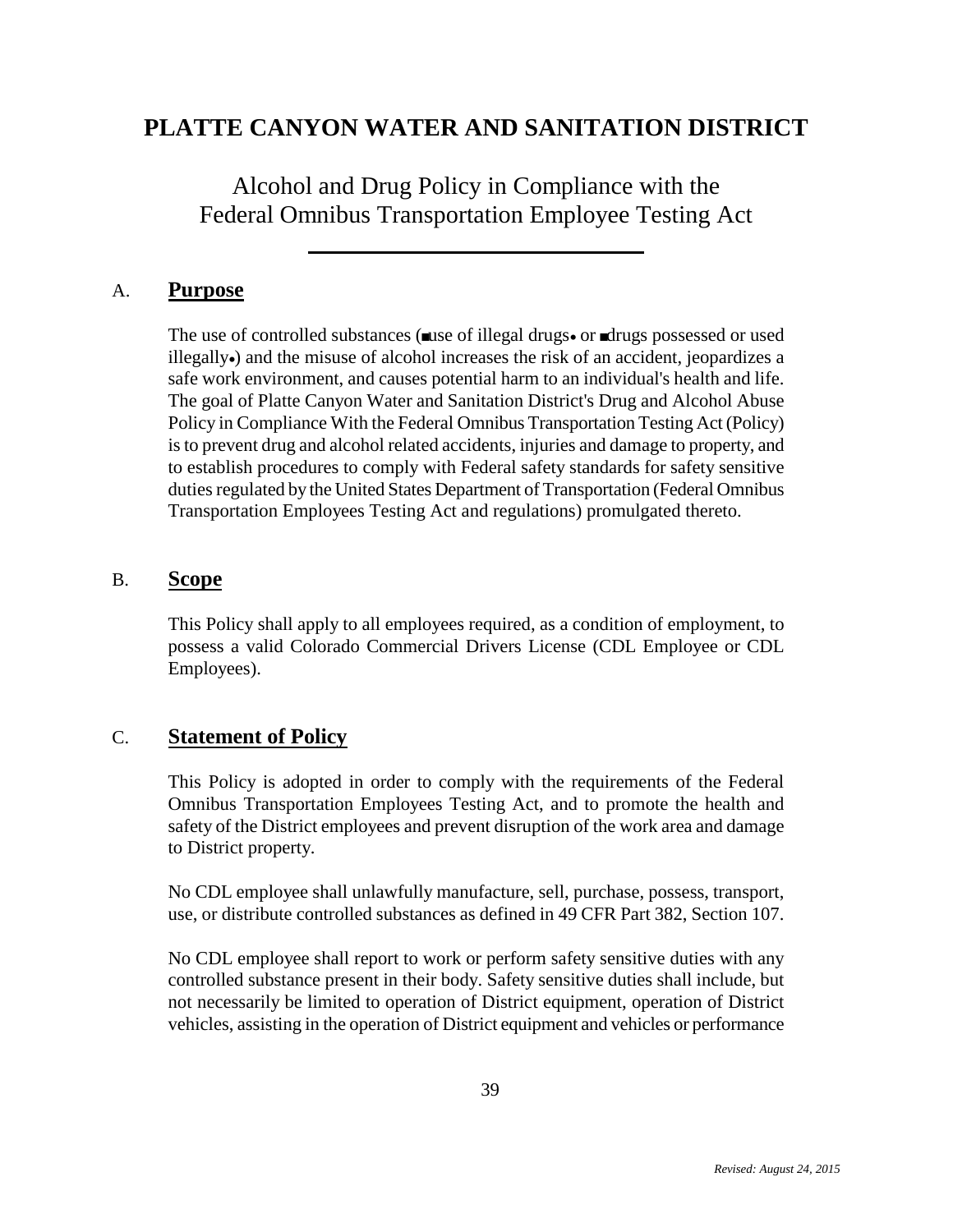of any function or duty which may result in injury to oneself, another party, or damage to property.

No CDL employee shall perform safety sensitive functions within four (4) hours of consuming alcohol.

No CDL employee shall consume alcohol while performing safety sensitive functions.

No CDL employee shall possess alcohol while on duty.

No CDL employee shall report to work or perform safety sensitive functions while having an alcohol concentration of 0.02 grams of alcohol per 210 liters of breath or greater. CDL employees alcohol concentration will be determined by testing performed in accordance with this Policy.

No CDL employee shall leave the scene of an accident, without a valid reason, before arranging to have both a controlled substance and alcohol test performed.

No CDL employee shall consume alcohol after an accident unless:

- a. Eight (8) hours have expired.
- b. The employee has been tested.
- c. The District has determined that the employees performance could not have contributed to the accident.

No CDL employee shall refuse to be tested for controlled substances or alcohol when requested in accordance with the terms of this Policy.

#### D. **Consequences of Violation under Company Policy**

Any violation of this policy will result in disciplinary action which may include termination for the first offense.

If a CDL employee tests positive for a controlled substance or has an alcohol concentration of .04 or greater, the employee will be immediately suspended from work without pay.

The District may consider removing the employee from suspension and returning him/her to work with pay only after the following conditions are met.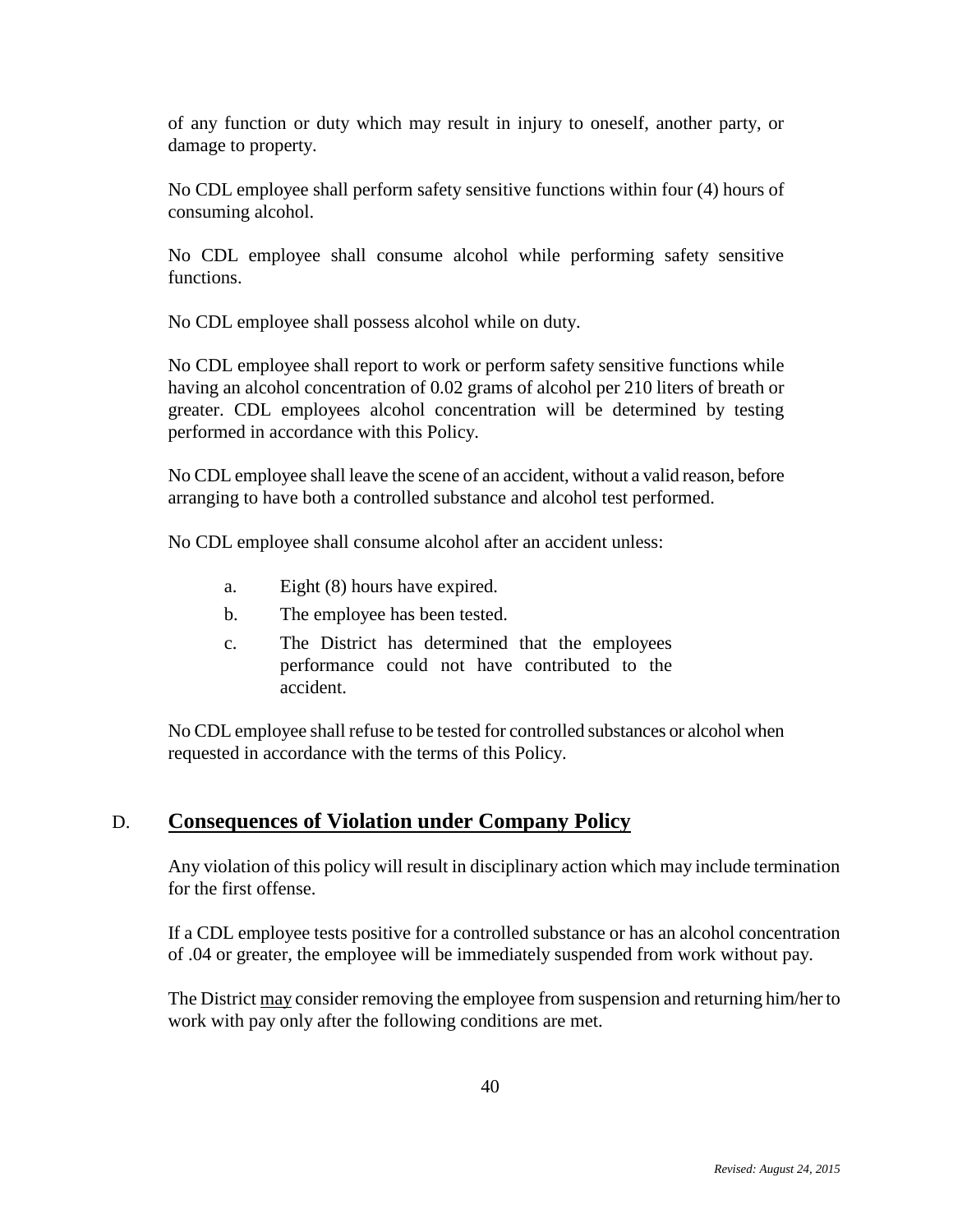- 1. The employee has been evaluated by an approved DOT Substance Abuse Professional (SAP) and a copy of the SAP's evaluation and recommendations has been submitted to the District.
- 2. The employee has complied with the requirements specified in the Return-to-Duty Testing Section below.
- 3. The District agrees to return the employee to work.

Any CDL employee who adulterates or otherwise interferes with accurate testing required pursuant to this Policy is in violation with this Policy.

The District will not hire applicants who test positive for controlled substances.

The District will provide any CDL employee who violates a DOT drug and alcohol test, a listing of Substance Abuse Professionals (SAP) readily available to the employee.

#### E. **Consequences of Violations as Mandated by DOT**

If a CDL employee tests positive for a controlled substance or has an alcohol concentration of .02 or greater, the employee will be removed from safety-sensitive functions.

To be eligible to return to work or a safety-sensitive function after testing at an alcohol concentration of .02 to .039, the employee must be off duty until the employee can provide a test result with an alcohol concentration of less than .02 or be off duty for 24 hours.

To be eligible to return to work after a positive controlled substance test or a test indicating an alcohol concentration of .04 or greater, the employee must be evaluated by a SAP. If the SAP determines that additional treatment is necessary, the employee must complete such treatment and be subject to follow up testing and a return-to-work test with a result indicating a verified negative result.

**THE ABOVE CONSEQUENCES IN SECTION E ARE MINIMUM REQUIREMENTS AS SET OUT BY THE D.O.T. COMPLIANCE AND DO NOT GUARANTEE AN EMPLOYEE WILL BE RETURNED TO WORK FOLLOWING A VIOLATION OF THIS POLICY. CDL EMPLOYEES WILL BE SUBJECT TO DISCIPLINARY ACTION UP TO AND INCLUDING TERMINATION, REGARDLESS OF ELIGIBILITY TO RETURN TO WORK UNDER THE D.O.T. REGULATIONS.**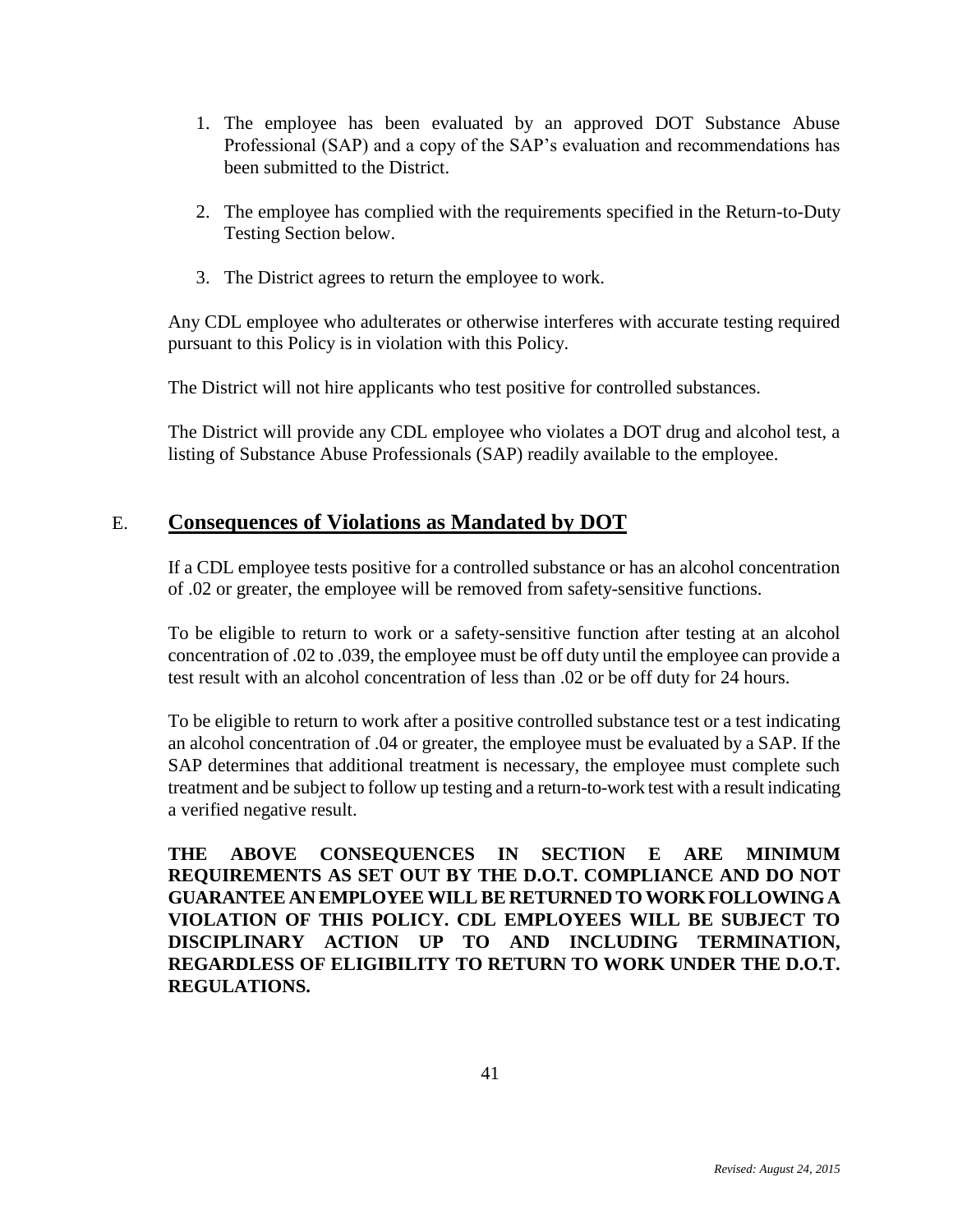#### F. **Testing**

The U.S. Department of Transportation (DOT) has issued regulations to comply with the *Federal Omnibus Transportation Employees Testing Act*. These regulations govern the use of controlled substances and alcohol for employees that hold a commercial drivers license (CDL), and require the District to conduct mandatory drug and alcohol testing of CDL employees at the times and under the conditions described in this Policy. The District is required by DOT to conduct tests for CDL employees under the following conditions or times:

- 1. Before a driver is hired (pre-employment testing)
- 2. Reasonable suspicion.
- 3. Following an accident (post accident).
- 4. On a random basis.
- 5. Return-to-duty.
- 6. Follow-up.

A CDL employee will be in violation of this Policy if said employee has 0.04 or greater grams of alcohol per 210 liters of breath. Any CDL employee testing positive for an illegal drug and illegal use of drugs will constitute a violation of this Policy.

The District's drug and alcohol testing procedures and requirements for this Policy are listed below.

#### **Pre-Employment Testing**

This test, for controlled substances, is required before any driver-applicant required to have a CDL is hired. The applicant will also be required to execute a general consent and release to be tested for drugs. All offers by the District to hire an applicant for a CDL employee position are conditioned upon the applicant executing the general consent and release form to be tested for drugs, taking a drug test, and passing said test.

#### **Post-Accident Testing**

A CDL employee must submit to a post-accident drug and post-accident alcohol test as soon as possible after an accident that involves a death of a human being, or bodily injury to a person who must receive immediate medical treatment away from the scene, or one or more of the vehicles involved is towed away from the scene, or a citation is issued to the CDL employee for a moving violation. If a driver is directed to submit to a drug and/or alcohol test at the scene of an accident by a federal, state, or local law enforcement officer, the employee is to contact his or her supervisor immediately to report this and to provide the name and badge number of the officer who conducted the test. The District may use the results from the test at the scene to determine if the driver has violated this testing requirement.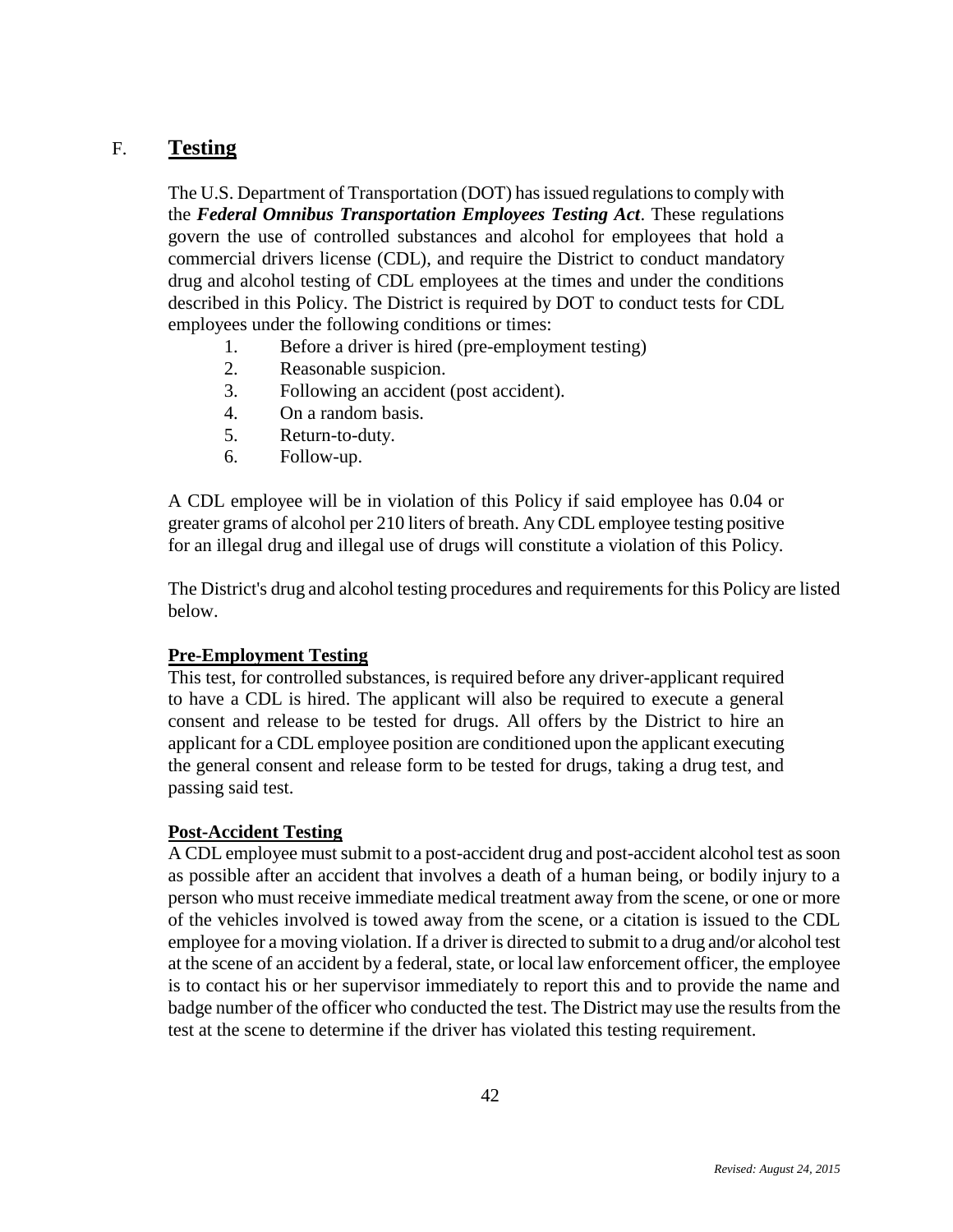Alcohol tests under this testing requirement will be performed as soon as possible after the accident.

Drug tests under this testing requirement will be performed as soon as possible after the accident.

Any employee tested under this testing requirement having an alcohol test result of 0.02 grams of alcohol per 210 liters of breath or greater or a positive test result for illegal drugs of illegal use of drugs will be grounds for disciplinary action up to, and including termination, any alcohol test result less than 0.02 grams of alcohol per 210 liters of breath will be allowed to return to work.

Any employees subject to testing under this testing requirement will not use alcohol for eight (8) hours following the motor vehicle accident or until the employee undergoes a post-accident alcohol test, whichever occurs first.

#### **Random Testing**

The District is required to test CDL employees on an unannounced random basis. Under the District's drug and alcohol policy every CDL employee will have an equal chance of being selected each and every time the selection is conducted. Whenever a driver is randomly selected to be tested, the driver will be notified in writing and instructed to report to the collection site immediately. A CDL employee having a positive drug test or alcohol test result of 0.02 grams of alcohol per 210 liters of breath will be in violation of this Policy and will subject the driver to disciplinary action up to, and including termination.

#### **Reasonable Suspicion**

Every employee is subject to a drug and/or alcohol test whenever the District has a reasonable suspicion that the employee has used drugs or has consumed alcohol in violation of the D.O.T.'s regulations, or whose work is, or may be impaired by the use of drugs and/or alcohol. Reasonable suspicion will exist when an employee's appearance, behavior, speech or body odors indicate use or presence in the employees body of a controlled substance and/or alcohol as observed by a District agent that has been certified as a safety awareness person. Whenever an employee is notified that there is reasonable suspicion to be tested for drugs and/or alcohol, the employee will be escorted by an agent of the District to the collection site. Alcohol tests under the testing requirement will be performed as soon as possible after a determination of reasonable suspicion has been made. An employee who is required to take a drug and/or alcohol test on the grounds of reasonable suspicion will be considered by the District as unqualified to work pending the results. The District will attempt to contact a family member to pick up the employee under reasonable suspicion at the collection site.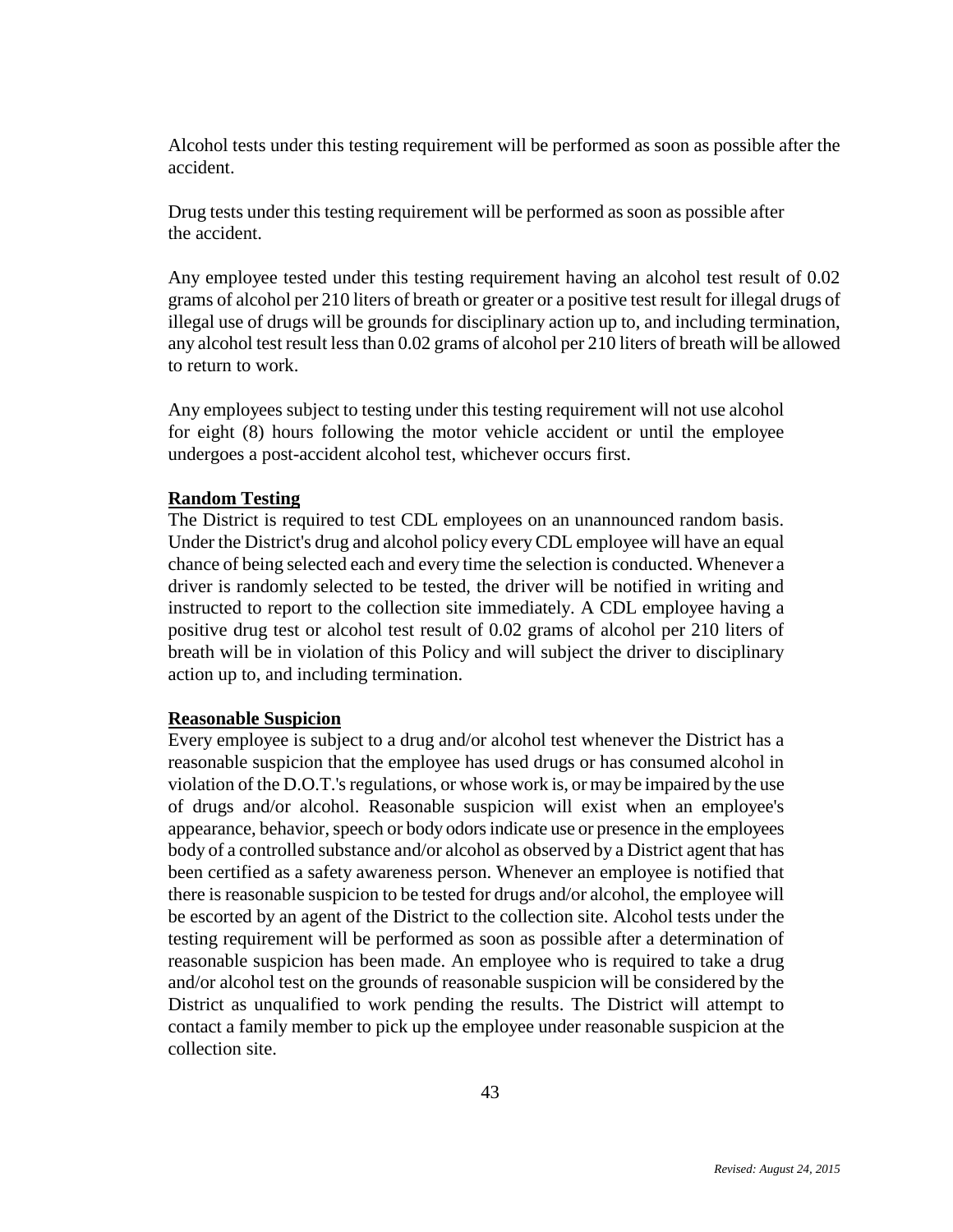An employee having a positive controlled substance test result or an alcohol test result of 0.02 grams of alcohol per 210 liters of breath will subject the employee to disciplinary action up to, and including termination.

#### **Return-to-Duty Testing**

Before an employee can return to work following a *verified* positive drug test, or an alcohol test of 0.04 grams of alcohol per 210 liters of breath or greater, the employee must first be evaluated by a Substance Abuse Professional (SAP) chosen by the District or approved by the District, and pass a return-to-duty test. Before a return-toduty test can be performed, the employee must be evaluated by a SAP to determine whether the employee has followed the recommendations for action by the SAP, including participation in any rehabilitation program. Any employee that fails the return-to-duty test or fails to successfully complete the requirements prescribed by the SAP will be subject to disciplinary action up to and including termination.

#### **Follow-up Testing**

Once an employee is allowed to return-to-duty, he or she will be subject to unannounced follow-up testing for a period of time prescribed by the law and/or District. The frequency and duration of the follow-up testing will be recommended by the SAP, but will not exceed 60 months following the driver is return to work. Any employee that fails a follow-up test will be subject to disciplinary action up to and including termination.

#### G. **Testing Procedures**

#### **Controlled Substance**

Controlled substance screening shall be conducted in a laboratory certified by the Department of Health and Human Services (DHHS) and in accordance with the Procedures for Transportation Workplace Drug Testing Programs. All controlled substance screening includes split sampling which provides that a urine sample be split into two separate containers.

The substance screen will test for the following drugs - marijuana, cocaine, opiates, amphetamines, and phencyclidine (PCP).

The District shall retain a Medical Review Officer (MRO) who will receive the laboratory results of the test. The MRO shall review all medical records made available by the tested individual when a confirmed positive test could have resulted from legally prescribed medication.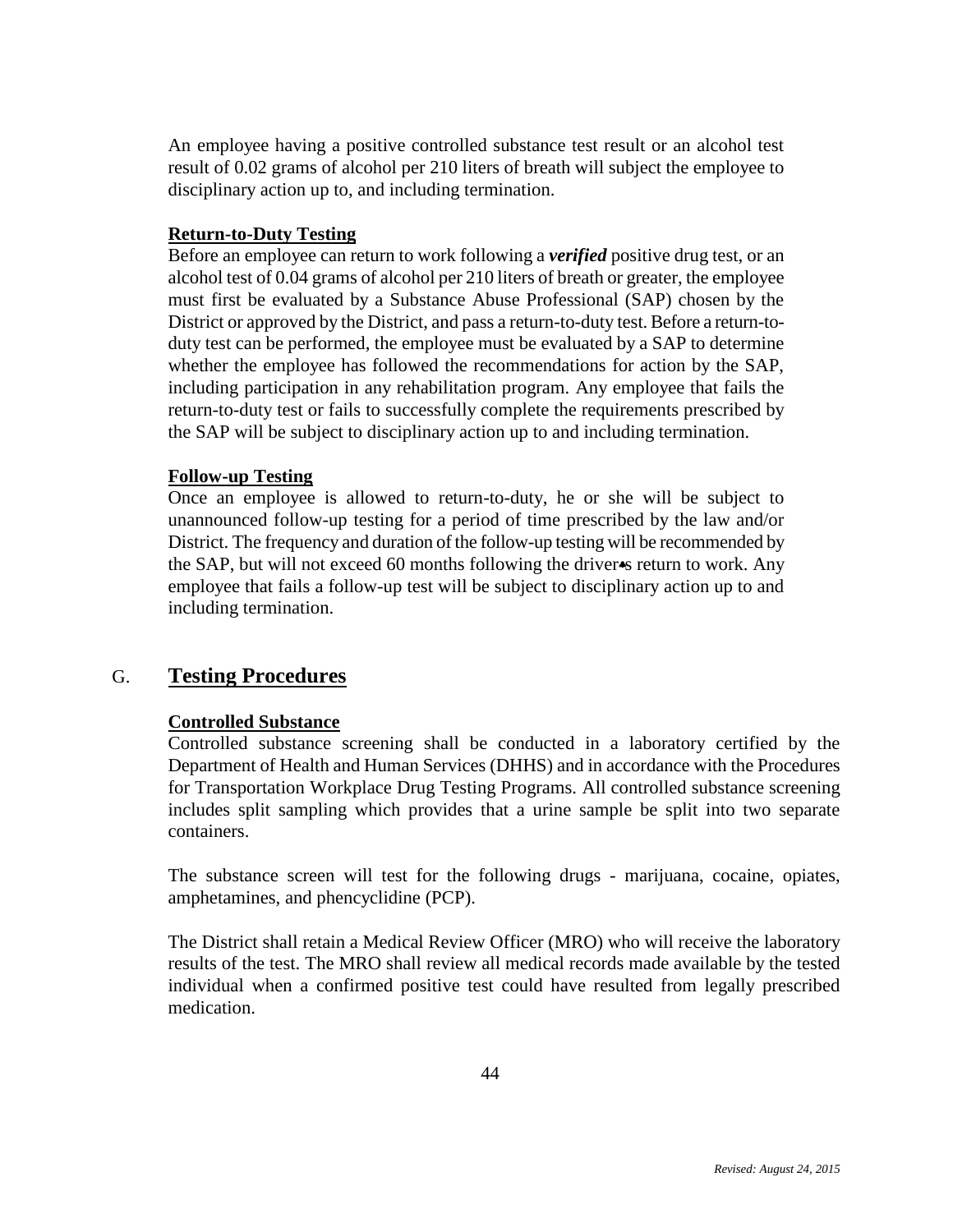The MRO shall also review all specimens which are found to be adulterated or contain a substituted specimen. In the instance of an adulterate or substituted specimen, the MRO may provide the driver an opportunity to present a legitimate medical explanation. If no legitimate medical explanation is provided, the MRO will report the verified adulterated or substituted specimen to the District. The District will consider the verified adulterated or substituted specimen as a refusal to test and immediately remove the driver from performing safety functions. The driver may then be subjected to disciplinary action under the District independent authority.

The MRO will be sent the sole custodian of the individual test results. The MRO will advise the District only of whether the results were negative or positive.

After receiving notification of a verified positive test, an adulterated or substituted specimen, a driver may request that the split sample be analyzed. Such a request must be made within 72 hours of notification of the verified positive test. If such a request is made, the sample will be tested at another DHHS certified laboratory, at the drivers expense. Upon written request within seven (7) days of a verified positive test, the driver may obtain copies of any records pertaining to their tests.

#### **Alcohol Testing**

Alcohol testing shall be conducted by a Breath Alcohol Technician (BAT) using an Evidential Breath Testing Device (EBT), the driver will provide a breath sample. If an employee<sup>s</sup> alcohol concentration is greater than .02, a second confirmation test will be performed.

#### H. **Refusal to Submit to Testing**

This provision regarding the refusal to submit to testing excludes applicants for employment. Refusal to submit to testing is a violation of this Policy. Any employee refusing to submit to testing will be referred to a Substance Abuse Professional and will face appropriate disciplinary action. The following behaviors constitute a refusal:

Refusal to submit is defined as:

- a. refusal to appear for testing
- b failure to remain at the testing site until the testing process is complete
- c. failure to provide a urine specimen
- d. in instances where observed or monitored collection is required, failure to allow observation or monitoring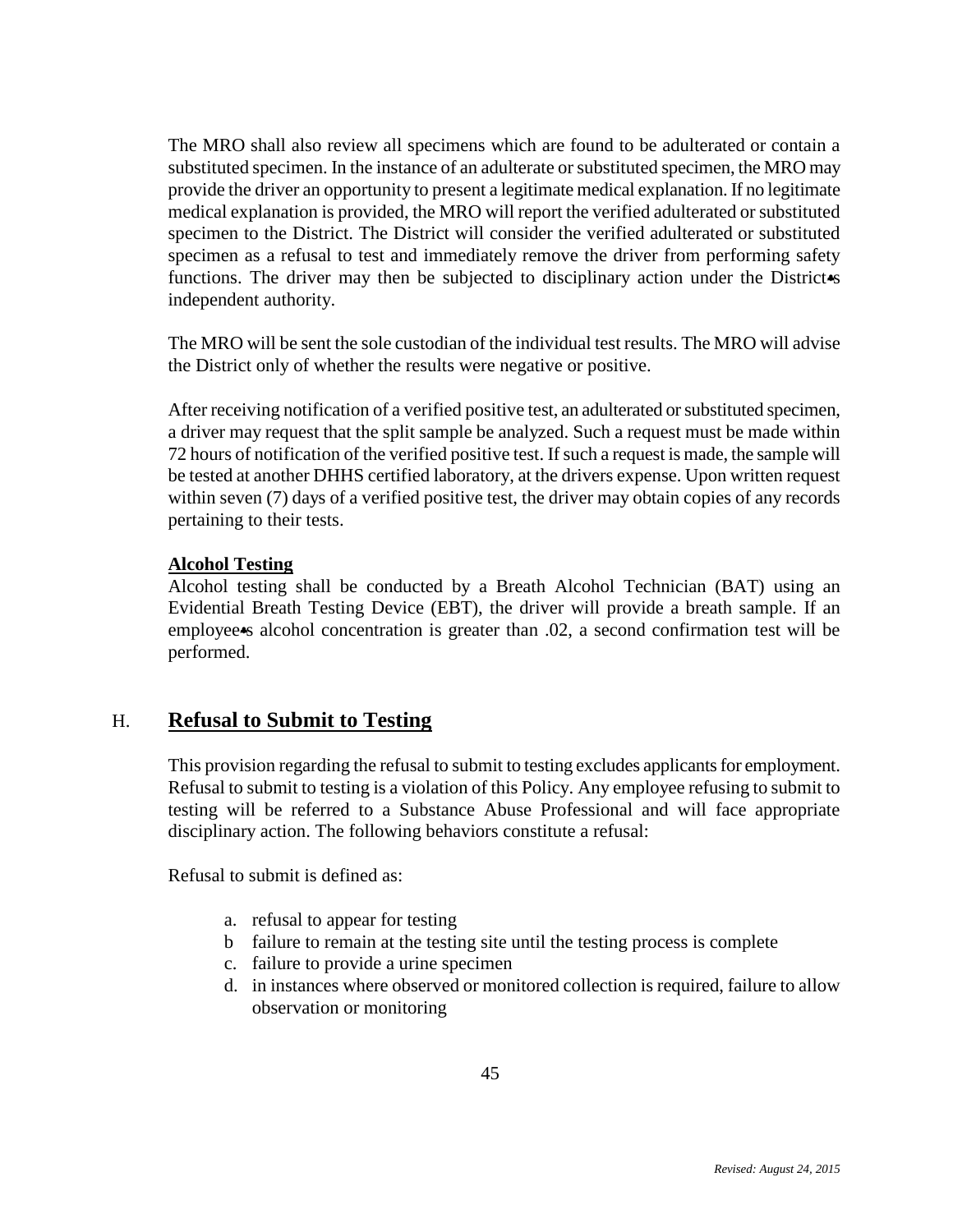- e. refusal to sign the testing form
- f. failure to provide adequate breath
- g. failure to take a second test as directed
- h. otherwise fail to cooperate in the testing process
- I. perform any actions which prevent the completion of the test
- j. a test result reported by the MRO as a verified adulterated or substituted test
- k. inability to provide sufficient quantities of breath or urine to be tested without a valid medical explanation
- l. failure to undergo a medical examination or evaluation when directed
- m. tampering with, attempting to adulterate, adulteration or substitution of the specimen, or interference with the collection procedure
- n. not reporting to the collection site in the time allotted
- o. leaving the scene of an accident without a valid reason before the tests have been conducted

#### I. **Voluntary Employee Self-Identification Program**

The District supports sound treatment efforts. Whenever practical, the District will assist employees in overcoming drug, alcohol, and other problems which may affect employee job performance as long as this Policy has not already been violated. An employee may not selfidentify in order to avoid required testing. The following is required to participate in this voluntary program: the driver makes the admission of alcohol misuse or controlled substances use **prior** to reporting to duty to perform a safety sensitive function and the driver does not perform a safety sensitive function until the District is satisfied that the employee has been evaluated and has successfully completed education or treatment requirements.

Employees who seek voluntary treatment prior to a violation of this Policy will not be disciplined for making a voluntary admission of alcohol misuse or controlled substances use within the parameters of the program. The employee will be allowed a sufficient opportunity to seek evaluation, education or treatment to establish control over the employee is drug or alcohol problem. Employees who seek voluntary assistance will be returned to return to safety sensitive duties only upon successful completion of an educational or treatment program as determined by a drug and alcohol abuse evaluation expert. Prior to the employee participating in a safety sensitive function, the employee shall undergo a return-to-duty test with a result indicating an alcohol concentration of less than .02 and/or controlled substance test with a verified negative test. In addition, the District may monitor any employee who voluntarily reports under this provision by conducting unannounced follow-up testing not to exceed 60 months following the driver<sup>4</sup>s return to work.

If the employee elects to enter an appropriate treatment program, the employee may be placed on unpaid status but will be required to use any accrued vacation time while participating in the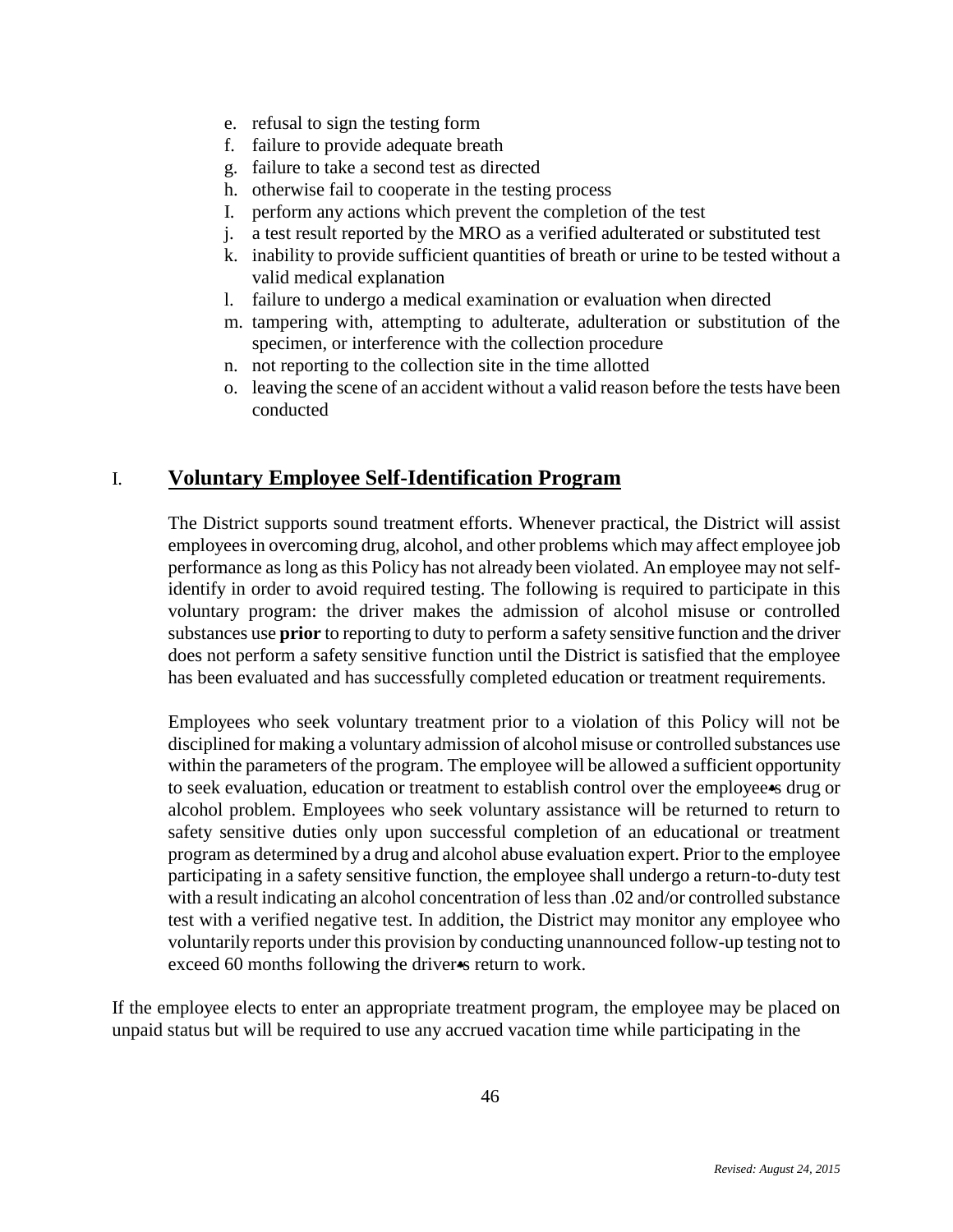evaluation and treatment program so long as the employee is complying with the conditions of treatment. The District will have the right to require verification from the health care provider for a release to work and/or verification of treatment as covered by the District<sup>\*</sup>s medical leave policies.

#### J. **Inspection and Searches**

The District may conduct unannounced inspection for violations of this Policy in the workplace, work sites, or company premises. Employees are expected to cooperate in any inspection.

**By accepting or continuing employment with the District, every employee will be deemed to have expressed consent to submit immediately to tests of the employee's breath or urine under the circumstances described herein for the purpose of determining drug and alcohol content.**

**Any employee who refuses to submit to a required test will be considered in violation of the testing requirement. Refusal to submit to testing includes, but is not limited to, refusal to take a test, inability to provide sufficient breath or urine without a valid medical explanation, tampering with or attempting to tamper with the specimen or collection procedure, not reporting to the collection site at the scheduled time, or refusal to provide the necessary authorization obtaining hospital reports and other documents.**

**Employees who must use a medically prescribed or over-the counter drug that may adversely affect their ability to perform work in a safe manner must notify their supervisor or District manager prior to starting work. The employee may be required to take a medical leave of absence or disability for the duration of the prescription**

S:\data\WPDOCS\FORM\Drug&alc.fed.FORM.wpd